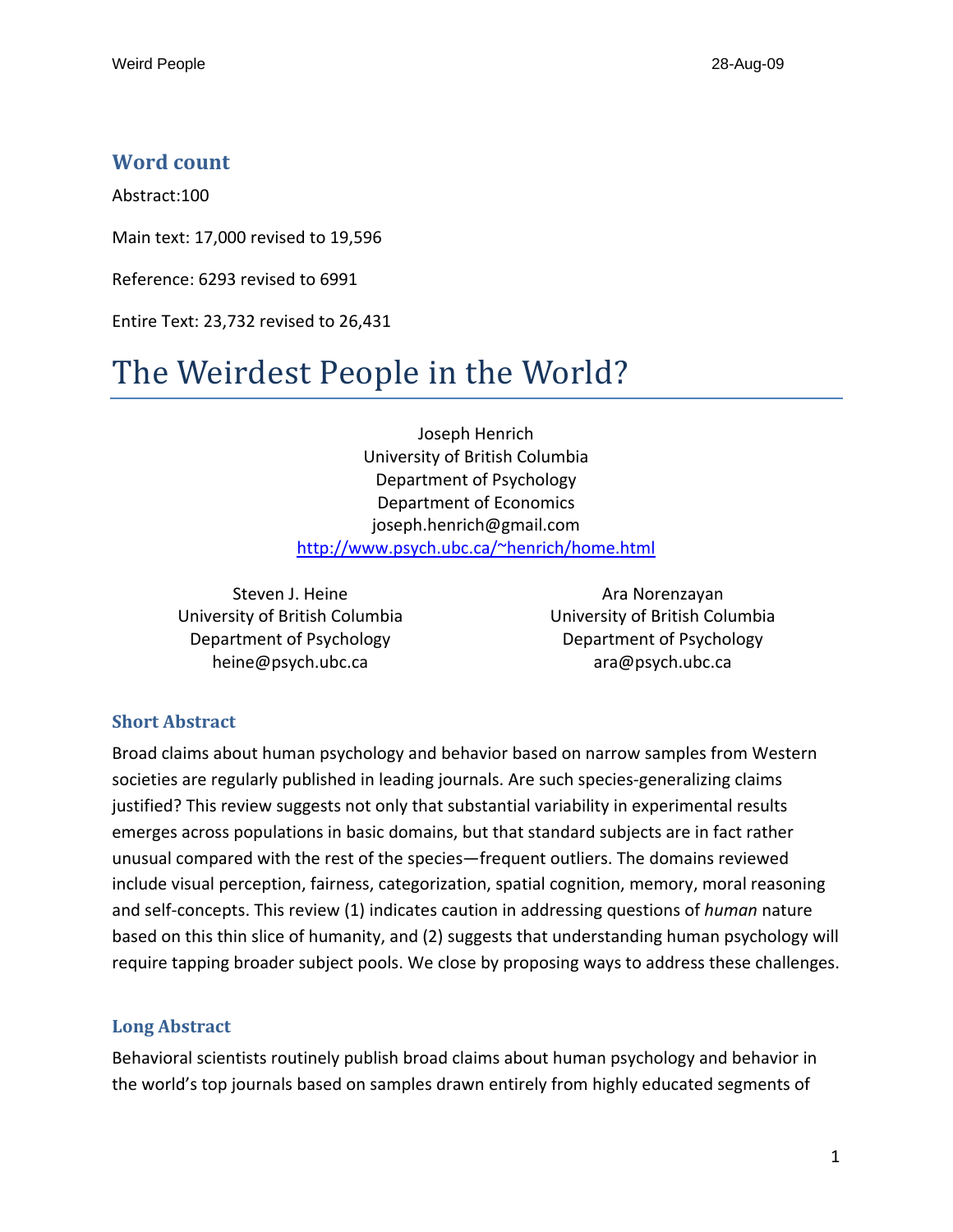Western societies. Researchers—often implicitly—assume that either there is little variation across human populations, or that these "standard subjects" are as representative of the species as any other population. Are these assumptions justified? Here, our review of the comparative database from across the behavioral sciences suggests both that there is substantial variability in experimental results across populations and that standard subjects are particularly unusual compared with the rest of the species—frequent outliers. The domains reviewed include visual perception, fairness, cooperation, spatial reasoning, categorization and inferential induction, moral reasoning, reasoning styles, self‐concepts and related motivations, and the heritability of IQ. The findings suggest that members of Western, educated, industrialized, rich, and democratic societies, including young children, are among the least representative populations one could find for generalizing about humans. Many of these findings involve domains that are associated with fundamental aspects of psychology, motivation, and behavior—hence, there are no obvious *a priori* grounds for claiming that a particular behavioral phenomenon is universal based on sampling from a single subpopulation. Overall, these empirical patterns suggests that we need to be less cavalier in addressing questions of *human* nature on the basis of data drawn from this particularly thin, and rather unusual, slice of humanity. We close by proposing ways to structurally re‐organize the behavioral sciences to best tackle these challenges.

Keywords: external validity, population variability, experiments, cross‐cultural research, culture, human universals, generalizability.

Acknowledgements. We thank several anonymous reviewers and the following colleagues for their very helpful comments on an earlier version of this manuscript: Nicholas Epley, Allan Fiske, Simon Gaechter, Jonathan Haidt, Shinobu Kitayama, Shaun Nichols, Richard Nisbett, Paul Rozin, Mark Schaller, Natalie Henrich, Daniel Fessler, Michael Gurven, Clark Barrett, Ted Slingerland, Rick Shweder, Mark Collard, Paul Bloom, Scott Atran, Doug Medin, Tage Rai, Ayse Uskul, Colin Camerer, Karen Wynn, Tim Wilson, and Stephen Stich.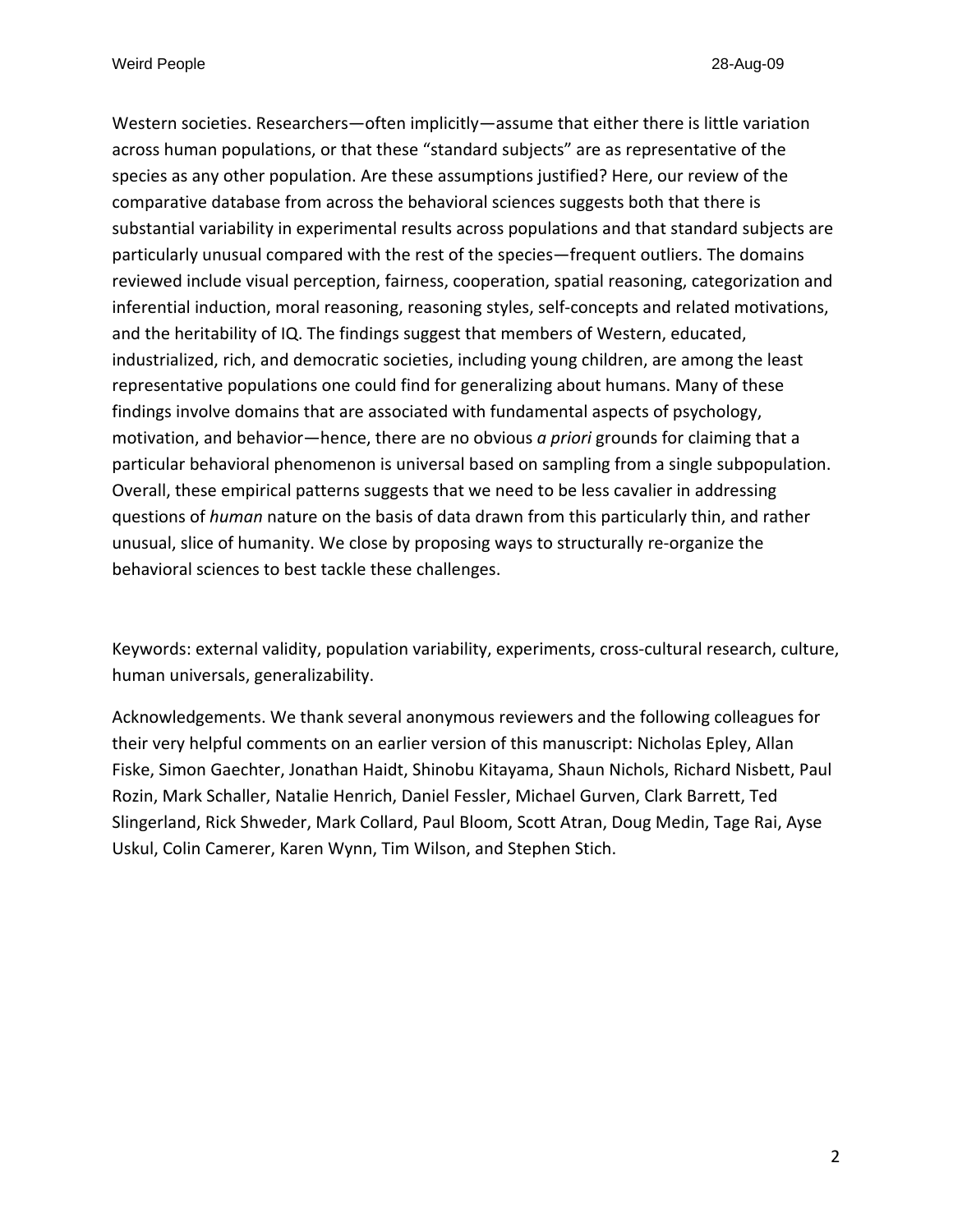In the tropical forests of New Guinea the Etoro believe that for a boy to achieve manhood he must ingest the semen of his elders. This is accomplished through ritualized rites of passage that require young male initiates to fellate a senior member (Herdt 1984, Kelley 1980). In contrast, the nearby Kaluli maintain that male initiation is only properly done by ritually delivering the semen through the initiate's anus, *not* his mouth. The Etoro revile these Kaluli practices, finding them disgusting. To become a man in these societies, and eventually take a wife, every boy undergoes these initiations. Such *boy‐inseminating* practices, which are enmeshed in rich systems of meaning and imbued with local cultural values, were not uncommon among the traditional societies of Melanesia and Aboriginal Australia (Herdt 1993), as well as in Ancient Greece and Tokugawa Japan.

Such in-depth studies of seemingly "exotic" societies, historically the province of anthropology, are crucial for understanding human behavioral and psychological variation. However, this paper is not about these peoples. It's about a truly unusual group: people from Western, Educated, Industrialized, Rich, and Democratic (WEIRD<sup>[1](#page-66-0)</sup>) societies. In particular, it's about the Western, and more specifically American, undergraduates who form the bulk of the database in the experimental branches of psychology, cognitive science, and economics, as well as allied fields (hereafter collectively labeled the "behavioral sciences"). Given that scientific knowledge about human psychology is largely based on findings from this subpopulation, we ask just how representative are these typical subjects in light of the available comparative database. How justified are researchers in assuming a species-level generality for their findings? Here, we review the evidence regarding how WEIRD people compare to other populations.

We pursued this question by constructing an empirical review of studies involving large-scale comparative experimentation on important psychological or behavioral variables. Although such larger-scale studies are highly informative, they are rather rare, especially when compared to the frequency of species‐generalizing claims. When such comparative projects were absent we relied on large assemblies of studies comparing 2 or 3 populations, and, when available, on meta‐analyses.

Of course, researchers do not implicitly assume psychological or motivational universality with everything they study. The present review does not address those phenomena assessed by individual difference measures for which the guiding assumption is variability among populations. Phenomena such as personal values, emotional expressiveness, and personality traits are expected *a priori* to vary across individuals, and by extension, societies. Indeed, the goal of much research on these topics is to identify the ways that people and societies differ from one another. For example, a number of large projects have sought to map out the world on dimensions such as values (Hofstede 2001, Inglehart, Basanez, & Moreno 1998, S. H. Schwartz & Bilsky 1990), personality traits, (e.g., McCrae, Terraciano, & Project 2005, Schmitt,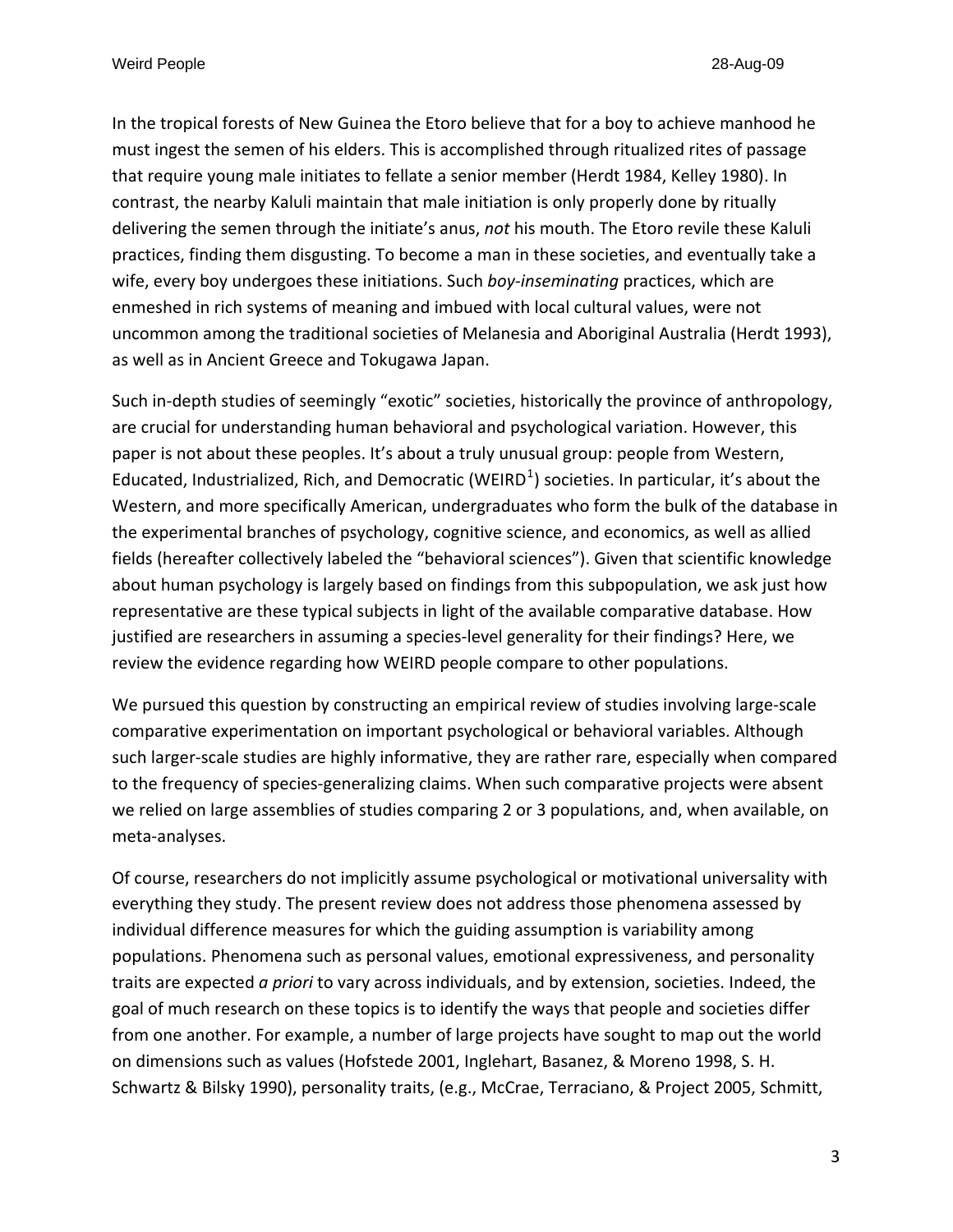Allik, McCrae, Benet‐Martinez, & al. 2007), and levels of happiness, (e.g., Diener, Diener, & Diener 1995). Similarly, we avoid the vast psychopathology literature, which finds much evidence for both variability and universality in psychological pathologies (Kleinman 1988, Tseng 2001), because this work focuses on individual‐level (and unusual) variations in psychological functioning. Instead, we restrict our exploration to those domains which have largely been assumed, at least until recently, to be *de facto* psychological universals.

Finally, we also do not address societal‐level behavioral universals, or claims thereof, related to phenomena like dancing, fire‐making, cooking, kinship systems, body adornment, play, trade, and grammar for two reasons. First, at this surface level alone such phenomena do not make specific claims about universal underlying psychological or motivational processes. Second, systematic, quantitative, comparative data based on individual‐level measures is typically lacking for these domains.

Our examination of the representativeness of WEIRD subjects is necessarily restricted to the rather limited database currently available. We have organized our presentation into a series of telescoping contrasts showing, at each level of contrast, how WEIRD people measure up relative to the available reference populations. Our first contrast compares people from modern industrialized societies with those from small‐scale societies. Our second telescoping stage contrasts people from Western societies with those from non‐Western industrialized societies. Next, we contrast Americans with people from other Western societies. Finally, we contrast university‐educated Americans with non‐university educated Americans, or university students with non‐student adults, depending on the available data. At each level we discuss behavioral and psychological phenomena for which there are available comparative data, and we assess how WEIRD people compare with other samples.

We emphasize that our presentation of telescoping contrasts is only a rhetorical approach guided by the nature of the available data. It should *not* be taken as capturing any uni‐ dimensional continuum, or suggesting any single theoretical explanation for the variation. Throughout this paper we take no position regarding the substantive origins of the observed differences between populations. While many of the differences are probably cultural in nature in that they were socially transmitted (Boyd & Richerson 1985, R.E. Nisbett, Peng, Choi, & Norenzayan 2001), other differences are likely environmental and represent some form of non‐ cultural phenotypic plasticity, which may be developmental or facultative, as well as either adaptive or maladaptive (Gangestad, Haselton, & Buss 2006, Tooby & Cosmides 1992). Other population differences could arise from genetic variation, as observed for lactose processing (Beja‐Pereira et al. 2003). Regardless of the reasons underlying these population differences, our concern is whether researchers can reasonably generalize from WEIRD samples to humanity at large.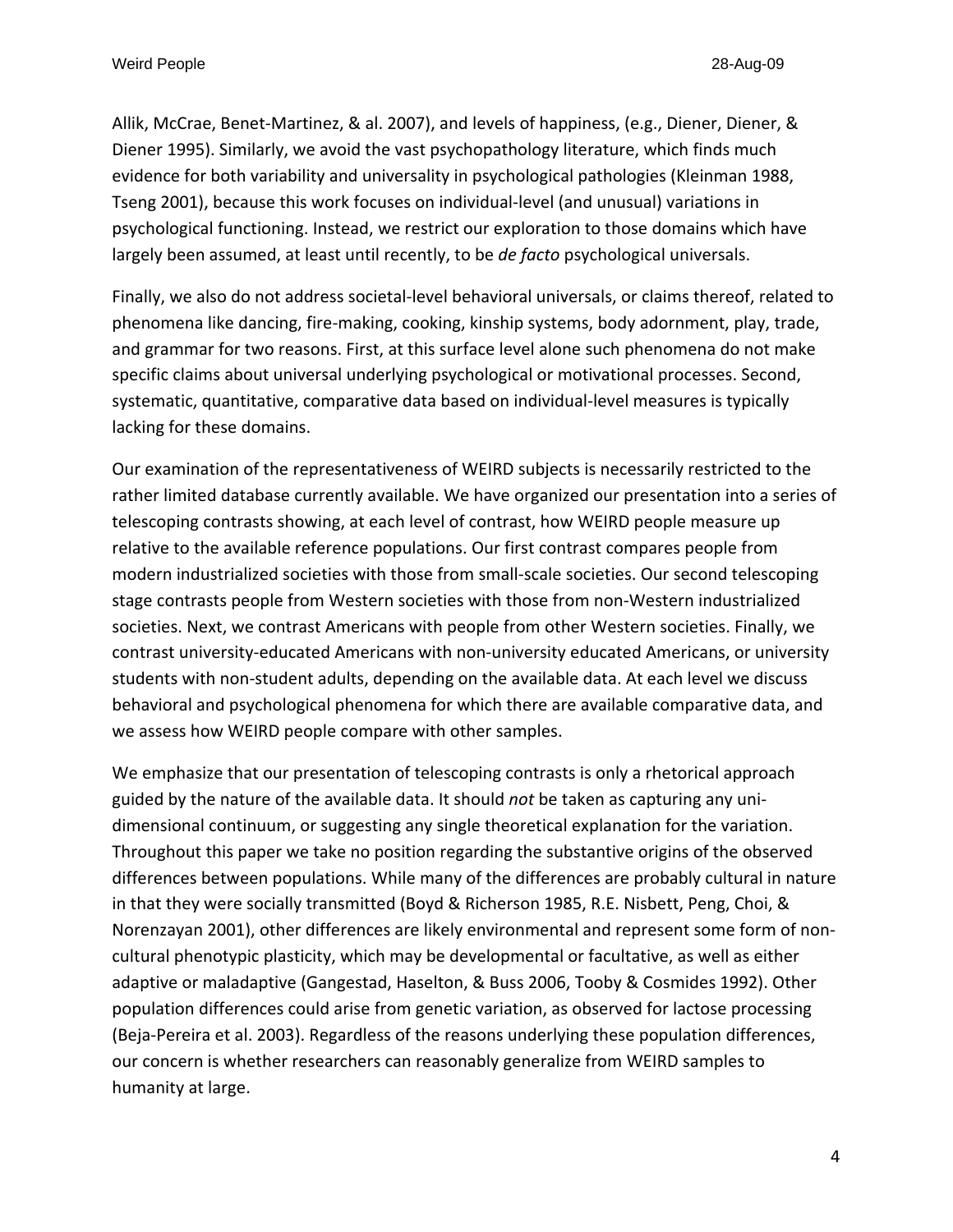Many radical versions of interpretivism and cultural relativity deny any shared commonalities in human psychologies across populations (Gergen 1973, see discussion in Slingerland 2008: Chapter 2). To the contrary, we expect humans from all societies to share, and probably share substantially, basic aspects of cognition, motivation, and behavior. As researchers who see great value in applying evolutionary thinking to psychology and behavior, we have little doubt that if a full accounting were taken across all domains among peoples past and present, the number of similarities would indeed be large, as much ethnographic work suggests (e.g., D. E. Brown 1991)—ultimately, of course, this is an empirical question. Thus, our thesis is *not* that humans share few basic psychological properties or processes; rather we question our current ability to distinguish these reliably developing aspects of human psychology from more developmentally, culturally, or environmentally contingent aspects of our psychology given the disproportionate reliance on WEIRD subjects. Our aim here, then, is to inspire efforts to place knowledge of such universal features of psychology on a firmer footing by empirically addressing, rather than *a priori* dismissing or ignoring, questions of population variability.

# **1. Background**

Before commencing with our telescoping contrasts, we first discuss two observations regarding the existing literature: (1) the database in the behavioral sciences is drawn from an extremely narrow slice of human diversity; and (2) behavioral scientists routinely assume, at least implicitly, that their findings from this narrow slice generalize to the species.

## **1.1. The Behavioral Sciences Database is Narrow**

Who are the people studied in behavioral science research? A recent analysis of the top journals in six sub‐disciplines of Psychology from 2003‐2007 revealed that 68% of subjects came from the US, and a full 96% of subjects were from Western industrialized countries, specifically North America, Europe, Australia, and Israel (Arnett 2008). The make‐up of these samples appears to largely reflect the country of residence of the authors, as 73% of first authors were at American universities, and 99% were at universities in Western countries. This means that 96% of psychological samples come from countries with only 12% of the world's population.

Even within the West, however, the typical sampling method for experimental studies is far from representative. In the *Journal of Personality and Social Psychology*, the premier journal in social psychology—the sub-discipline of psychology that should (arguably) be the most attentive to questions about the subjects' backgrounds—67% of the American samples (and 80% of the samples from other countries) were composed solely of undergraduates in psychology courses (Arnett 2008). In other words, a randomly selected American undergraduate is more than 4000 times more likely to be a research participant than is a randomly selected person from outside of the West. Furthermore, this tendency to rely on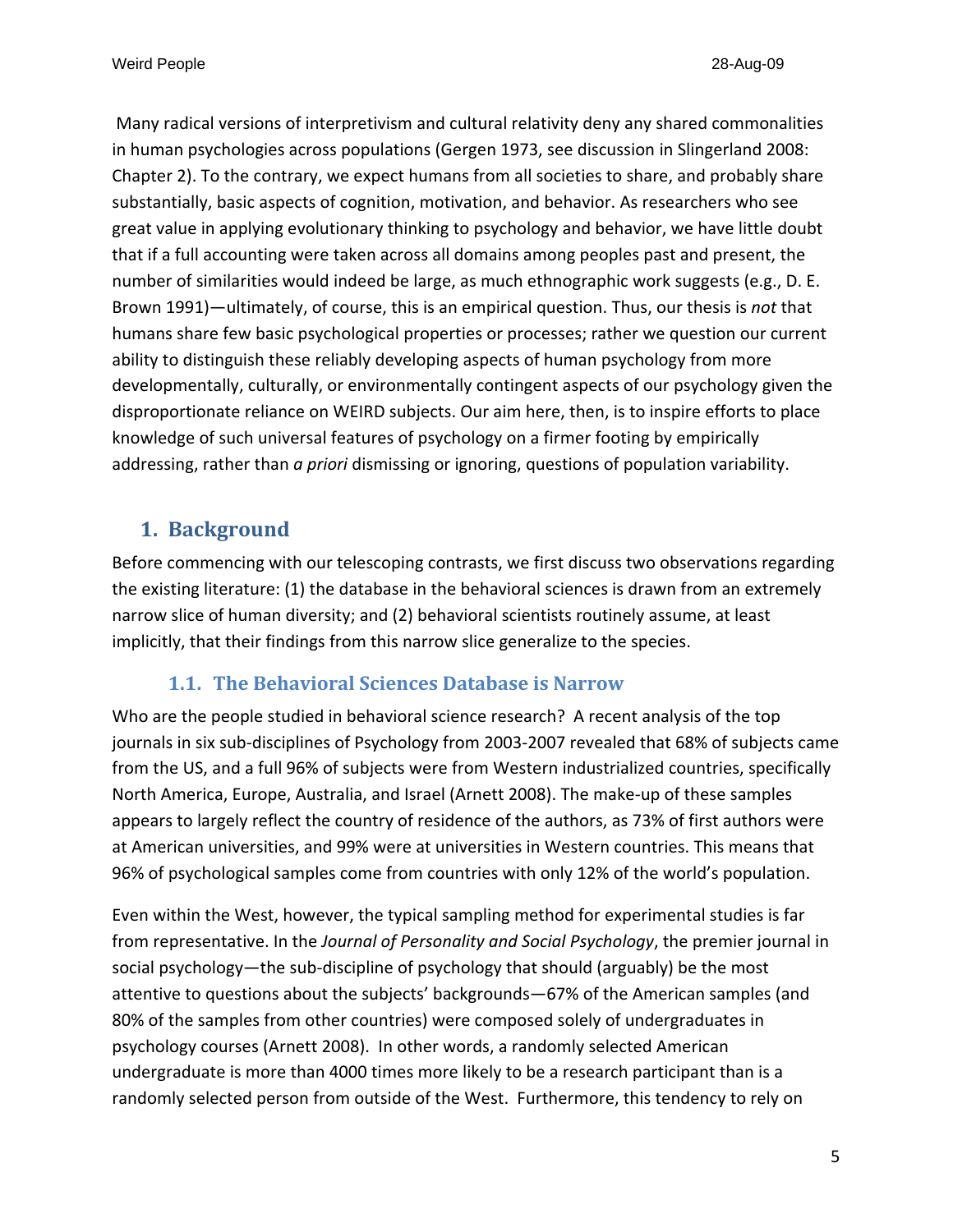undergraduate samples has not decreased over time (Peterson 2001, Wintre, North, & Sugar 2001). Such studies are thus sampling from a rather limited subpopulation within each country (see Rozin, 2001).

It is possible that the dominance of American authors in psychology publications just reflects that American universities have the resources to attract the best international researchers, and that similar tendencies exist in other fields. However, psychology is a distinct outlier here: 70% of all psychology citations come from the US—a larger percentage than any of the other 19 sciences that were compared in one extensive international survey (May 1997). In chemistry, by contrast, the percentage of citations that come from the U.S. is only 37%. It seems problematic that the discipline in which there are the strongest theoretical reasons to anticipate population‐ level variation, is precisely the discipline in which the American bias for research is most extreme.

Beyond psychology and cognitive science, the subject pools of experimental economics and decision science are not much more diverse, still largely dominated by Westerners, and specifically Western undergraduates. However, to give credit where it is due, the nascent field of experimental economics has begun taking steps to address the problem of narrow samples.<sup>[2](#page-66-1)</sup>

In sum, the available database does not reflect the full breadth of human diversity. Rather, we have largely been studying the nature of WEIRD people, a certainly narrow and potentially peculiar subpopulation.

## **1.2. Researchers Often Assume their Findings are Universal**

Sampling from a thin slice of humanity would be less problematic if researchers confined their interpretations to the populations from which they sampled. However, despite their narrow samples, behavioral scientists often are interested in drawing inferences about the *human* mind and *human* behavior. This inferential step is rarely challenged or defended—with important exceptions (e.g., Medin & Atran 2004, Rozin 2001, Witkin & Berry 1975)—despite the lack of any general effort to assess how well results from WEIRD samples generalize to the species. This lack of epistemic vigilance underscores the prevalent, though implicit, assumption that the findings one derives from a particular sample will generalize broadly; one adult human sample is pretty much the same as the next.

Leading scientific journals and university textbooks routinely publish research findings claiming to generalize to "humans" or "people" based on research done entirely with WEIRD undergraduates. In top journals such as *Nature* and *Science* researchers frequently extend their findings from undergraduates to the species—often declaring this generalization in their titles. These contributions typically lack even a cautionary footnote about these inferential extensions.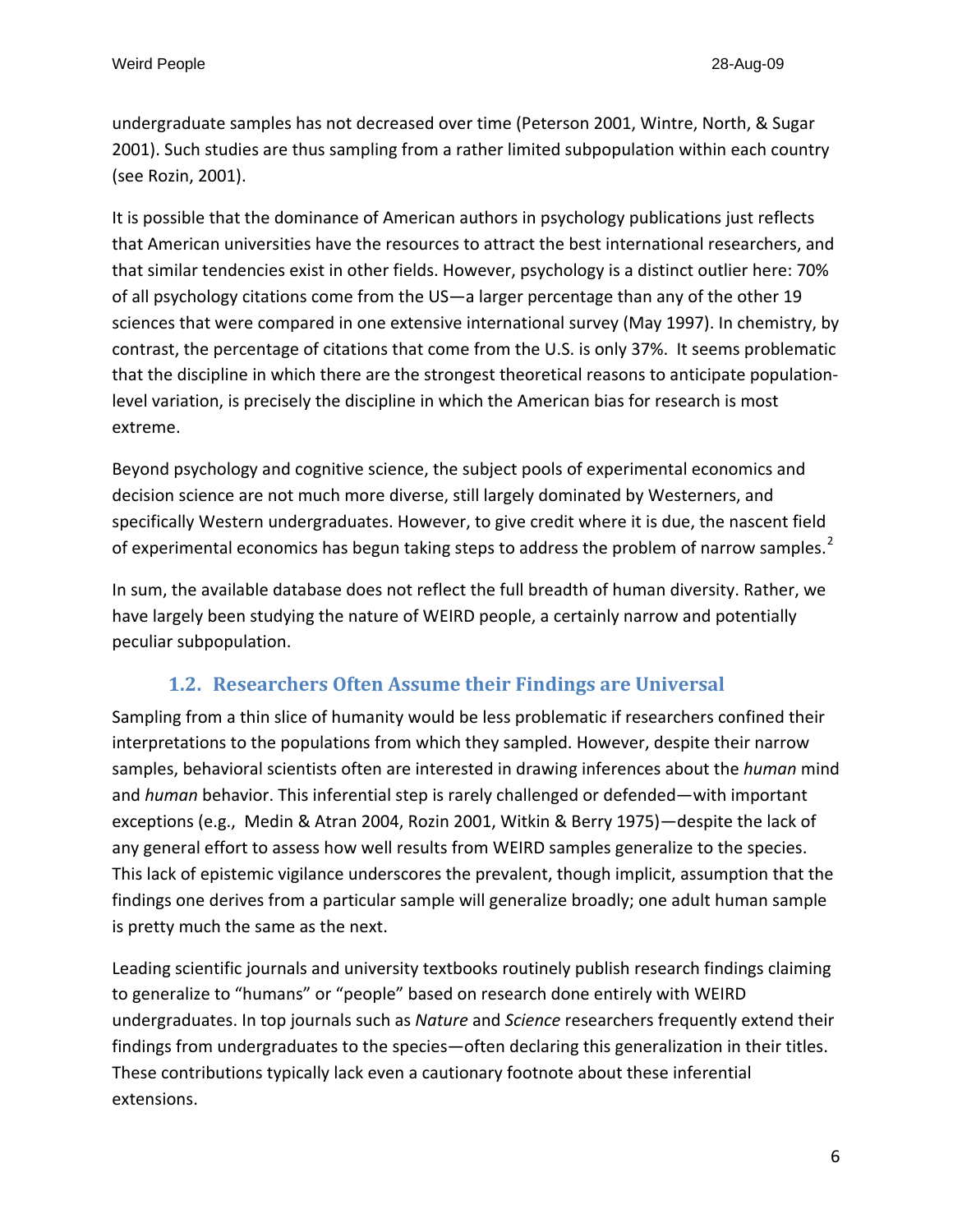In psychology, much of this generalization is implicit. A typical article does not claim to be discussing "humans" but will rather simply describe a decision bias, psychological process, set of correlations, etc., without addressing issues of generalizability, though findings are often linked to "people." Commonly, there is no demographic information about the participants, aside from their age and gender. In recent years there is a trend to qualify some findings with disclaimers such as "at least within Western culture," though there remains a robust tendency to generalize to the species. Arnett (2008) notes that psychologists would surely bristle if journals were renamed to more accurately reflect the nature of their samples (e.g., *Journal of Personality and Social Psychology of American Undergraduate Psychology Students*). They would bristle, presumably, because they believe that their findings generalize much beyond this sample. Of course, there are important exceptions to this general tendency as some researchers have assembled a broad database to provide evidence for universality (Buss 1989, Daly & Wilson 1988, Ekman 1999b, Elfenbein & Ambady 2002, Tracy & Matsumoto 2008).

When is it safe to generalize from a narrow sample to the species? First, if one had good empirical reasons to believe that little variability existed across diverse populations in a particular domain it would be reasonable to tentatively infer universal processes from a single subpopulation. Second, one could make an argument that as long as one's samples were drawn from near the center of the human distribution, then it would not be overly problematic to generalize across the distribution more broadly—at least the inferred pattern would be in the vicinity of the central tendency of our species. Below, with these assumptions in mind, we review the evidence for the representativeness of findings from WEIRD people.

# **2. Contrast 1: Industrialized Societies vs. SmallScale Societies**

Our theoretical perspective, which is informed by evolutionary thinking, leads us to suspect that many aspects of people's psychological repertoire are universal. However, the current empirical foundations for our suspicions are rather weak because the database of comparative studies that include small‐scale societies is scant, despite the obvious importance of such societies in understanding both the evolutionary history of our species and the potential impact of diverse environments on our psychology. Here we first discuss the evidence for differences between populations drawn from industrialized and small‐scale societies in some seemingly basic psychological domains, and follow this with research indicating universal patterns across this divide.

#### **2.1. Visual Perception**

Many readers may suspect that tasks involving "low-level" or "basic" cognitive processes such as vision will not vary much across the human spectrum (Fodor 1983). However, in the 1960s an interdisciplinary team of anthropologists and psychologists systematically gathered data on the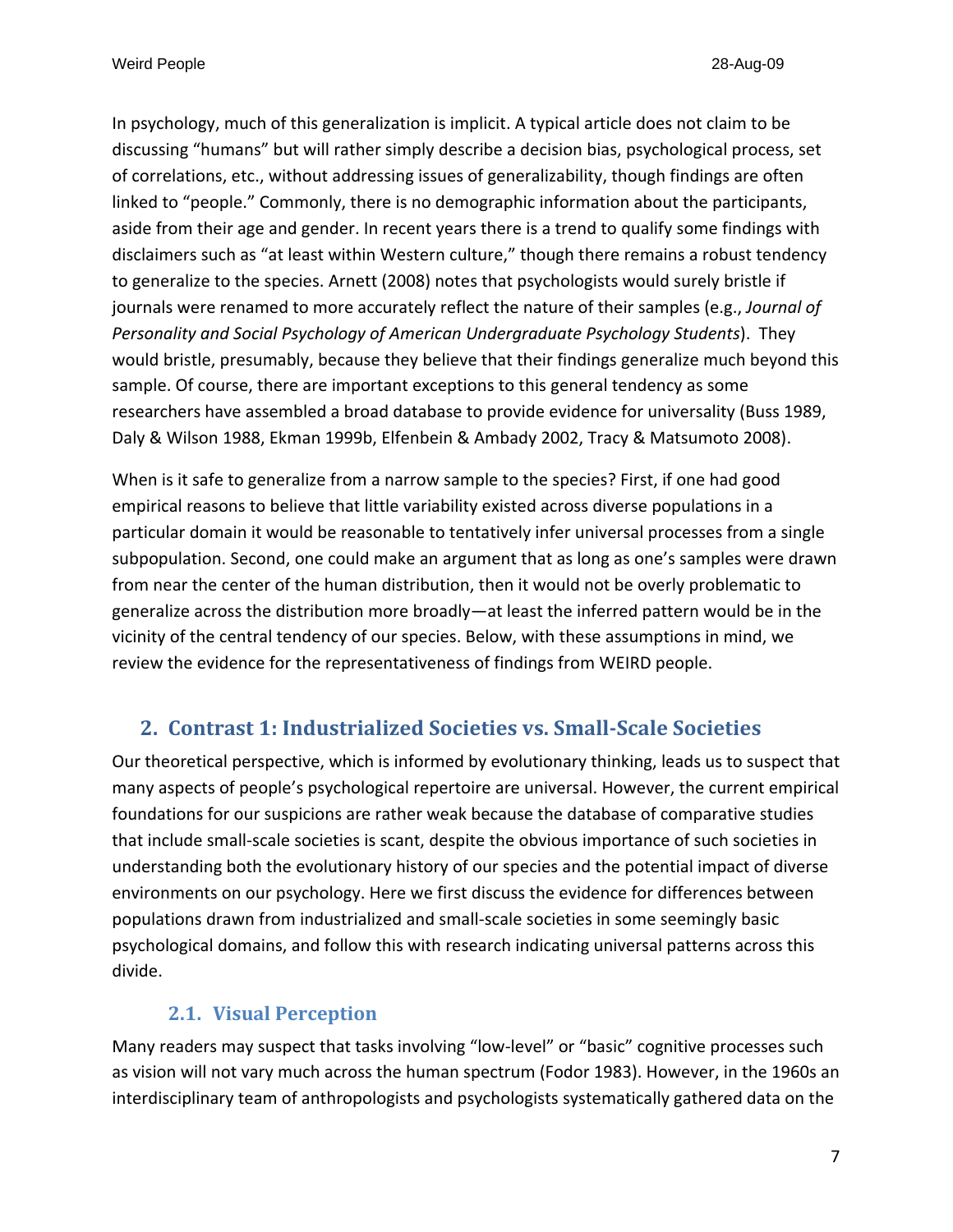susceptibility of both children and adults from a wide range of human societies to five "standard illusions" (Segall, Campbell, & Herskovits 1966). Here we highlight the comparative findings on the famed Mueller‐Lyer illusion, because of this illusion's importance in textbooks, and its prominent role as Fodor's indisputable example of "cognitive impenetrability" in debates about the modularity of cognition (McCauley & Henrich 2006). Note, however, that population‐level variability in illusion susceptibility is not limited to Mueller‐Lyer illusion; it was also found for the Sander‐Parallelogram and both Horizontal‐Vertical illusions.

Segall et al. manipulated the length of the two lines in the Mueller‐Lyer illusion (Figure 1) and estimated the magnitude of the illusion by determining the approximate point at which the two lines were perceived as being the same length. Figure 2 shows the results from 16 societies, including 14 small‐scale societies. The vertical axis gives the 'point of subjective equality' (PSE), which measures the amount that segment 'a' must be longer than 'b' before the two segments are judged equal in length. PSE measures the strength of the illusion.

Figure 1: Mueller‐Lyer Illusion. The lines labeled 'a' and 'b' in each figure are the same length. Many subjects perceive line 'b' as longer than line 'a'.

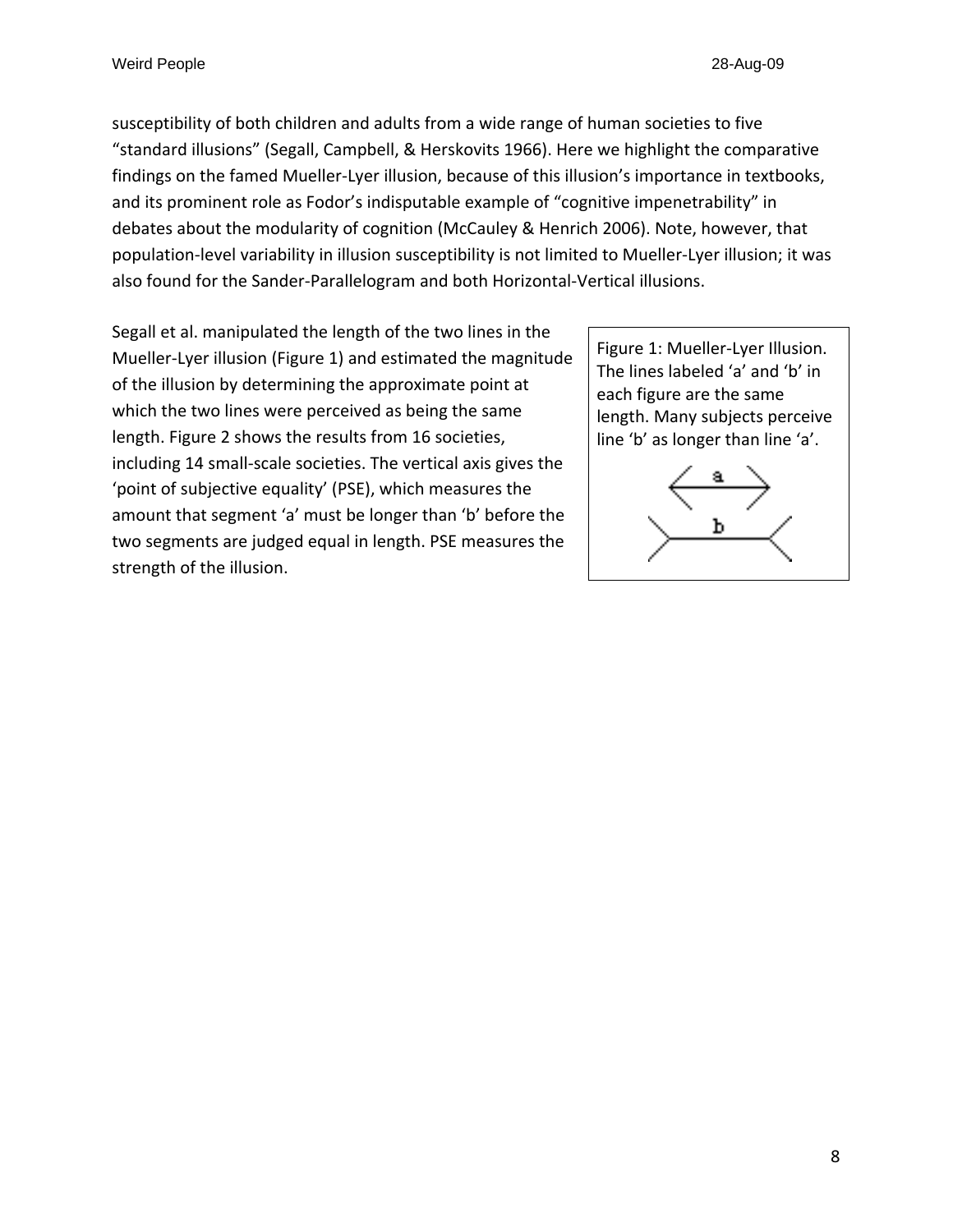

Figure 2: Mueller-Lyer Results for Segall et. al.'s cross-cultural project. PSE is the percentage that segment 'a' must be longer than 'b' before individuals perceive them as equal. Children were sampled in the 5 to 11 age range.

The results show substantial differences among populations, with American undergraduates anchoring the extreme end of the distribution followed by the South African European sample, from Johannesburg. On average, the undergraduates required that segment 'a' be about a fifth longer than 'b' before the two segments were perceived as equal. At the other end, the San foragers of the Kalahari were unaffected by the so-called "illusion" (it's not an illusion for them). While the San's PSE value cannot be distinguished from zero, the American undergraduates' PSE value is significantly different from all the other societies studied.

As discussed by Segall et. al., these findings suggest that visual exposure during ontogeny to factors such as the "carpentered corners" of modern environments may favor certain optical calibrations and visual habits that create and perpetuate this illusion. That is, the visual system ontogenetically adapts to the presence of recurrent features in the local visual environment. Since elements such as carpentered corners are products of particular cultural evolutionary trajectories, and were not part of most environments for most of human history, the Mueller‐ Lyer illusion is a kind of culturally‐evolved byproduct (J. Henrich 2008).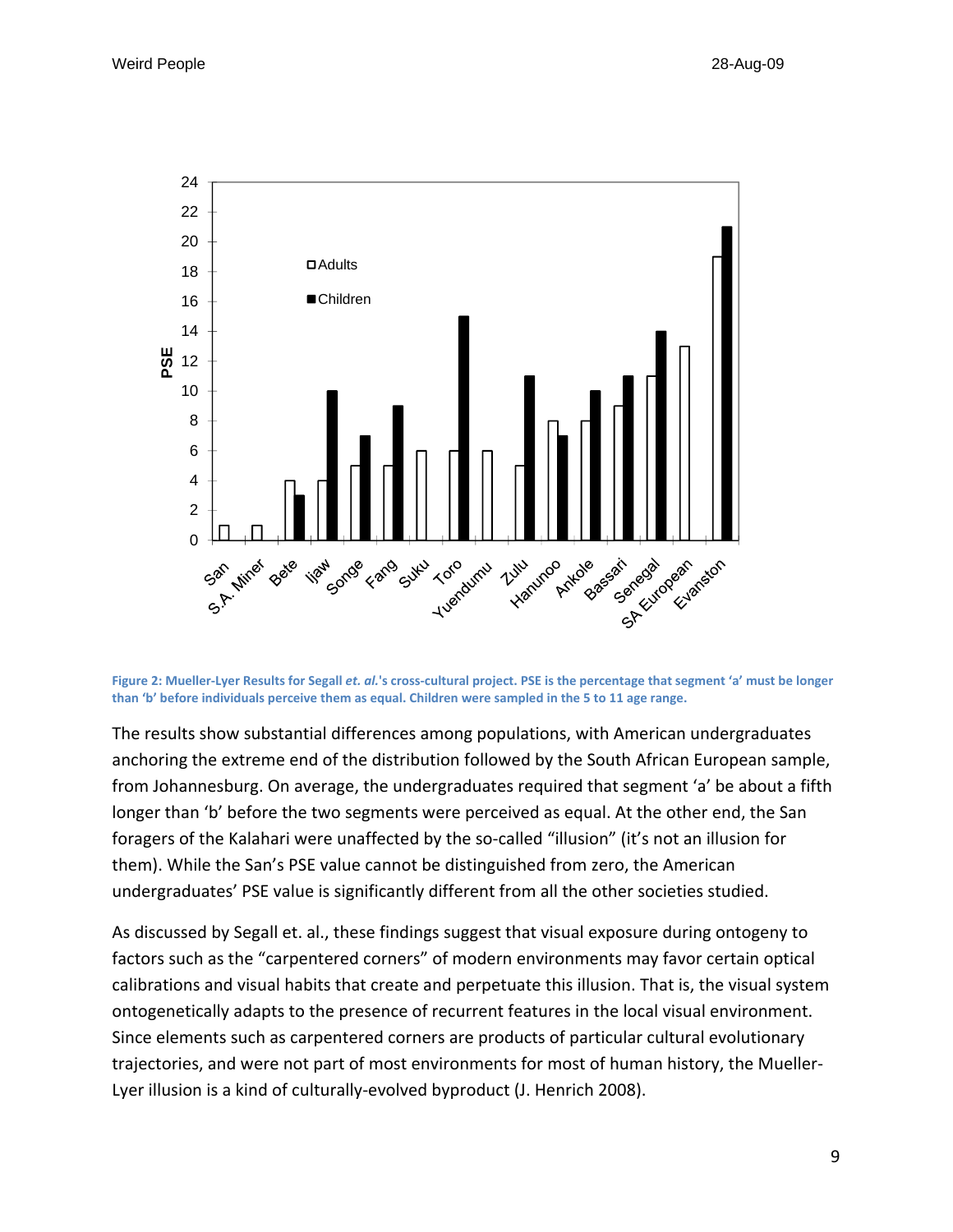These findings highlight three important considerations. First, this work suggests that even a process as apparently basic as visual perception can show substantial variation across populations. If visual perception can vary, what kind of psychological processes can we be sure will not vary? It's not merely that the strength of the illusory effect varies across populations – the effect cannot be detected in two populations. Second, both American undergraduates and children are at the extreme end of the distribution, showing significant differences from all other populations studied, whereas many of the other populations cannot be distinguished from one another. Since children already show large population-level differences, it is not obvious that developmental work can substitute for research across diverse human populations. Children likely have different developmental trajectories in different societies. Finally, this provides an example of how population‐level variation can be useful for illuminating the nature of a psychological process, which would not be as evident in the absence of comparative work.

#### **2.2. Fairness and Cooperation in Economic Decision Making**

By the mid‐1990s researchers were arguing that a set of robust experimental findings from behavioral economics were evidence for a set of evolved universal motivations (Fehr & Gächter 1998, Hoffman, McCabe, & Smith 1998). Foremost among these experiments, the Ultimatum Game, provides a pair of anonymous subjects with a sum of real money for a one‐shot interaction. One of the pair—the proposer—can offer a portion of this sum to a second subject, the responder. Responders must decide whether to accept or reject the offer. If a responder accepts, she gets the amount of the offer and the proposer takes the remainder; if she rejects both players get zero. If subjects are motivated purely by self‐interest, responders should always accept any positive offer; knowing this, a self‐interested proposer should offer the smallest non‐zero amount. Among subjects from industrialized populations—mostly undergraduates from the U.S., Europe, and Asia—proposers typically offer an amount between 40% and 50% of the total, with a modal offer of 50% (Camerer 2003). Offers below about 30% are often rejected.

With this seemingly robust empirical finding in their sights, Nowak, Page and Sigmund (2000) constructed an evolutionary analysis of the Ultimatum Game. When they modeled the Ultimatum Game exactly as played, they did not get results matching the undergraduate findings. However, if they added reputational information, such that players could know what their partners did with others on previous rounds of play, the analysis predicted offers and rejections in the range of typical undergraduate responses. They concluded that the Ultimatum Game reveals humans' species‐specific evolved capacity for fair and punishing behavior in situations with substantial reputational influence. But, since the Ultimatum Game is typically done one‐shot without reputational information, they argued that people make fair offers and reject unfair offers because their motivations evolved in a world where such interactions were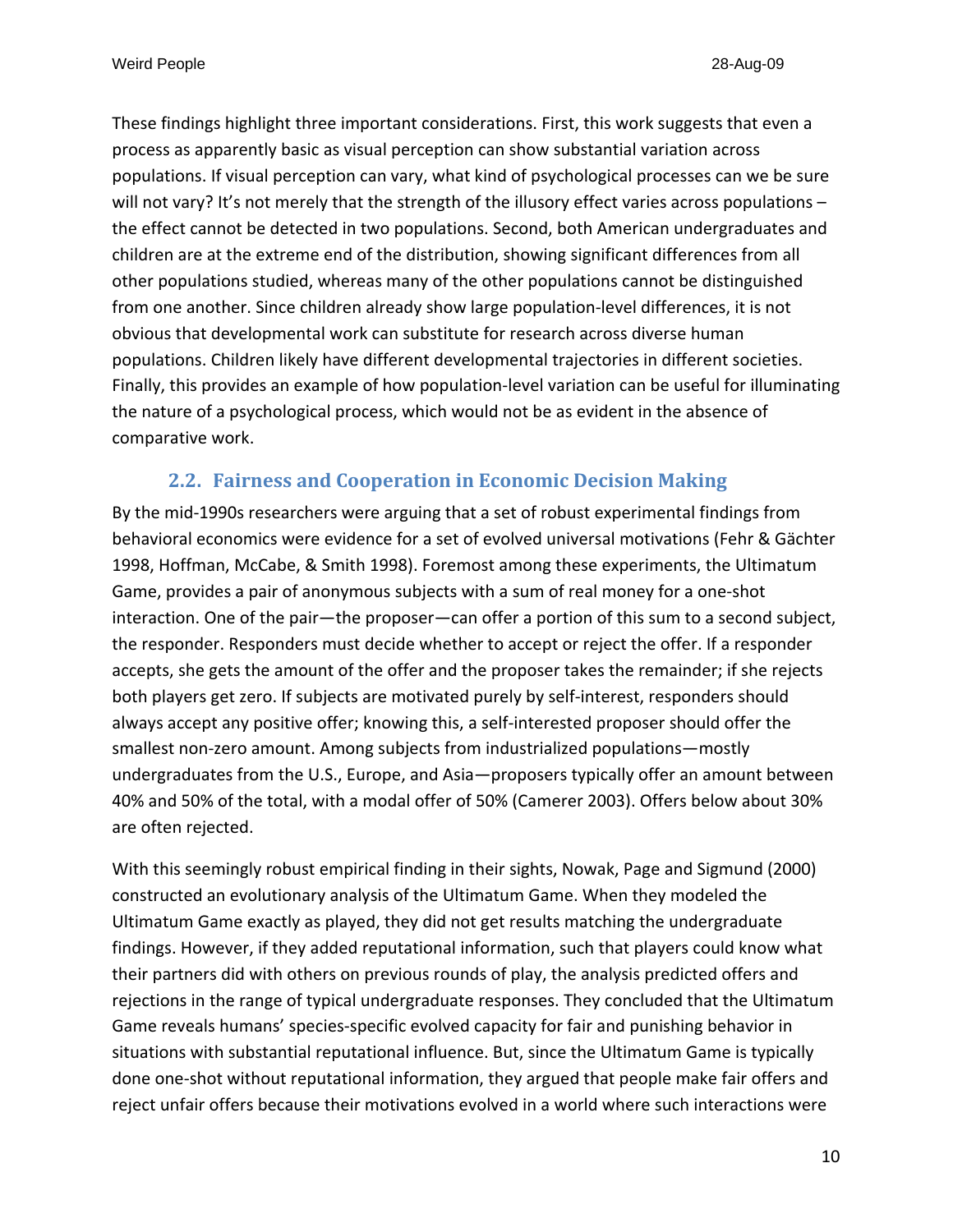not fitness relevant—thus, we are not evolved to fully incorporate the possibility of non‐ reputational action in our decision‐making, at least in such artificial experimental contexts.

Recent comparative work has dramatically altered this initial picture. Two unified projects (which we call Phase 1 and Phase 2) have deployed the Ultimatum Game and other related experimental tools across thousands of subjects randomly sampled from 23 small‐scale human societies, including foragers, horticulturalists, pastoralists, and subsistence farmers, drawn from Africa, Amazonia, Oceania, Siberia and New Guinea (J. Henrich et al. 2005, J. Henrich et al. 2006). Three different experimental measures show that the people in industrialized societies consistently occupy the extreme end of the human distribution. Notably, some of the smallest scale societies, where real life is principally face-to-face, behaved in a manner reminiscent of Nowak et. al.'s analysis *before* they added the reputational information. That is, these populations made low offers and did not reject.

To concisely present these diverse empirical finding, we show results only from the Ultimatum and Dictator Games in Phase II. The Dictator Game is the same as the Ultimatum Game except that the second player cannot reject the offer. If subjects are motivated purely by self‐interest, they would offer zero in the Dictator Game. Thus, Dictator Game offers yield a measure of "fairness" (equal divisions) among two anonymous people. By contrast, Ultimatum Game offers yield a measure of fairness combined with an assessment of the likelihood of rejection (punishment). Rejections of offers in the Ultimatum Game provide a measure of people's willingness to punish unfairness.

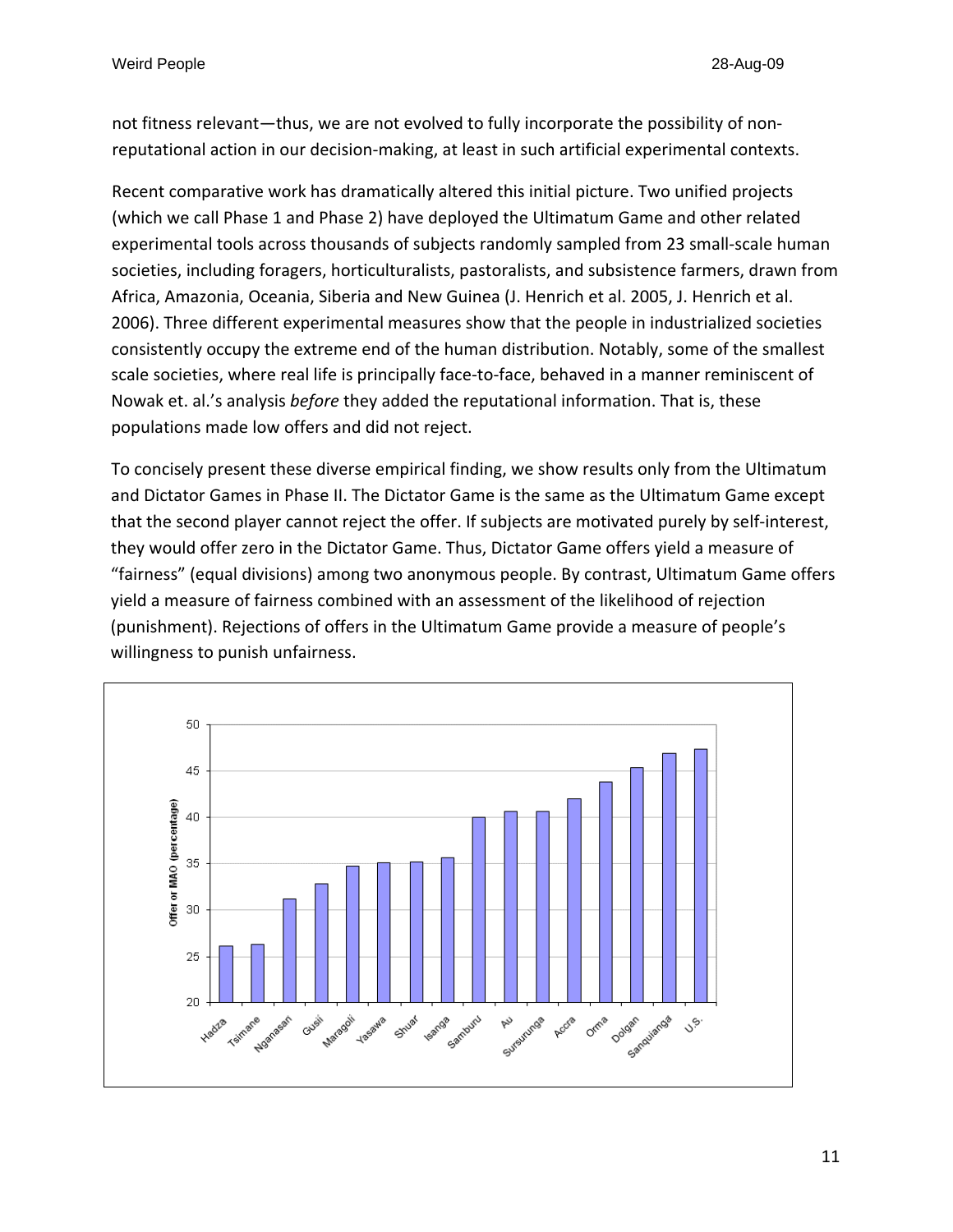

Using aggregate measures, Figure 3 shows that the behavior of the U.S. adult (non‐student) sample occupies the extreme end of the distribution in each case. For Dictator Game offers, Figure 3A shows that the U.S. sample has the highest mean offer followed by the Sanquianga from Colombia, who are renowned for their prosociality (Kraul 2008). The U.S. offers are nearly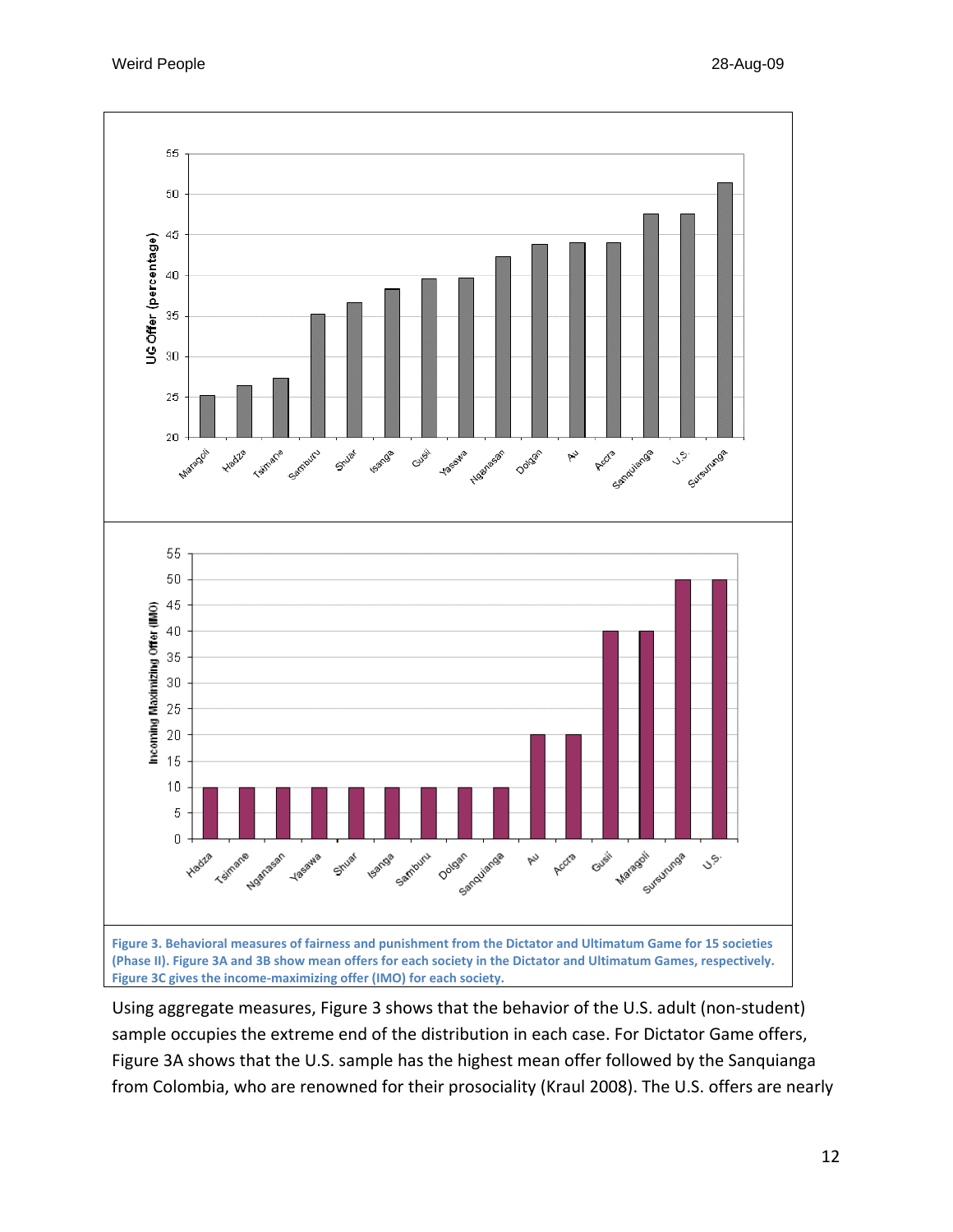double that of the Hadza, foragers from Tanzania, and the Tsimane, forager‐horticulturalists from the Bolivian Amazon. For Ultimatum Game offers, the U.S. has the second highest mean offer behind the Sursurunga, from Papua New Guinea. On the punishment side in the Ultimatum Game, Figure 3C shows the income maximizing offers (IMO) for each population, which is a measure of the population's willingness to punish inequitable offers. IMO is the offer that an income‐maximizing proposer would make if he knew the probability of rejection for each of the possible offer amounts. The U.S. sample is tied with the Sursurunga. These two groups have an IMO five times higher than 70% of the other societies. While none of these measures indicates that people from industrialized societies are entirely unique vis‐à‐vis other populations, they do show that people from industrialized societies consistently occupy the extreme end of the human distribution.

Analyses of these data show that a population's degree of market integration and its participation in a world religion both independently predict higher offers, and account for much of the variation between populations. Community size positively predicts greater punishment (J. Henrich et al. n.d.). The authors suggest that norms and institutions for exchange in ephemeral interactions culturally coevolved with markets and expanding larger‐scale sedentary populations. In some cases, at least in their most efficient forms, neither markets nor large populations were feasible before such norms and institutions emerged. That is, it may be that what behavioral economists have been measuring among undergraduates in such games is a specific set of social norms, culturally evolved for dealing with money and strangers, that have emerged since the origins of agriculture and the rise of complex societies.

In addition to revealing differences in populations' willingness to reject offers that are too low, almost half of the societies studied revealed an increasing willingness to reject offers that are too high (J. Henrich et al. 2006). This phenomenon, which is not observed in undergraduates, has now emerged among populations in Russia (Bahry & Wilson 2006) and China (Hennig‐ Schmidt, Li, & Yang 2008), as well as (to a lesser degree) among non‐student adults in Sweden (Wallace, Cesarini, Lichtenstein, & Johannesson 2007), Germany (Guth et al. 2003) , and the Netherlands (Bellemare et al. 2008). Efforts to explain this phenomena away, as a consequence of confusion or misunderstanding, have not found support despite substantial efforts.

Suppose that Nowak and his coauthors were Tsimane, and that the numerous empirical findings they had on hand were all from Tsimane villages. If this were the case, presumably these researchers would have simulated the Ultimatum Game and found that there was *no need to add* reputation to their model. This unadorned evolutionary solution would have worked fine until they realized that the Tsimane are not representative of humanity. According to the above data, the Tsimane are about as representative of the species as are Americans, but at the opposite end of the spectrum. If the database of the behavioral sciences consisted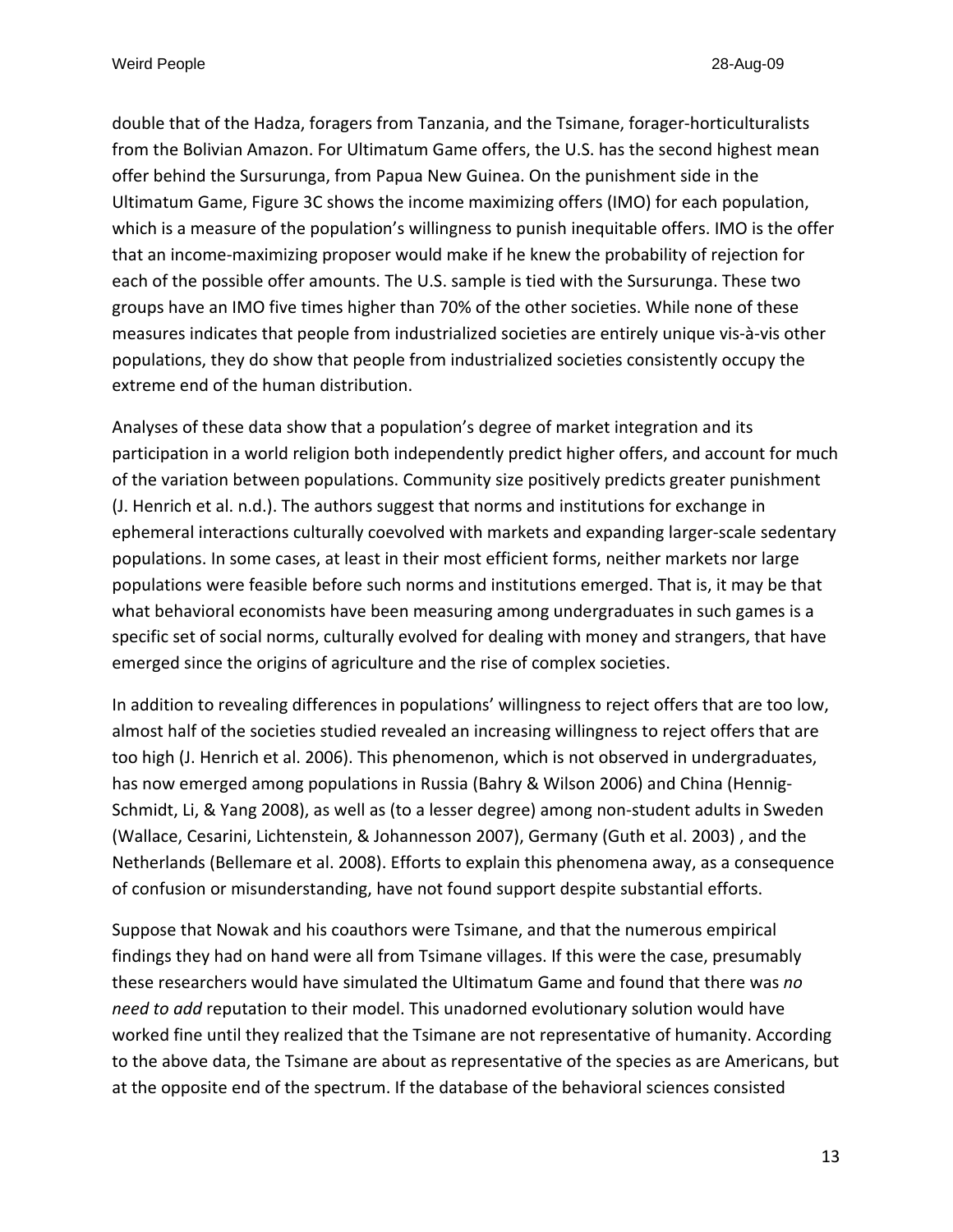entirely of Tsimane subjects, researchers would likely be quite concerned about generalizability.

# **2.3. Folkbiological Reasoning**

Recent work in small‐scale societies suggests that *some* of the central conclusions regarding the development and operation of human folkbiological categorization, reasoning, and induction are limited to urban subpopulations of non-experts in industrialized societies. While much more work needs to be done, it appears that typical subjects (children of WEIRD parents) develop their folkbiological reasoning in a culturally and experientially impoverished environment, by contrast to those of small‐scale societies (and of our evolutionary past), distorting both the species-typical pattern of cognitive development and the patterns of reasoning in WEIRD adults.

Cognitive scientists using children drawn from U.S. urban centers, often surrounding universities, have constructed an influential, though actively debated, developmental theory in which folkbiological reasoning emerges from folkpsychological reasoning. Before age 7, urban children reason about biological phenomena by analogy to, and by extension from, humans. Between ages 7 and 10 urban children undergo a conceptual shift to the adult pattern of viewing humans as one animal among many. These conclusions are underpinned by three robust findings from urban children: (1) inferential projections of properties from humans are stronger than projections from other living kinds, (2) inferences from humans to mammals emerge as stronger than inferences from mammals to humans, and (3) children's inferences violate their own similarity judgments by, for example, providing stronger inference from humans to bugs than from bugs to bees (Carey 1985, 1995).

However, when the folkbiological reasoning of children in rural Native American communities in Wisconsin and Yukatek Maya in Mexico was investigated (Atran et al. 2001, N. Ross, Medin, Coley, & Atran 2003, Waxman & Medin 2007) none of these three empirical patterns emerged. Among the American urban children, the human category appears to be incorporated into folkbiological induction relatively late compared to these other populations. The results indicate that some background knowledge of the relevant species is crucial for the application and induction across a hierarchical taxonomy (Atran et al. 2001). In rural environments both exposure to, and interest in, the natural world is commonplace, unavoidable, and an inevitable part of the enculturation process. This suggests that the anthropocentric patterns seen in U.S. urban children results from insufficient cultural input and a lack of exposure to the natural world. The only real animal that most urban children know much about is *Homo sapiens*, so it is not surprising that this species dominates their inferential patterns. Since such urban environments are highly "unnatural" from the perspective of human evolutionary history, any conclusions drawn from subjects reared in such informationally impoverished environments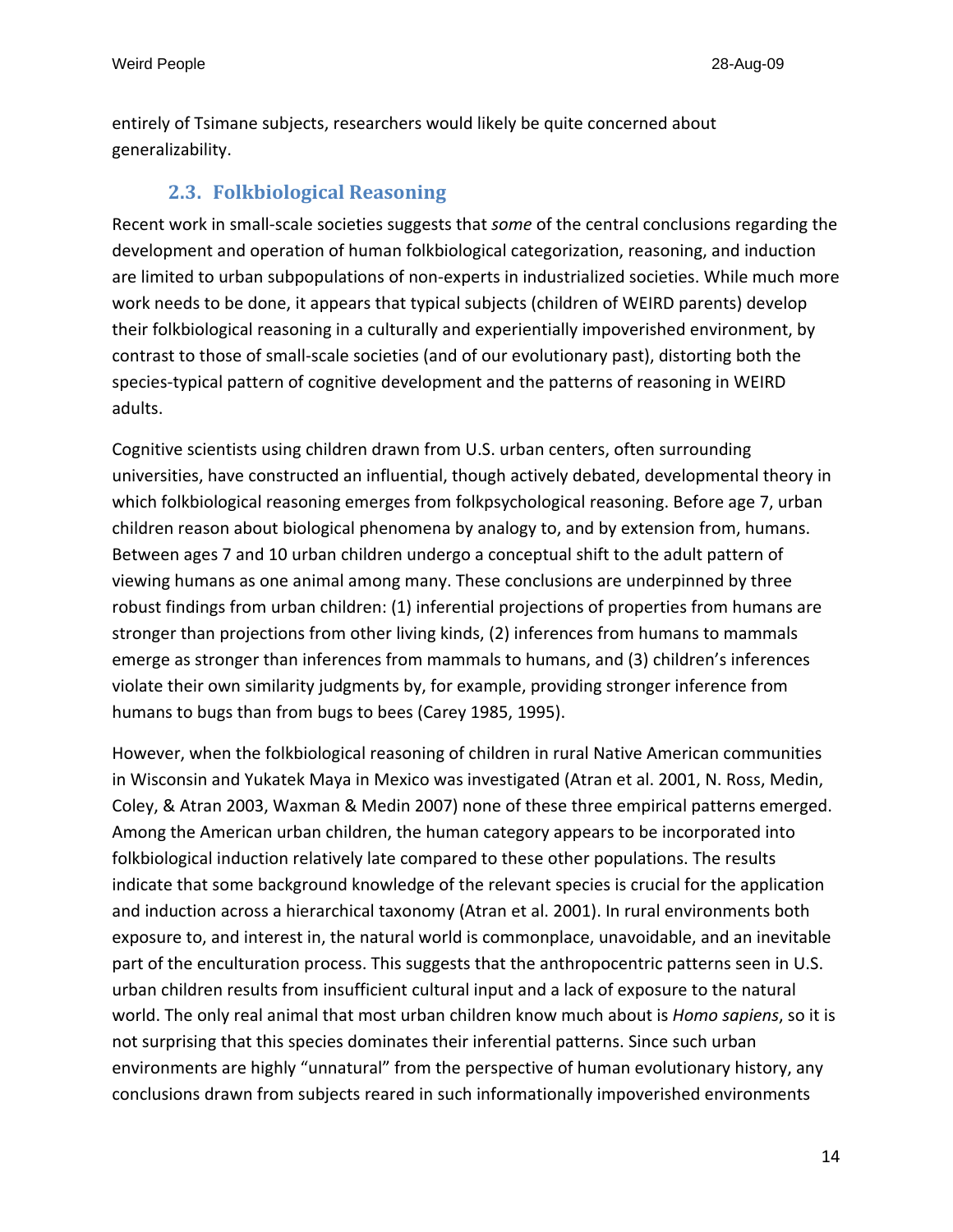must remain rather tentative. Indeed, studying the cognitive development of folkbiology in urban children would seem the equivalent of studying "normal" physical growth in malnourished children.

This deficiency of input likely underpins the fact that the basic level folkbiological categories for WEIRD adults are life-form categories (e.g., bird, fish, and mammal) and these are also the first categories learned by children: e.g., If you say "what's that" (pointing at a maple tree), the common answer is "tree". However, in all small‐scale societies studied, the generic species (e.g., maple, trout, and fox) are the basic level category and the first learned by children (Atran 1993, Berlin 1992).

Impoverished interactions with the natural world may also distort assessments of the typicality of natural kinds in categorization. The standard conclusion from American undergraduate samples has been that goodness of example, or typicality, is driven by similarity relations. A robin is a typical bird because this species shares many of the perceptual features that are commonly found in the category BIRD. In the absence of close familiarity with natural kinds, this is the default strategy of American undergraduates, and psychology has assumed it is the universal pattern. However in samples which interact with the natural world regularly, such as Itza Maya villagers, typicality is based not on similarity, but on knowledge of cultural ideals, reflecting the symbolic or material significance of the species in that culture. For the Itza, the wild turkey is a typical bird because of its rich cultural significance, even though it is in no way most similar to other birds. The same pattern holds for similarity effects in inductive reasoning—WEIRD people make strong inferences from computations of similarity, whereas populations with greater familiarity with the natural world, despite their capacity for similarity –based inductions, prefer to make strong inferences from folkbiological knowledge that takes into account ecological context and relationships among species (Atran, Medin, & Ross 2005). In general, research suggests that *what* people think about can affect *how* they think (Bang, Medin, & Atran 2007). To the extent that there is population‐level variability in the content of folbiological beliefs, such variability affects cognitive processing in this domain.

Above we emphasized differences in folkbiological cognition uncovered by comparative research. This same work has also uncovered reliably developing aspects of human folkbiological cognition that do not vary, such as categorizing plants and animals in a hierarchical taxonomy, or that the generic species level has the strongest inductive potential, despite the fact that this level is not always the basic level across populations. Our goal in emphasizing the differences here is to show (1) how peculiar industrialized (urban in this case) samples are given the unprecedented environment they grow up in, and (2) how difficult it is to conclude *a priori* what aspects will be reliably developing and robust across diverse slices of humanity if research is largely conducted with WEIRD samples.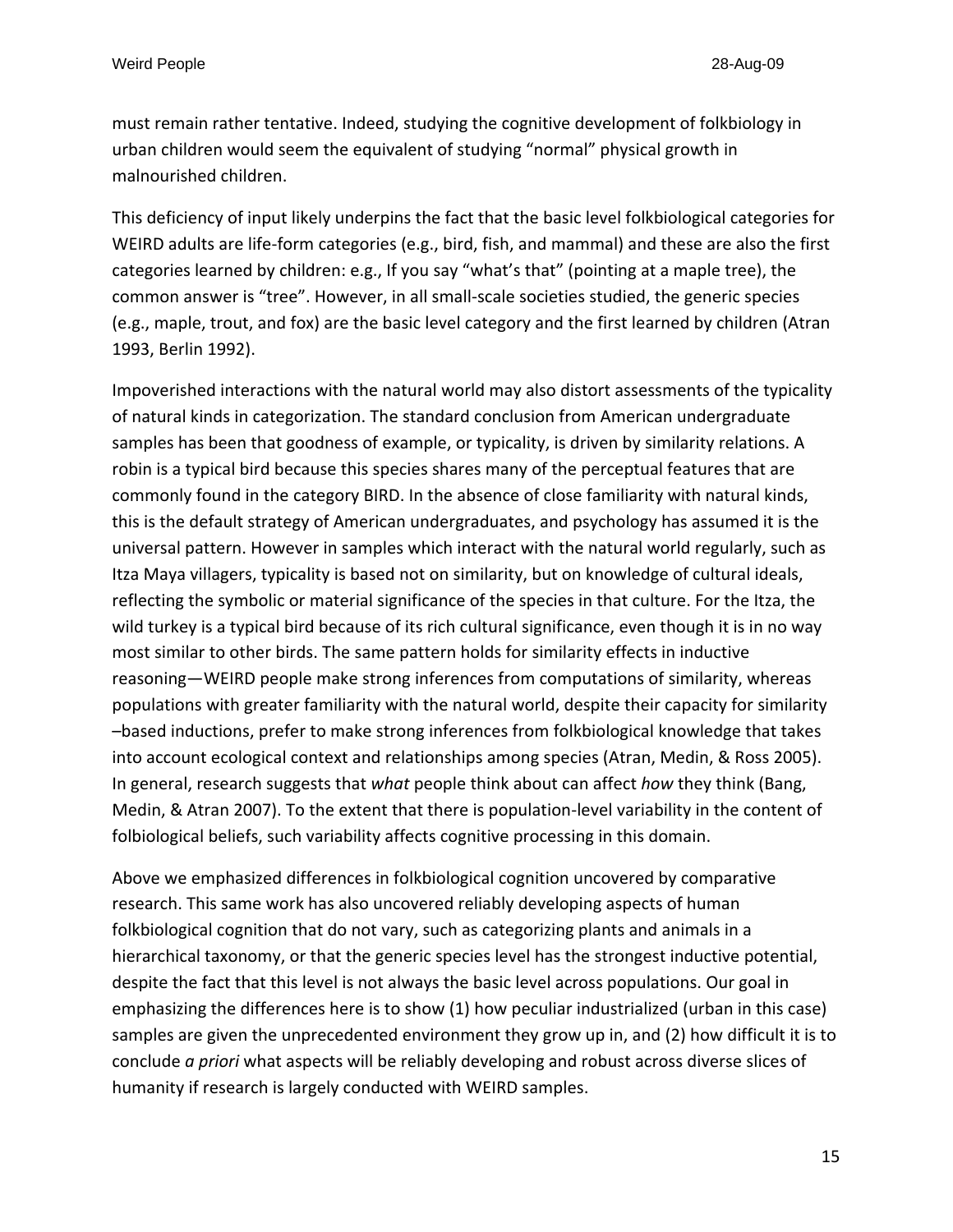# **2.4. Spatial Cognition**

Human societies vary in their linguistic tools for, and cultural practices associated with, representing and communicating (1) directions in physical space, (2) the color spectrum, and (3) integer amounts. There is some evidence that each of these differences in cultural content may influence some aspects of non‐linguistic cognitive processes (D'Andrade 1995, Gordon 2005, Kay 2005, Levinson 2003, Roberson, Davies, & Davidoff 2000). Here we focus on spatial cognition, for which the evidence is most provocative. As above, it appears that industrialized societies are at the extreme end of the continuum in spatial cognition. Human populations show differences in how they think about spatial orientation and deal with directions, and these differences may be influenced by linguistically‐based spatial reference systems.

Speakers of English and other Indo‐European languages favor the use of an egocentric (relative) system to represent the location of objects relative to the self (e.g., "the man is on the right side of the flagpole"). In contrast, many if not most, languages, favor an allocentric frame which comes in two flavors. Some allocentric languages such as Guugu Yimithirr (an Australian language) and Tzeltal (a Mayan language) favor a geocentric system in which absolute reference is based on cardinal directions ("the man is west of the house"). The other allocentric frame is an object-centered (intrinsic) approach that locates objects in space, relative to some coordinate system anchored to the object ("the man is behind the house"). When languages possess systems for encoding all of these spatial reference frames, they often privilege one at the expense of the others. However, the fact that some languages lack one or more of the reference systems suggests that the accretion of all three systems into most contemporary languages may be a product of long‐term cumulative cultural evolution.

In data on spatial reference systems from 20 languages drawn from diverse societies—including foragers, horticulturalists, agriculturalists, and industrialized populations—only three languages relied on egocentric frames as their single preferred system of reference. All three were from industrialized populations: Japanese, English and Dutch (Majid, Bowerman, Kita, Haun, & Levinson 2004).

The presence of, or emphasis on, different reference systems may influence non‐linguistic spatial reasoning (Levinson 2003). In one study, Dutch and Tzeltal speakers were seated at a table and shown an arrow pointing either to the right (north) or the left (south). They were then rotated 180 degrees to a second table where they saw two arrows: one pointing to the left (north) and the other one pointing to the right (south). Participants were asked which arrow on the second table was like the one they saw before. Consistent with the spatial‐marking system of their languages, Dutch speakers chose the relative solution, whereas the Tzeltal speakers chose the absolute solution. Several other comparative experiments testing spatial memory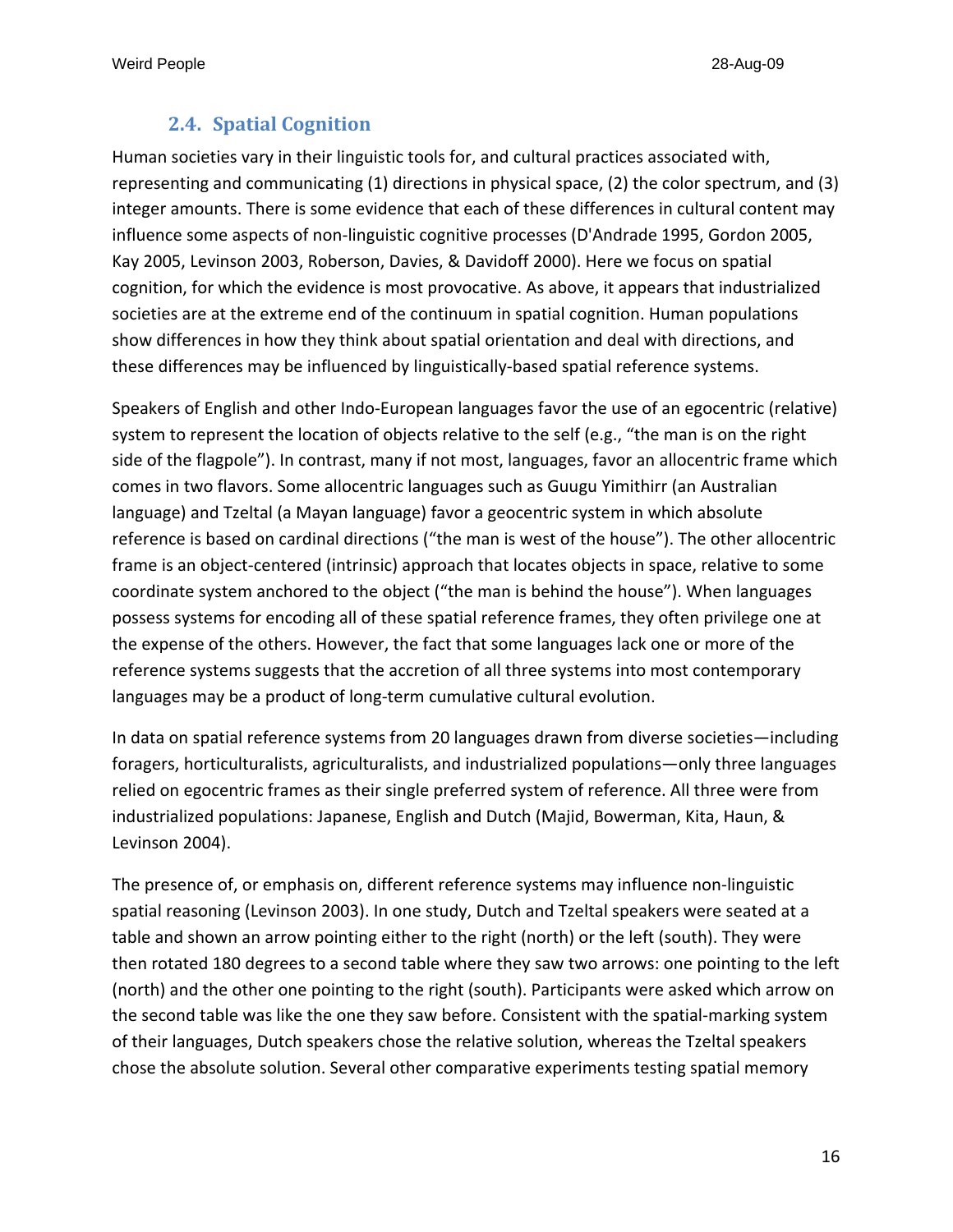and reasoning are consistent with this pattern, although lively debates about interpretation persist (Levinson, Kita, Haun, & Rasch 2002, Li & Gleitman 2002).

Extending the above exploration, Haun and colleagues (Haun, Call, Janzen, & Levinson 2006, Haun, Rapold, Call, Janzen, & Levinson 2006) examined performance on a spatial reasoning task similar to the one described above using children and adults from different societies and great apes. In the first step, Dutch‐speaking adults and eight‐year olds (speakers of an egocentric language) showed the typical egocentric bias, whereas Hai//om‐speaking adults and eight‐year olds (a Namibian foraging population who speak an allocentric language) showed a typical allocentric bias. In the second step, four‐year old German‐speaking children, gorillas, orangutans, chimpanzees, and bonobos were tested on a simplified version of the same task. All showed a marked preference for allocentric reasoning. These results suggest that children share with other great apes an innate preference for allocentric spatial reasoning, but that this bias can be overridden by input from language and cultural routines.

If one were to work on spatial cognition exclusively with WEIRD subjects (say, using subjects from the U.S. and Europe) one might conclude that children start off with an allocentric bias but naturally shift to an egocentric bias with maturation. The problem with this conclusion is that it would not apply to many human populations, and may be the product of particular cultural environments. The next telescoping contrast highlights some additional evidence suggesting that WEIRD people may even be unusual in their egocentric bias vis‐à‐vis most other industrialized populations.

We have discussed several lines of data suggesting, not only population-level variation, but that industrialized populations are consistently unusual compared to small‐scale societies. There are also numerous studies that have found differences between much smaller numbers of samples (usually two samples). In these studies it is impossible to discern who is unusual, the small‐scale society or the WEIRD population. For example, one study found that both samples from two different industrialized populations were risk‐averse decision makers when facing monetary gambles involving gains (J. Henrich & McElreath 2002) while both samples of small‐scale societies were risk‐prone. It might be that such risk‐aversion is a recent, local phenomenon. Similarly, extensive inter‐temporal choice experiments using a panel method of data collection indicates that the Tsimane, an Amazonian population of forager‐horticulturalists, discount the future 10 times more steeply than WEIRD people (Godoy et al. 2004). In Uganda, a study of individual decision‐making among small‐scale farmers showed qualitatively different deviations from expected utility maximization then is typically found among undergraduates. For example, rather than the inverse S-shape for probabilities in Prospect Theory, a regular S-shape was found.  $3$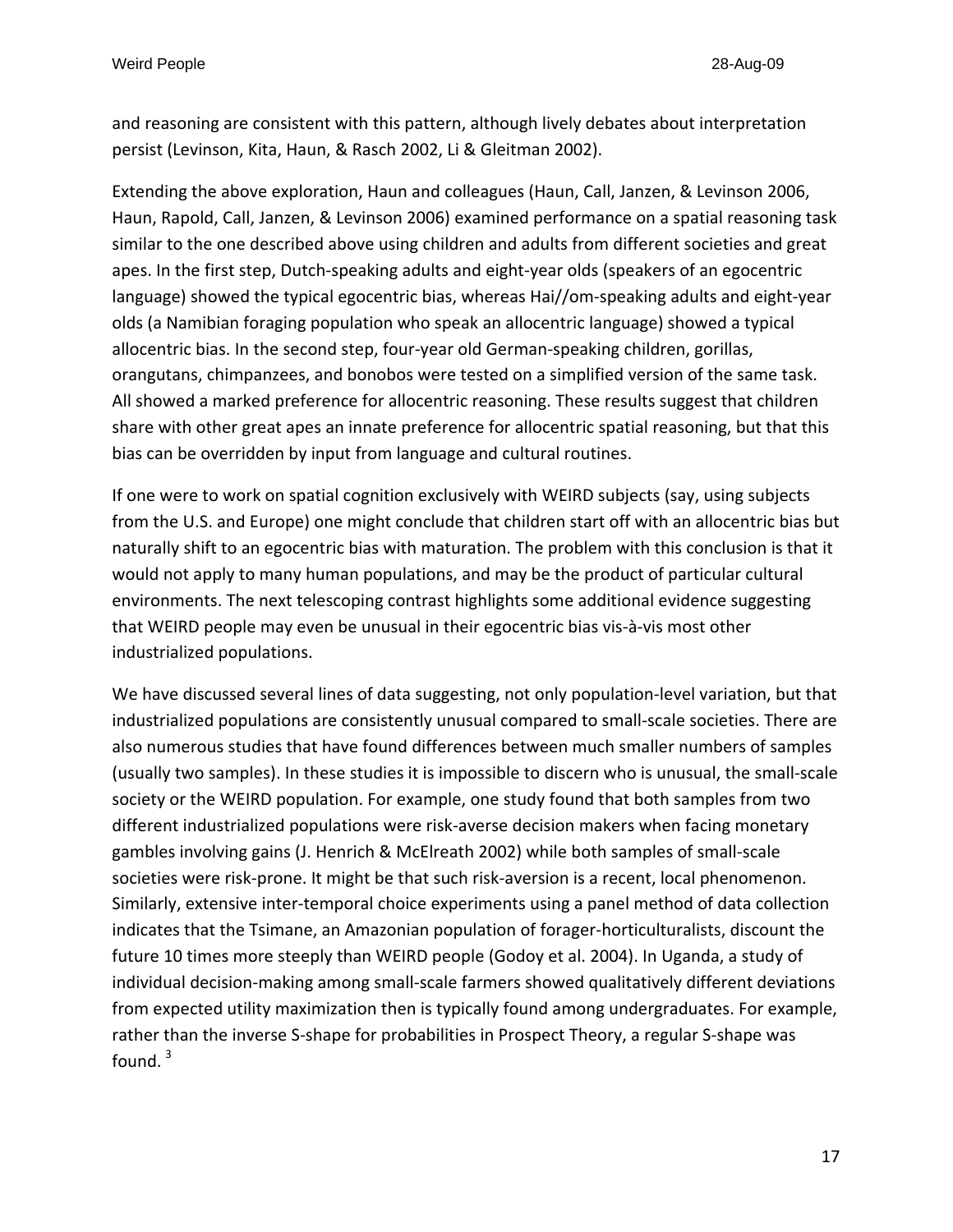#### **2.5. Similarities Between Industrialized and SmallScale Societies**

Some larger‐scale comparative projects show universal patterns in human psychology. Here we list some noteworthy examples:

1) Some illusions: We discussed the Mueller‐Lyer illusion above. However, there are illusions, such as the Perspective Drawing Illusion, for which the industrialized populations are not extreme outliers, and for which perception varies little in the populations studied (Segall et al. 1966).

2) Perceiving color: While the number of basic color terms systematically varies across human languages (Regier, Kay, & Cook 2005), the ability to perceive different colors does emerge in small-scale societies (Rivers 1901), $4$  although terms and categories do influence color perception at the margins (Kay & Regier 2006).

3) Emotional expression: In studying facial displays of emotions, Ekman and colleagues have shown much evidence for universality in recognition of the "basic" facial expressions of emotions, although this work has included only a small—yet convincing—sampling of small-scale societies (Ekman 1999a, 1999b). There is also evidence for the universality of pride displays (Tracy & Matsumoto 2008, Tracy & Robins 2008). This main effect for emotional recognition across population (58% of variance) is qualified by a smaller effect for cultural specificity of emotional expressions (9% of variance: Elfenbein & Ambady 2002).

4) Theory of mind: Comparative work in China, the U.S., Canada, Peru, India, Samoa and Thailand suggests that theory of mind emerges in all populations studied (Callaghan et al. 2005, Liu, Wellman, Tardif, & Sabbagh 2008), although the age at which subjects can pass the explicit version of the false belief task varies from 4 to at least 9 (Boesch 2007), with industrialized populations at the extreme low end.

5) Analog numeracy: There is growing consensus in the literature on numerical thinking that quantity estimation relies on a primitive "analog" number sense that is sensitive to quantity but limited in accuracy. This cognitive ability appears to be independent of counting practices and was shown to operate in similar ways among two Amazonian societies with very limited counting systems (Gordon 2005, Pica, Lerner, Izard, & Dehaene 2004), as well as in infants and primates (e.g., Dehaene 1997).

6) Social relationships: Research on the cognitive processes underlying social relationships reveals similar patterns across distinct populations. Fiske (1993) studied people's tendency to confuse one person with another (e.g., intending to phone your son Bob but accidently calling your son Fred). Chinese, Korean, Bengali and Vai (Liberia and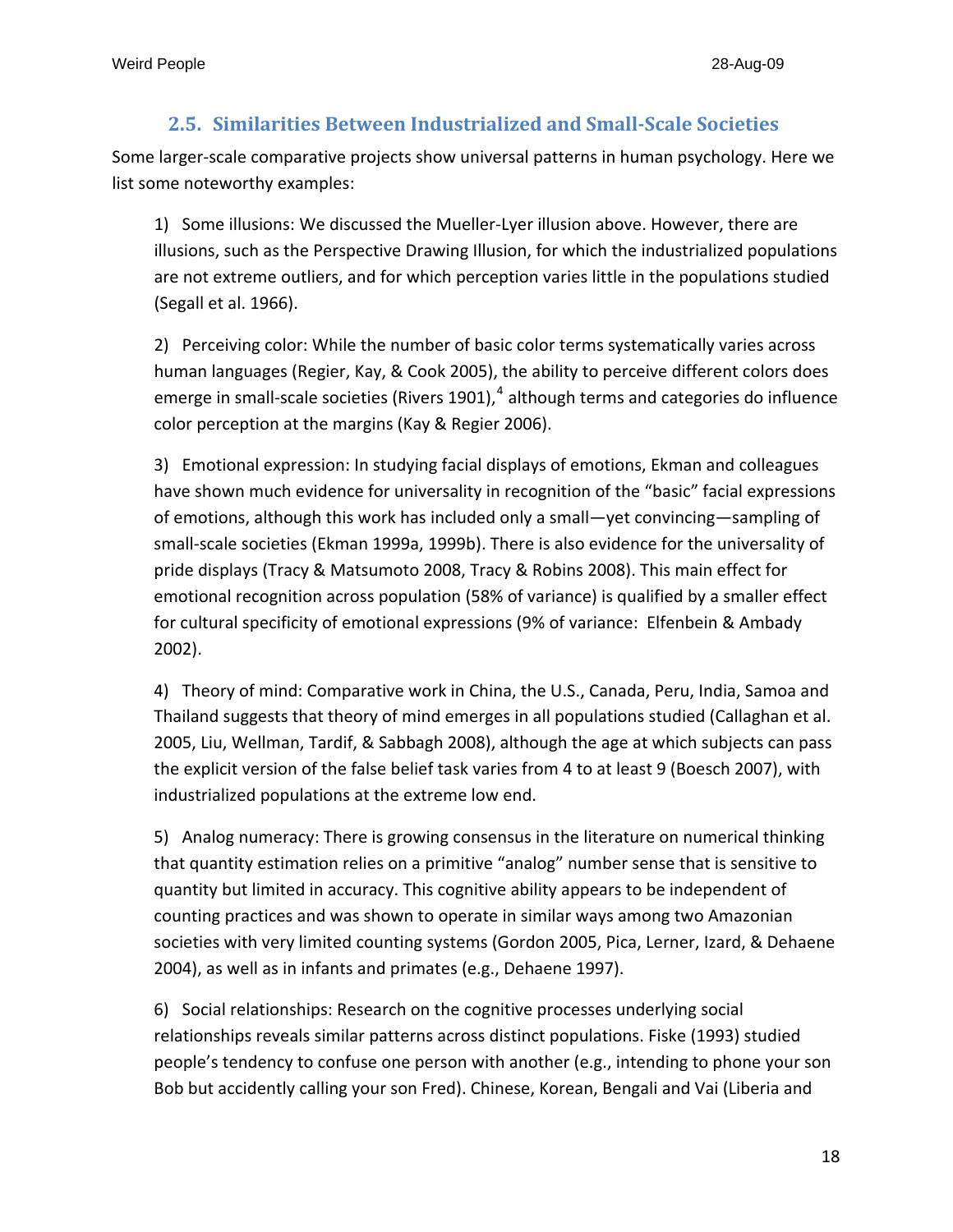Sierra Leone) immigrants tended to confuse people in the same category of social relationship. Interestingly, the social categories in which the most confusion occurred varied across populations.

7) Psychological essentialism: Research from a variety of societies, including Vezo children in Madagascar (Astuti, Solomon, & Carey 2004), children from impoverished neighborhoods in Brazil (Sousa, Atran, & Medin 2002), Menominee in Wisconsin (Waxman, Medin, & Ross 2007), and middle‐class children and adults in the United States (Gelman 2003), show evidence of perceiving living organisms as having an underlying and non‐trivial nature that makes them what they are. Psychological essentialism also extends to the understanding of social groups, which may be found in Americans (Gelman 2003), rural Ukranians (Kanovsky 2007), Vezo (Astuti 2001), Mapuche farmers (Chile), Iraqi Chaldean immigrants in Detroit (N. Henrich & Henrich 2007), and Mongolian herdsmen (Gil‐White 2001). Notably, this evidence is not well suited to examining differences in the degree of psychological essentialism across populations, though it suggests that inter‐ population variation may be substantial.

There are also numerous studies involving dyadic comparisons between a single small‐scale society and a western population (or a pattern of western results) in which cross‐population similarities have been found. Examples are numerous but include the development of an understanding of death (Barrett & Behne 200[5](#page-66-4)), shame (Fessler 2004)<sup>5</sup> and cheater detection (Sugiyama, Tooby, & Cosmides 2002). Finding evidence for similarities across two such disparate populations is an important step towards providing evidence for universality (Norenzayan & Heine 2005); however, the case would be considerably stronger if it was found across a larger number of diverse populations.  $^6$  $^6$ 

#### **2.6. Summary for Contrast 1**

Although there are several domains in which the data from small‐scale societies appear similar to that from industrialized societies, comparative projects involving visual illusions, social motivations (fairness), folkbiological cognition, and spatial cognition all show industrialized populations as outliers. Given this, it seems problematic to generalize from industrialized populations to humans more broadly, in the absence of supportive empirical evidence.

## **3. Contrast 2: Western[7](#page-66-6) vs. NonWestern Societies**

For our second contrast, we review evidence comparing Western to non-Western populations. Here we examine four of the most studied domains, including social decision-making (fairness, cooperation and punishment), independent vs. interdependent self‐concepts (and associated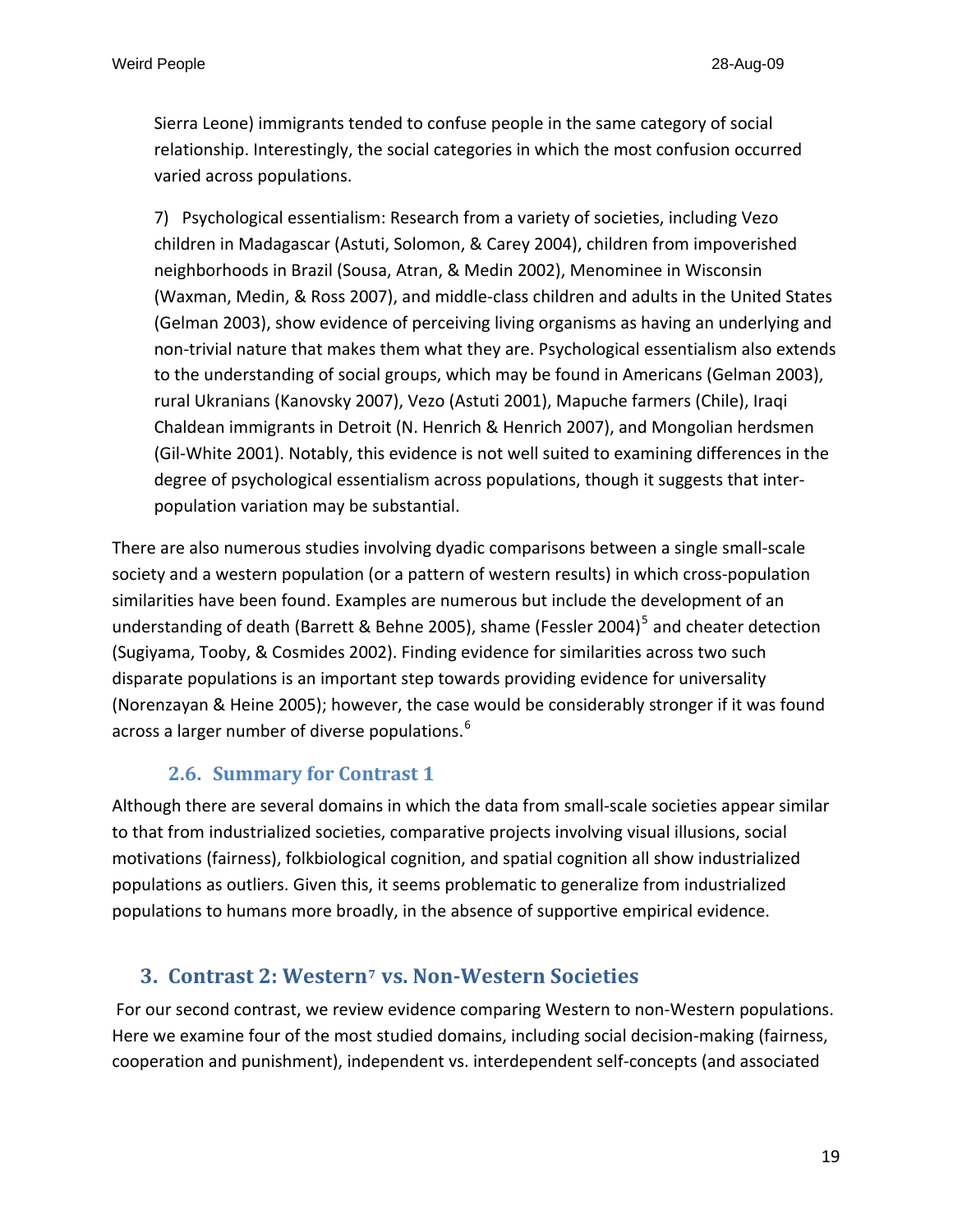motivations), analytic vs. holistic reasoning, and moral reasoning. We also briefly return to spatial cognition.

# **3.1. Antisocial punishment and cooperation**

In the previous contrast we reviewed social decision‐making experiments showing that industrialized populations occupy the extreme end of the behavioral distribution vis‐à‐vis a broad swath of smaller‐scale societies. Here we show that even among industrialized populations, Westerners are again clumped at the extreme end of the behavioral distribution. Notably, the behaviors measured in the experiments discussed below are strongly correlated with the strength of formal institutions, norms of civic cooperation, and GDP per capita.

In 2002 Fehr and Gächter published their classic paper, "Altruistic Punishment in Humans," in *Nature*, based on public goods games with and without punishment conducted with undergraduates at the University of Zurich. The paper demonstrated that adding the possibility of punishment to a cooperative dilemma dramatically altered the outcome from a gradual slide towards little cooperation (and rampant free‐riding) to a steady increase towards stable cooperation. Enough subjects were willing to punish non‐cooperators at a cost to themselves to shift the balance from free‐riding to cooperation. In stable groups this cooperation‐punishment combination dramatically increases long‐run gains (Gachter, Renner, & Sefton 2008).

To examine the generalizability of these results, which many took to be a feature of our species, Herrmann, Thoni and Gächter (2008) conducted systematic comparable experiments among undergraduates from a diverse swath of industrialized populations. In these public goods games, subjects played with the same four partners for 10 rounds and could contribute during each round to a group project. All contributions to the group project were multiplied by 1.6 and distributed equally among all partners. Players could also pay to punish other players by taking money away from them.

In addition to finding population‐level differences in their initial willingness to cooperate, Gächter's team unearthed a phenomena in about half of these samples that is not observed beyond a trivial degree among typical undergraduate subjects (see Figure 4): many subjects engaged in *anti*‐social punishment; that is, they paid to reduce the earnings of "overly" cooperative individuals (those who contributed more than the punisher). The effect of this behavior on levels of cooperation was dramatic, completely compensating for the cooperation‐ inducing effects of punishment in the Zurich experiment. Possibilities for altruistic punishment do not generate high levels of cooperation in these populations. Meanwhile, participants from a number of Western countries, such as the U.S., U.K, and Australia, behaved like the original Zurich students. Thus, it appears that the Zurich sample works well for generalizing to the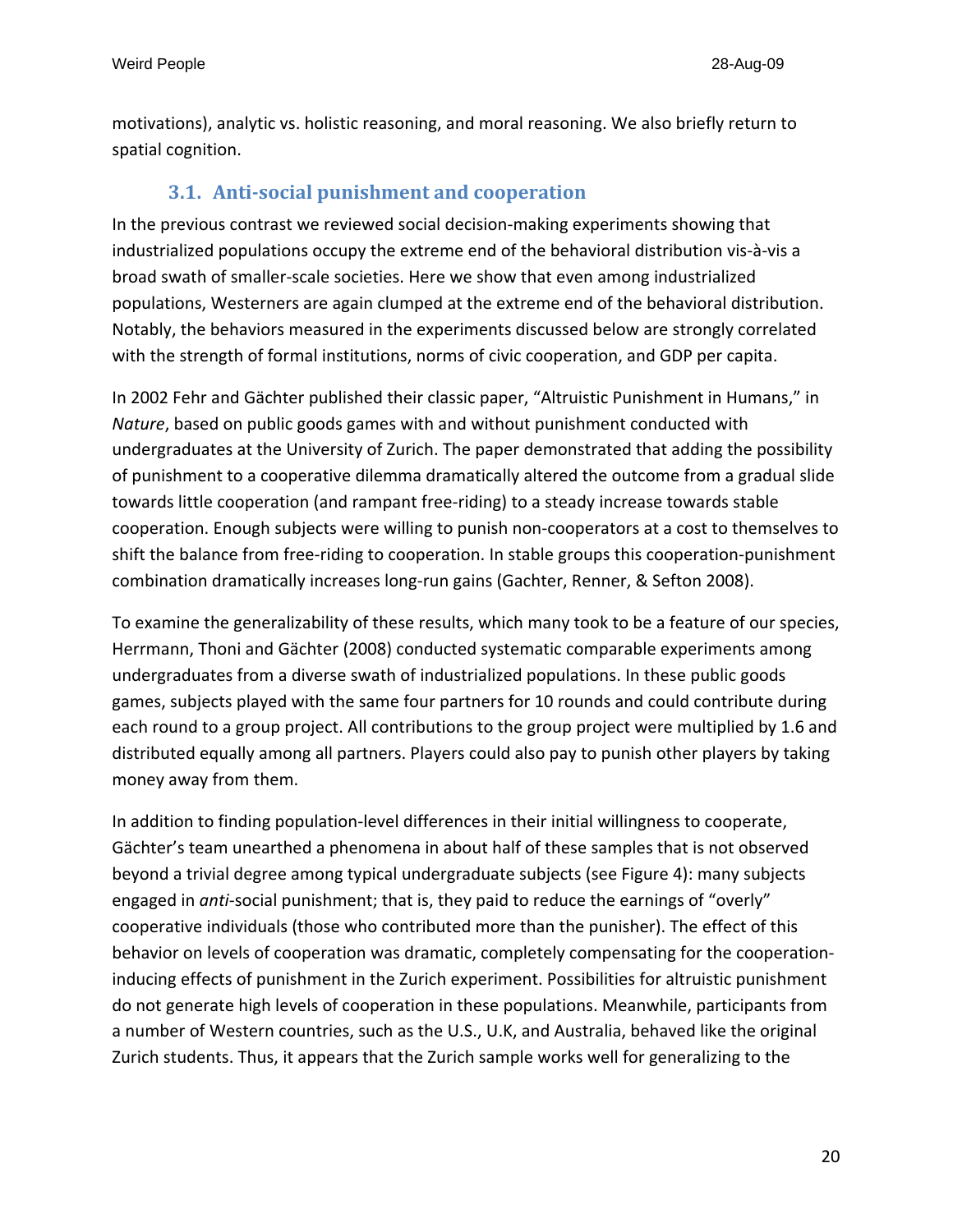patterns of other Western samples (as well as the Chinese sample), but such findings cannot be readily extended beyond this.



Fig. 4. Mean punishment expenditures from each sample for a given deviation from the punisher's contribution to the public good. The deviations of the punished subject's contribution from the punisher's contribution are grouped into five intervals, where [-20,-11] indicates that the punished subjects contributed between 11 and 20 less than the punishing subject; [0] indicates that the punished subject contributed exactly the same amount as the punishing subject and [1,10] ([11,20]] indicates that the punished subject contributed between 1 and 10 (11 and 20) more than the punishing subject. Adapted **from Herrmann et. al. (2008).** 

## **3.2. Independent and Interdependent SelfConcepts**

Much psychological research has explored the nature of people's self‐concepts. Self‐concepts are important as they organize the information that people have about themselves, direct attention to information that is perceived to be relevant, shape motivations, influence how people appraise situations that influence their emotional experiences, and guide their choices of relationship partners. Markus and Kitayama (1991) posited that self‐concepts can take on a continuum of forms stretching between two poles, termed independent and interdependent self-views, which relate to the individualism-collectivism construct (Triandis 1989, 1994). Do people conceive of themselves primarily as self‐contained individuals, understanding themselves as autonomous agents that consist largely of component parts, such as attitudes, personality traits, and abilities? Or do they conceive of themselves as interpersonal beings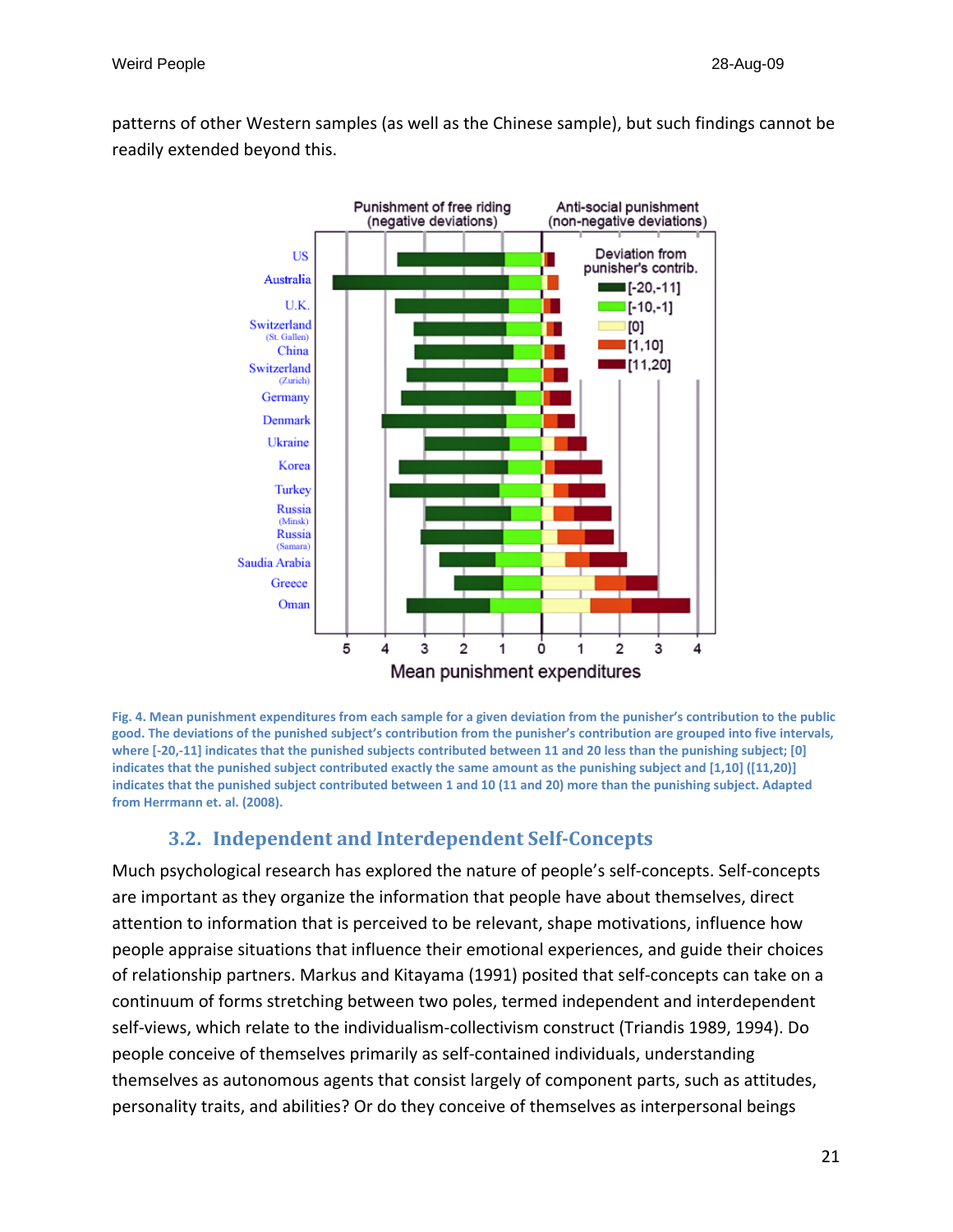intertwined with one another in social webs, with incumbent role‐based obligations towards others within those networks? The extent to which people perceive themselves in ways similar to these independent or interdependent poles has significant consequences for a variety of emotions, cognitions, and motivations.

Much research has underscored how Westerners have more independent views of self than non‐Westerners. For example, research using the Twenty Statements Test (Kuhn & McPartland 1954) reveals that people from Western populations (e.g., Australians, Americans, Canadians, Swedes) are far more likely to understand their selves in terms of internal psychological characteristics, such as their personality traits and attitudes, and are less likely to understand them in terms of roles and relationships, than are people from non‐Western populations, such as Native Americans, Cook Islanders, Maasai, Samburu (both African pastoralists), Malaysians, and East Asians (for a review see Heine 2008). Studies using other measures (Hofstede 1980, Morling & Lamoreaux 2008, Oyserman, Coon, & Kemmelmeier 2002, Triandis, Mccusker, & Hui 1990) provide convergent evidence that Westerners tend to have more independent, and less interdependent, self-concepts than those of other populations. These data converge with much ethnographic observation, in particular Geertz's (1974: 16) claim that the Western self is, "a rather peculiar idea within the context of the world's cultures."

There are numerous psychological patterns associated with self-concepts. For example, people with independent self-concepts are more likely to demonstrate (1) positively biased views of themselves; (2) a heightened valuation of personal choice; and (3) an increased motivation to "stand out" rather than to "fit in." Each of these represents a significant research enterprise, and we discuss them in turn.

#### *3.2.1. Positive SelfViews*

The most widely endorsed assumption regarding the self is that people are motivated to view themselves positively. Brown (1986) famously declared this motivation to maintain high self‐ esteem an "urge so deeply human, we can hardly imagine its absence" (p. 534). The strength of this motivation has been perhaps most clearly documented by assessing the ways that people go about exaggerating their self‐views by engaging in self‐serving biases, in which people view themselves more positively than objective benchmarks would justify. For example, in one study, ninety‐four percent of American professors rated themselves as better‐than‐average (Cross 1977). However, meta‐analyses reveals that these self‐serving biases tend to be more pronounced in Western populations than in non‐Western ones (Heine & Hamamura 2007, Mezulis, Abramson, Hyde, & Hankin 2004)—for example, Mexicans (Tropp & Wright 2003), Native Americans (Fryberg & Markus 2003), Chileans (Heine & Raineri 2009), and Fijians (Rennie & Dunne 1994) score much lower on various measures of positive self‐views than do Westerners (although there are some exceptions to this general pattern: Harrington & Liu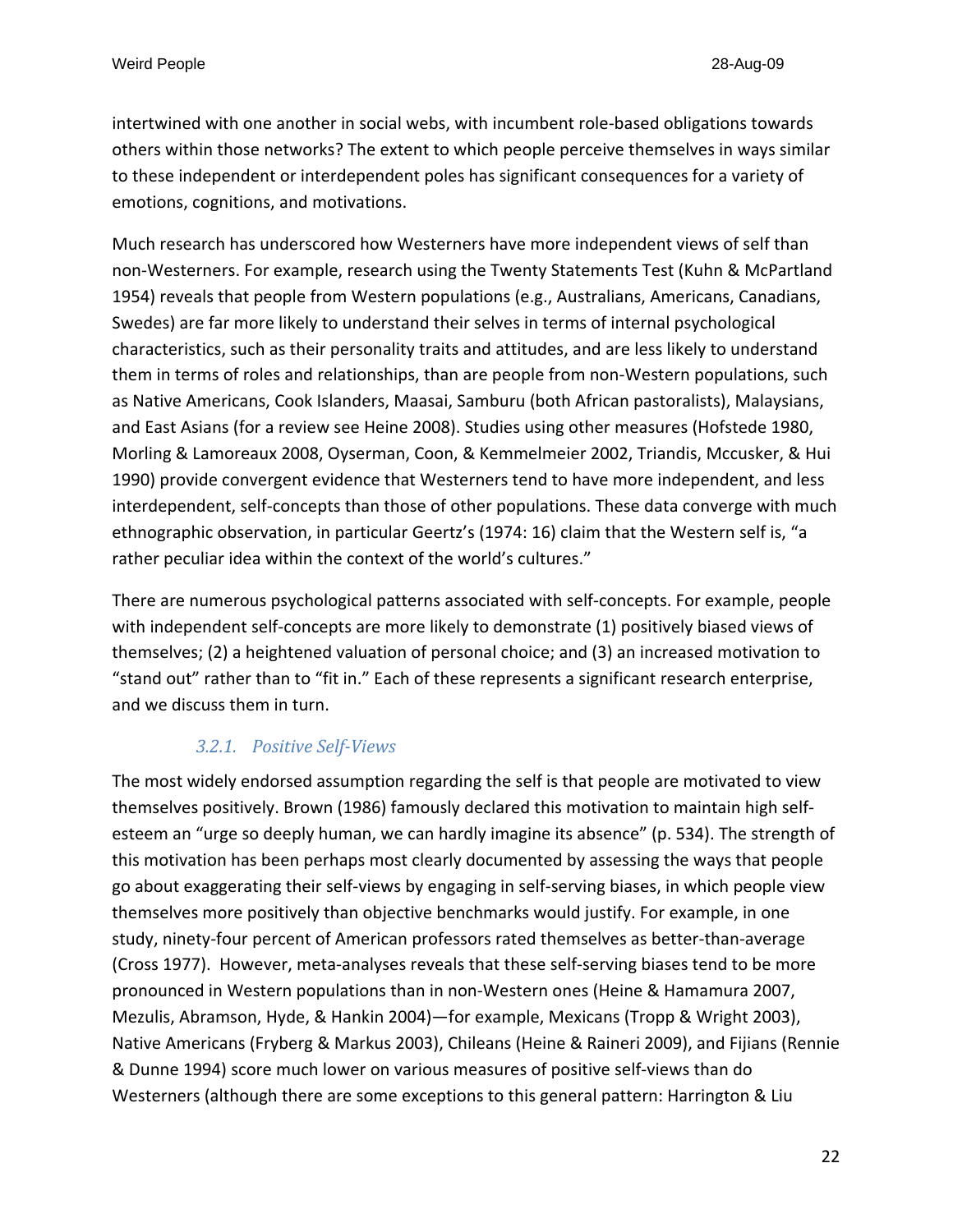2002). Indeed, in some cultural contexts, most notably East Asian ones, evidence for self‐ serving biases tends to be null, or in some cases, show significant reversals, with East Asians demonstrating self‐effacing biases (Heine & Hamamura 2007). At best, the sharp self‐enhancing biases of Westerners are less pronounced in much of the rest of the world, though self‐ enhancement has long been discussed as if it were a fundamental aspect of human psychology (e.g., Rogers 1951, Tesser 1988).

#### *3.2.2. Personal Choice*

Psychology has long been fascinated with how people assert agency by making choices (Bandura 1982, Kahneman & Tversky 2000, B. Schwartz 2004), and has explored the efforts that people go through to ensure that their actions *feel* freely chosen and that their choices are sensible. However, there is considerable variation across populations in the extent to which people value choice and the range of behaviors over which they feel that they are making choices. For example, one study found that European‐American children preferred working on a task, worked on it longer, and performed better on it, if they had made some superficial choices regarding the task than if others made the same choices for them. In contrast, Asian‐American children were equally motivated by the task if a trusted other made the same choices for them (Iyengar & Lepper 1999). Another pair of studies found that Indians were slower at making choices, were less likely to make choices consistent with their personal preferences, and were less likely to view their actions as expressions of choice, than were Americans (Savani, Markus, & Conner 2008, Savani, Markus, Naidu, Kumar, & Berlia in press). Likewise, the extent to which people feel that they have much choice in their lives varies across populations. Surveys conducted at bank branches in Argentina, Brazil, Mexico, the Philippines, Singapore, Taiwan, and the United States found that Americans were more likely to perceive having more choice at their jobs than those from the other countries (Iyengar & DeVoe 2003). Another survey administered in over 40 countries found, in general, that feelings of free choice in one's life were considerably higher in Western nations (e.g., Finland, the US, and Northern Ireland) than in various non‐Western nations (e.g., Turkey, Japan, and Belarus: Inglehart et al. 1998). This research reveals that perceptions of choice are experienced less often, and are a lesser concern, among those from non‐Western populations.

#### *3.2.3. Motivations to Conform*

Many studies have explored whether motivations to conform are similar across populations by employing a standard experimental procedure (Asch 1951, 1952). In these studies, which were initially conducted with Americans, participants first hear a number of confederates making a perceptual judgment that is obviously incorrect, and then participants are given the opportunity to state their own judgment. A majority of American participants were found to go along with the majority's incorrect judgment at least once. This research sparked much interest,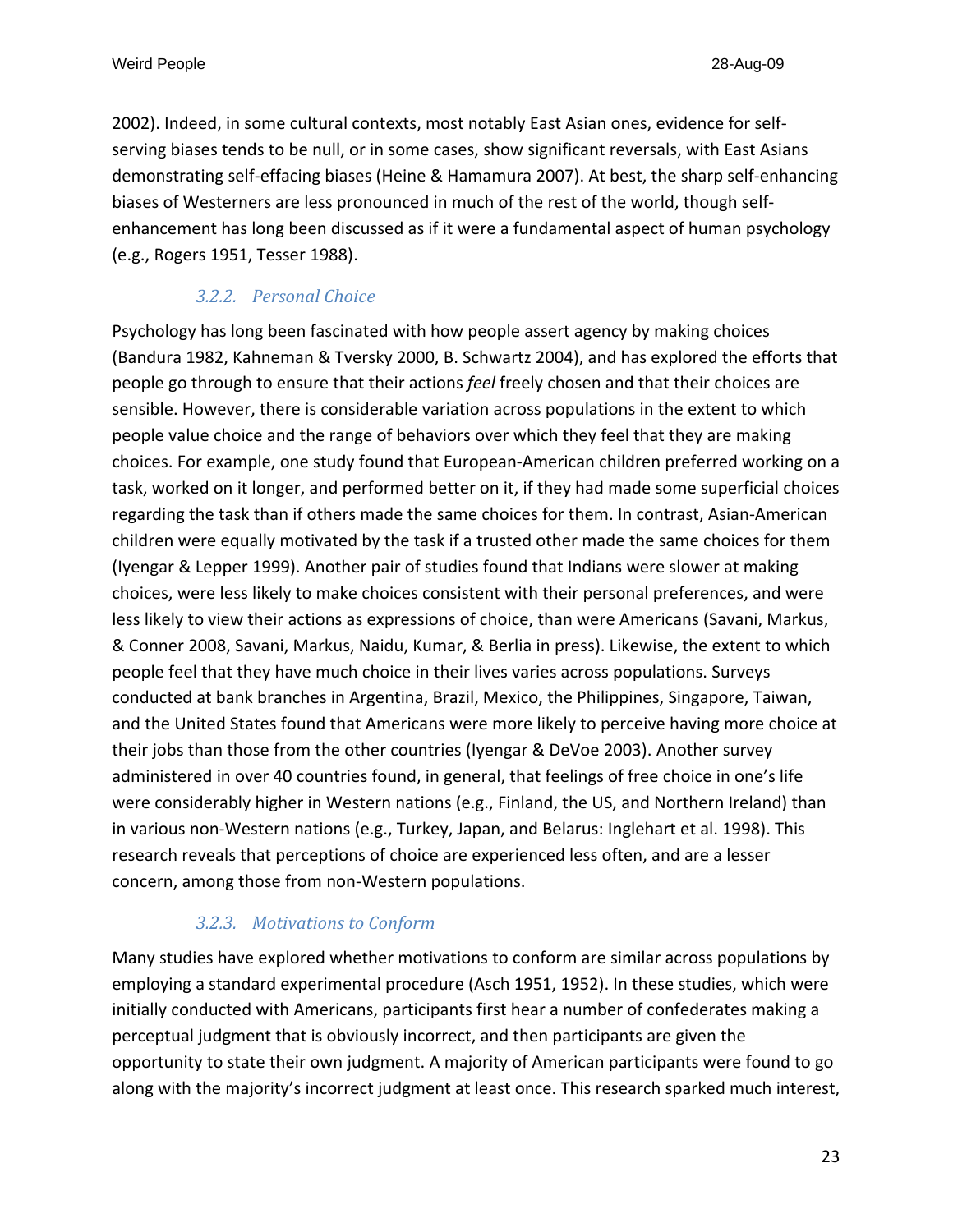apparently because Westerners typically feel that they are acting on their own independent resolve and are not conforming. A meta‐analysis of studies performed in 17 societies (Bond & Smith 1996), including subjects from Oceania, the Middle East, South America, Africa, South America, East Asia, Europe, and the U.S., found that motivations for conformity are weaker in Western societies than elsewhere. Other research converges with this conclusion. For example, Kim and Markus (1999) found that Koreans preferred objects that were more common whereas Americans showed a greater preference for objects that were more unusual.

# **3.3. Analytic vs. Holistic Reasoning**

Variation in favored modes of reasoning has been compared across several populations. Most of the research has contrasted Western (American, Canadian, Western European) with East Asian (Chinese, Japanese, Korean) populations with regard to their relative reliance on what is known as holistic vs. analytic reasoning (R. E. Nisbett 2003, Peng & Nisbett 1999). However, growing evidence from other non‐Western populations point to a divide between Western nations and most everyone else, including groups as diverse as Arabs, Malaysians, and Russians (see Norenzayan, Choi, & Peng 2007 for review), as well as subsistence farmers in Africa and South America and sedentary foragers (Norenzayan, Henrich, & McElreath n.d., Witkin & Berry 1975), rather than an East‐West divide.

Holistic thought involves an orientation to the context or field as a whole, including attention to relationships between a focal object and the field, and a preference for explaining and predicting events on the basis of such relationships. Analytic thought involves a detachment of objects from contexts, a tendency to focus on objects' attributes, and a preference for using categorical rules to explain and predict behavior. This distinction between habits of thought rests on a theoretical partition between two reasoning systems. One system is associative, and its computations reflect similarity and contiguity (i.e., whether two stimuli share perceptual resemblances and co-occur in time); the other system relies on abstract, symbolic representational systems, and its computations reflect a rule‐based structure (e.g., Neisser 1963, Sloman 1996).

Although both cognitive systems are available in all normal adults, different environments, experiences, and cultural routines may encourage reliance on one system at the expense of another, giving rise to population‐level differences in the use of these different cognitive strategies to solve identical problems. There is growing evidence that a key factor influencing the prominence of analytic vs. holistic cognition is the different self‐construals prevalent across populations. First, independent self‐construal primes facilitate analytic processing, whereas interdependent primes facilitate holistic processing (Oyserman & Lee 2008). Second, geographic regions with greater prevalence of interdependent self‐construals show more holistic processing, as can be seen in comparisons of Northern and Southern Italians, Hokkaido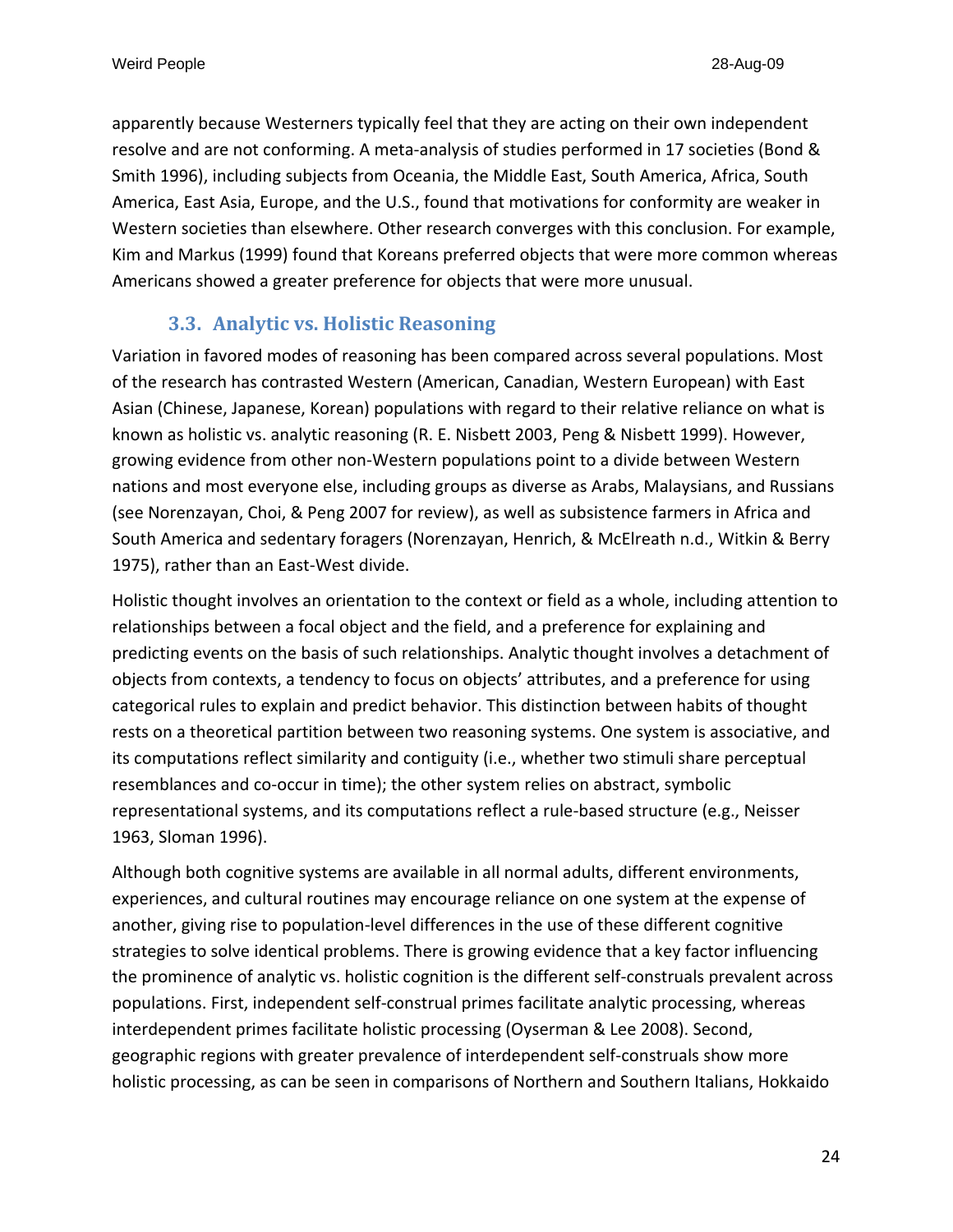and mainland Japanese, and Western and Eastern Europeans (Varnum, Grossmann, Kitayama, & Nisbett 2008).

Furthermore, the analytic approach is culturally more valued in Western contexts, whereas the holistic approach is more valued in East Asian contexts, leading to normative judgments about cognitive strategies that differ across the respective populations (Buchtel & Norenzayan 2008). Below we highlight some findings from this research showing that, compared to diverse populations of non‐Westerners, Westerners (1) attend more to objects than fields; (2) explain behavior in more decontextualized terms; and (3) rely more on rules over similarity relations to classify objects; (for further discussion of the cross‐cultural evidence R. E. Nisbett 2003, Norenzayan et al. 2007).

- 1) Using evidence derived from the Rod & Frame Test and Embedded Figures Test, Witkin and Berry (1975) summarize a wide range of evidence from migratory and sedentary foraging populations (Arctic, Australia and Africa), sedentary agriculturalists, and industrialized Westerners. Only Westerners and migratory foragers consistently emerged at the field independent end of the spectrum. Recent work among East Asians (Ji, Nisbett, & Zhang 2004) in industrialized societies using the Rod & Frame Test, the Framed Line Test (Kitayama, Duffy, Kawamura, & Larsen 2003), and the Embedded Figures Test again shows Westerners at the field independent end of the spectrum, compared to field dependent East Asians, Malays and Russians (Grossmann, Na, Varunum, Kitayama, & Nisbett 2008, Kuhnen et al. 2001). Similarly, Norenzayan et. al. (2007) found that Canadians showed less field‐dependent processing than Chinese, who in turn were less field‐dependent than Arabs (also see Zebian & Denny 2001).
- 2) East Asians' recall for objects is worse than Americans if the background has been switched (Masuda & Nisbett 2001), indicating that they are attending to the field more. This difference in attention has also been found in saccadic eye‐movements as measured with eye‐trackers. Americans gaze at focal objects longer than East Asians, who in turn gaze at the background more than Americans (Chua, Boland, & Nisbett 2005). Furthermore, when performing identical cognitive tasks, East Asians and Westerners show differential brain activation, corresponding to the predicted cultural differences in cognitive processing (Gutchess, Welsh, Boduroglu, & Park 2006, Hedden, Ketay, Aron, Markus, & Gabrieli 2008).
- 3) Several classic studies, initially conducted with Western participants, found that "people" tend to make strong attributions about a person's disposition, even when there are compelling situational constraints (Jones & Harris 1967, L. D. Ross, Amabile, & Steinmetz 1977). This tendency to ignore situational information in favor of dispositional information is so commonly observed—among typical subjects—that it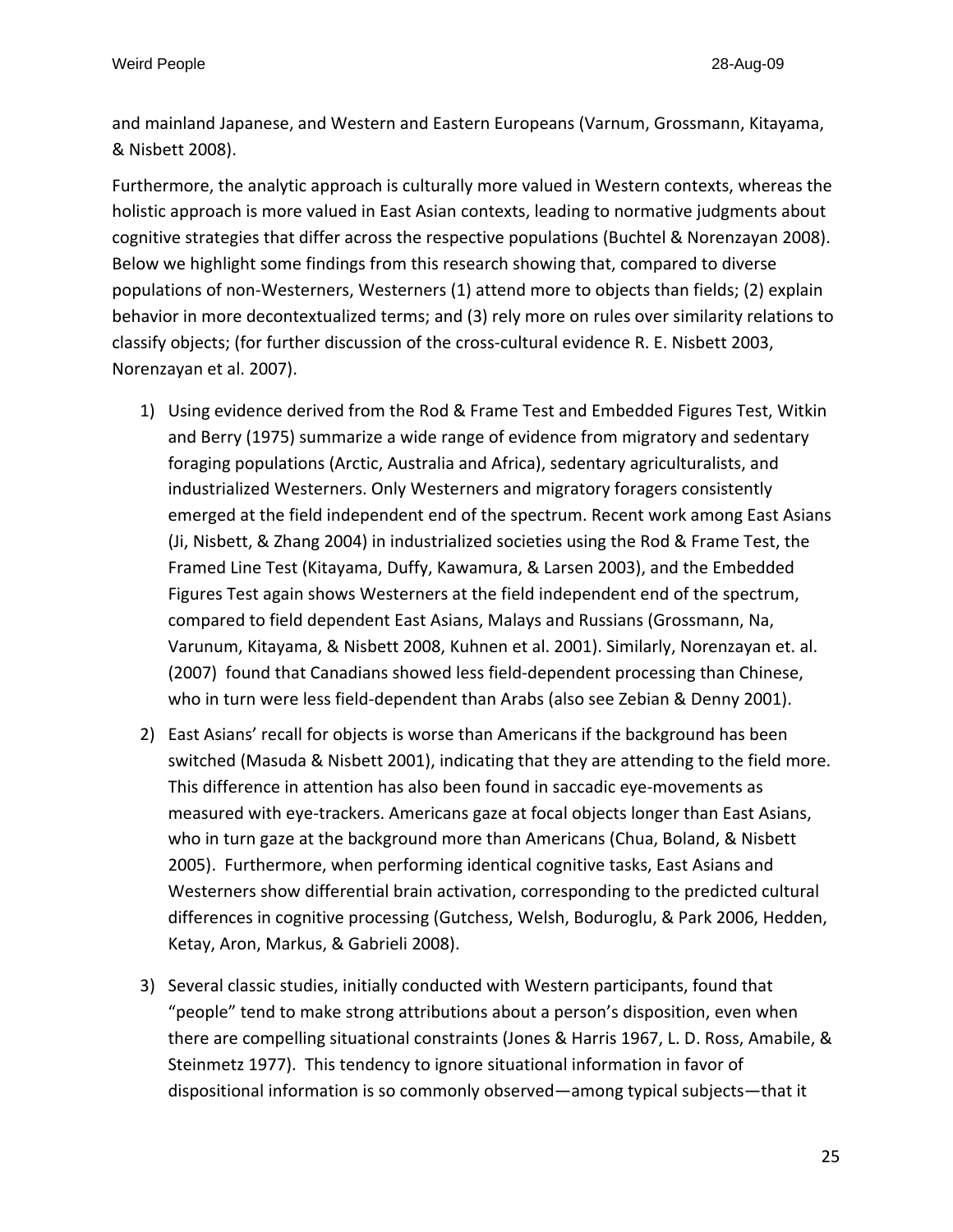was dubbed the "fundamental attribution error" (L. D. Ross et al. 1977). However, consistent with much ethnography in non‐Western cultures (e.g., Geertz 1975), comparative experimental work demonstrates differences that, while Americans attend to dispositions at the expense of situations (Gilbert & Malone 1995), East Asians are more likely than Americans to infer that behaviors are strongly controlled by the situation (Miyamoto & Kitayama 2002, Morris & Peng 1994, Norenzayan, Choi, & Nisbett 2002, Van Boven, Kamada, & Gilovich 1999), particularly when situational information is made salient (Choi & Nisbett 199[8](#page-66-7)).<sup>8</sup> Grossmann (2008) provides parallel findings with Russians. Likewise, in an investigation of people's lay beliefs about personality across eight populations, Church et al. (2006) found that people from Western populations (i.e., American and Euro-Australian) strongly endorsed the notion that traits remain stable over time and predict behavior over many situations, while those from non‐Western populations (i.e., Asian‐Australian, Chinese‐Malaysian, Filipino, Japanese, Mexican, and Malay) more strongly endorsed contextual beliefs about personality, such as ideas suggesting that traits do not describe a person as well as roles or duties, and that trait‐related behavior changes from situation to situation. These patterns are consistent with earlier work on attributions comparing Euro‐Americans with Hindu Indians (see Miller 1984, Shweder & Bourne 1982). Thus, although dispositional inferences can be found outside the West, the fundamental attribution error seems less fundamental elsewhere (Choi, Nisbett, & Norenzayan 1999).

- 4) Westerners are also more likely to rely on rules over similarity relations in reasoning and categorization. Chinese subjects were found to be more likely to group together objects which shared a functional (e.g., pencil‐notebook) or contextual (e.g., sky‐sunshine) relationship while Americans were more likely to group objects together if they belonged to a category defined by a simple rule (e.g., notebook‐magazine, (Ji et al. 2004). Similarly, work with Russian students (Grossmann et al. 2008), and Russian small‐ scale farmers (Luria 1976), showed strong tendencies for participants to group objects according to their practical functions. This appears widespread, as Norenzayan et. al. (n.d.) examined classification among the Mapuche and Sangu subsistence farmers in Chile and Tanzania, respectively, and found that their classification resembled the Chinese pattern, although it was exaggerated towards holistic reasoning.
- 5) In a similar vein, research with East Asians found they were more likely to group objects if they shared a strong family resemblance, whereas Americans were more likely to group the same objects if they could be assigned to that group on the basis of a deterministic rule (Norenzayan, Smith, Kim, & Nisbett 2002). When those results are compared to Uskul et. al.'s (2008), which used the same stimuli, findings from herders,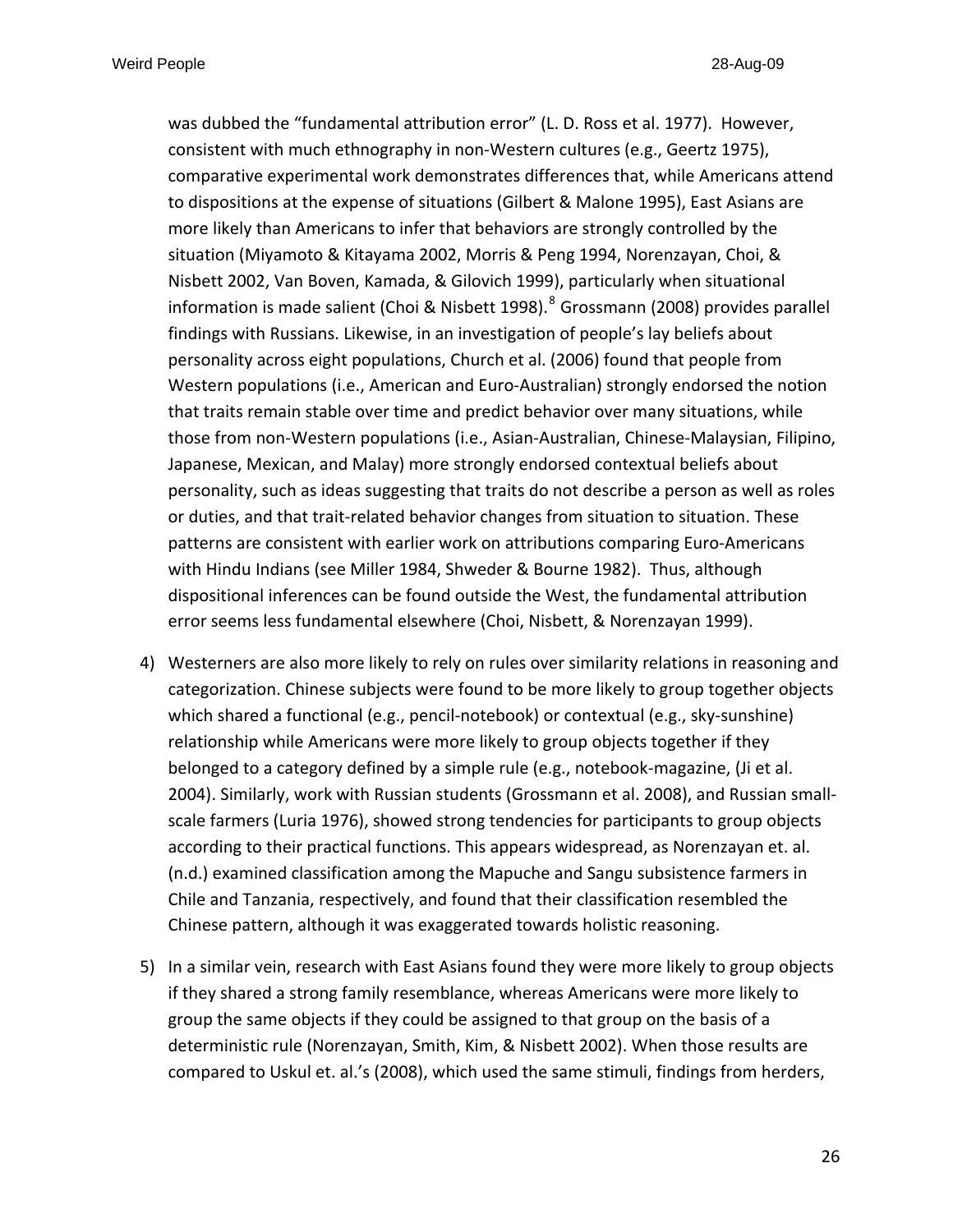fishermen, and farmers living on the Black Sea in Turkey, it is evident that European Americans are again at the extreme (Figure 5).



Fig. 5. Relative dominance of rule-based versus family resemblance-based judgments of categories for the same cognitive task. European-American, Asian-American, and East Asian university students were tested by Norenzayan et al, 2002; the herders, fishermen, and farmers of Turkey's Black Sea coast were tested by Uskul et al, 2008. Positive scores indicate a relative bias towards rule-based judgments, whereas negative scores indicate a relative bias towards family-resemblance based judgments. It can be seen that European American students show the most pronounced bias towards rule-based judgments, and are outliers in terms of absolute deviation from zero. Adapted from Norenzayan et al, 2002, and Uskul et al **2008.** 

In summary, although analytic and holistic cognitive systems are available to all normal adults, a large body of evidence shows that the habitual use of what are considered "basic" cognitive processes, including those involved in attention, perception, categorization, deductive reasoning, and social inference, vary systematically across populations in predictable ways, highlighting the difference between the West and the rest. Several biases and patterns are not merely differences in strength or tendency, but show reversals of Western patterns. We emphasize, however, that Westerners are not unique in their cognitive styles (Uskul et al. 2008, Witkin & Berry 1975), but they do occupy the extreme end of the distribution.

#### **3.4. Moral Reasoning**

A central concern in the developmental literature has been the way people acquire the cognitive foundations of moral reasoning. The most influential approach to the development of moral reasoning has been Kohlberg's (1971, 1976, 1981), in which people's abilities to reason morally are seen to hinge on cognitive abilities that develop over maturation. Kohlberg proposed that people progressed through the same three levels: 1) children start out at a pre‐ conventional level, viewing right and wrong as based on internal standards regarding the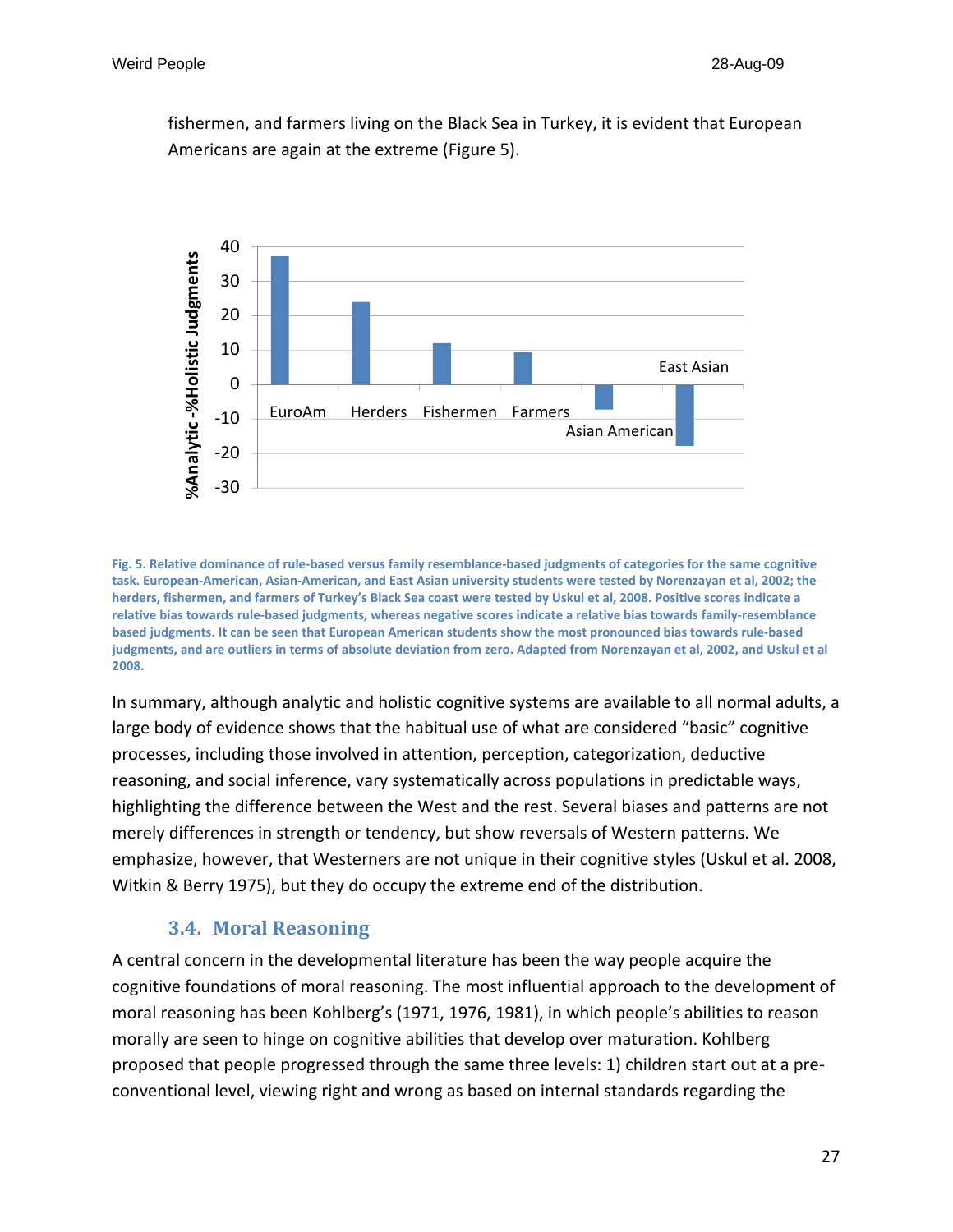physical or hedonistic consequences of actions; 2) then they progress to a conventional level, where morality is based on external standards, such as that which maintains the social order of their group; and finally 3) some progress further to a post‐conventional level, where they no longer rely on external standards for evaluating right and wrong, but instead do so on the basis of abstract ethical principles regarding justice and individual rights—the moral code inherent in most Western Constitutions.

While all of Kohlberg's levels are commonly found in WEIRD populations, much subsequent research has revealed scant evidence for post‐conventional moral reasoning in other populations. One meta‐analysis carried out with data from 27 countries found consistent evidence for post-conventional moral reasoning in all the Western urbanized samples, yet found no evidence for this type of reasoning in small‐scale societies (Snarey 1985). Furthermore, it is not just that formal education is necessary to achieve Kohlberg's post‐ conventional level. Some highly educated non‐Western populations do not show this post‐ conventional reasoning. At Kuwait University, for example, faculty members score lower on Kohlberg's schemes than the typical norms for Western adults, and the elder faculty there scored no higher than the younger ones, contrary to Western patterns (Al-Shehab 2002, Miller, Bersoff, & Harwood 1990).

Research in moral psychology indicates that typical Western subjects rely principally on justice‐ and harm/care-based principles in judging morality. However, recent work indicates that non-Western adults and Western religious conservatives rely on a wider range of moral principles than these two dimensions of morality (Baek 2002, Haidt & Graham 2007, Haidt, Koller, & Dias 1993, e.g., Miller & Bersoff 1992). Shweder, Much, Mahapatra, and Park (1997) proposed that in addition to a dominant justice‐based morality, which they termed an ethic of autonomy, there are two other ethics that are commonly found outside the West: an ethic of community, in which morality derives from the fulfillment of interpersonal obligations that are tied to an individual's role within the social order, and an ethic of divinity in which people are perceived to be bearers of something holy or god‐like, and have moral obligations to not act in ways that are degrading to or incommensurate with that holiness. The ethic of divinity requires that people treat their bodies as temples, not as playgrounds, and so personal choices that seem to harm nobody else (e.g., about food, sex, and hygiene) are sometimes moralized (for a further elaboration of moral foundations see Haidt & Graham 2007). In sum, the high‐SES, secular Western populations that have been the primary target of study thus far appear unusual in a global context, based on their peculiarly narrow reliance, relative to the rest of humanity, on a single foundation for moral reasoning (based on justice, individual rights, and the avoidance of harm to others; cf., Haidt & Graham, 2007).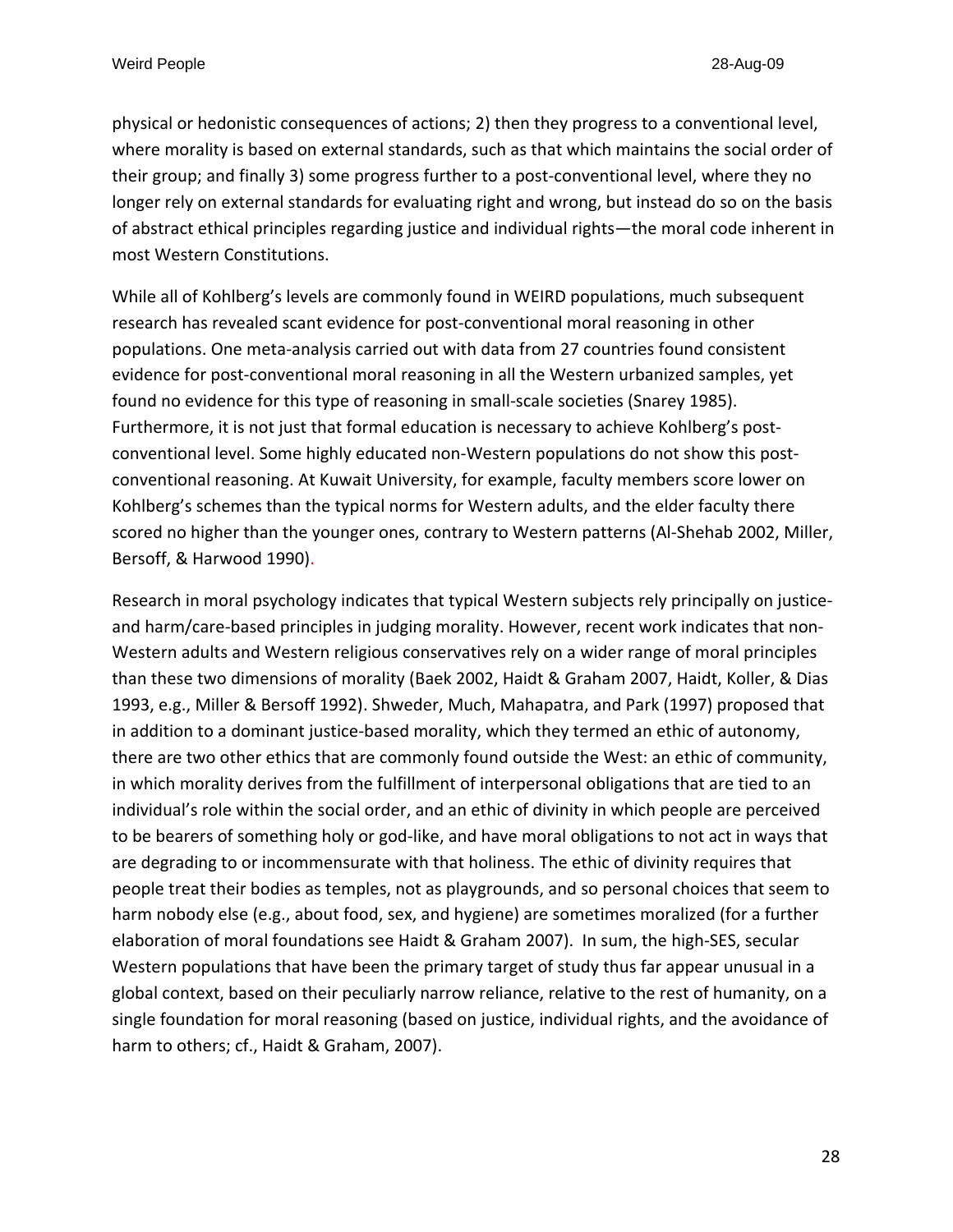#### **3.5. Other Potential Differences**

There are many other psychological phenomena in which Western samples differ from non‐ Western ones; however, at present there are insufficient data in these domains derived from diverse populations to assess where Westerners reside in the human spectrum. For example, compared with Westerners, some non‐Westerners (1) have less dynamic social networks, in which people work to avoid negative interactions among their existing networks rather than seeking new relations (Adams 2005), (2) prefer lower to higher arousal positive affective states (Tsai 2007), (3) are less egocentric when they try to take the perspective of others (Cohen, Hoshino‐Browne, & Leung 2007, Wu & Keysar 2007), (4) have weaker motivations for consistency (Kanagawa, Cross, & Markus 2001, Suh 2002), (5) are less prone to "social‐loafing" (i.e., reducing efforts on group tasks when individual contributions are not being monitored; (Earley 1993), (6) associate fewer benefits with a person's physical attractiveness (Anderson, Adams, & Plaut 2008), and (7) have more pronounced motivations to avoid negative outcomes relative to their motivations to approach positive outcomes (Elliot, Chirkov, Kim, & Sheldon 2001, Lee, Aaker, & Gardner 2000).

With reference to the spatial reasoning patterns discussed earlier, emerging evidence suggests that a geocentric bias (i.e., a landscape‐ or earth‐fixed spatial coordinate system) may be much more widespread than previously thought—indeed, it may be the common pattern outside of the West (even among non‐Western speakers of languages which make regular use of egocentric linguistic markers). Comparative research contrasting children and adults in Geneva with samples in Indonesia, Nepal, and rural and urban India have found the typical geocentric reasoning pattern in all of these populations except for the Geneva samples (Dasen, Mishra, Niraula, & Wassmann 2006). While many of these population‐level differences are pronounced, more research is needed before we can assess whether the geocentric pattern is common across a broader swath of humanity.

## **3.6. Similarities Between Western and NonWestern Societies**

We expect that as more large-scale comparative studies of Western and non-Western populations are conducted, they will reveal substantial similarities in psychological processes. However, given the relative ease of conducting such studies (as compared to working in small‐ scale societies) there have been few comparative programs that have put universality claims to the test. Here we highlight three examples of larger‐scale comparative projects that show broad and important similarities across populations.

1) Mate preferences: First, Buss (1989) compared people from 37 (largely industrialized) populations around the world and found some striking similarities in their mate preferences. In all 37 of the populations, males ranked the physical attractiveness of their mates to be more important than did females, and in 34 of the 37 populations,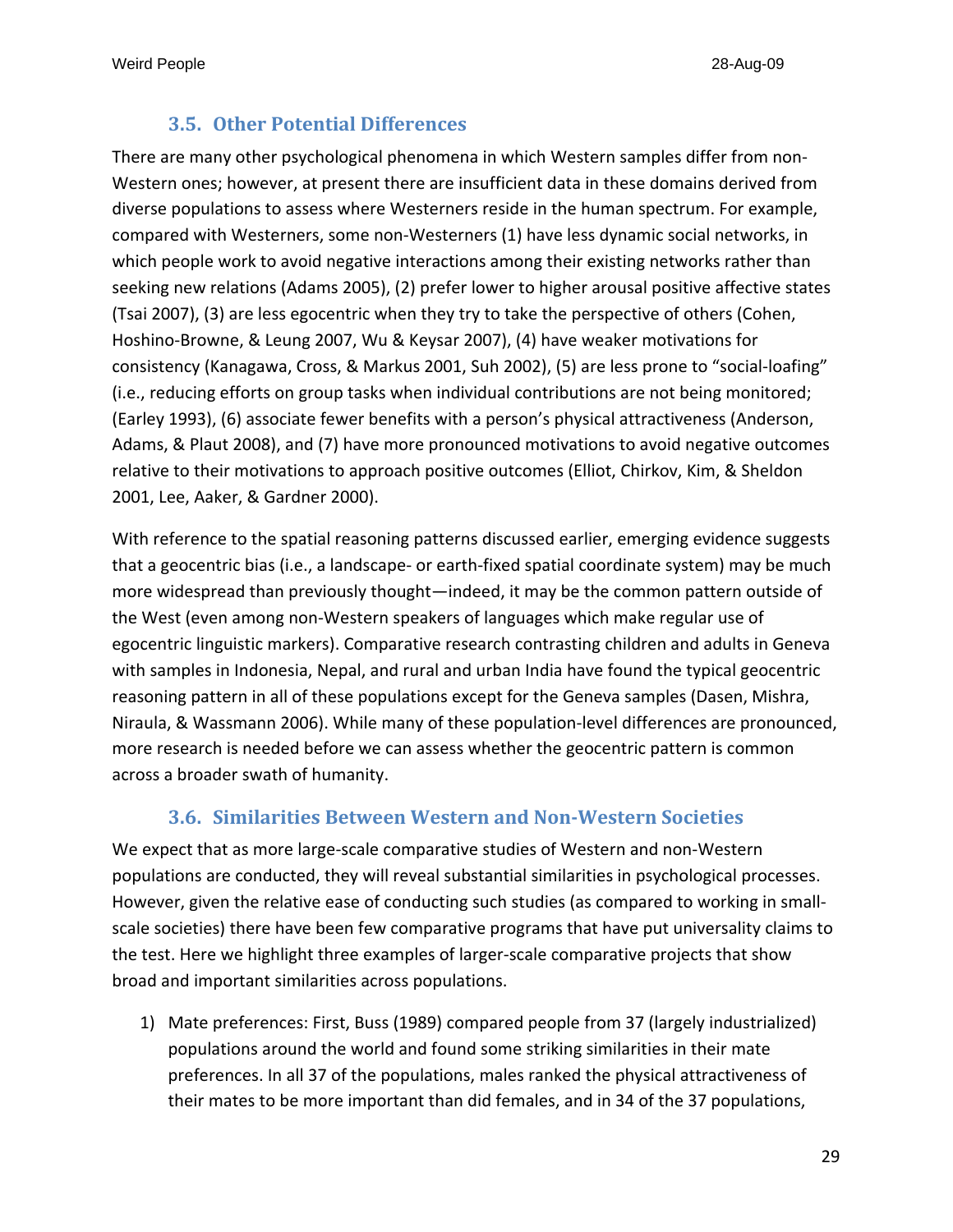females ranked the ambition and industriousness of their mates as more important than did males (but for other interpretations see Eagly & Wood 1[9](#page-66-8)99)<sup>9</sup> Likewise, Kenrick and Keefe (1992a, 1992b) provide evidence of robust differences in age preferences of mates across populations. Finally, comparative research examining men's preferred waist to hip ratios in potential mates finds that men in both industrialized and developing large‐scale populations prefer a waist to hip ratio of around 0.7 (Singh 2006, Singh & Luis 1994, Streeter & McBurney 2003, Swami, Neto, Tovée, & Furnham 2007). $^{10}$  $^{10}$  $^{10}$ 

- 2) Personality structure: Recent efforts have taken personality instruments to university students in 51 different countries (McCrae et al. 2005). In most of these populations the same five factor structure emerges that has previously been found with American samples,  $^{11}$  $^{11}$  $^{11}$  indicating the universal structure of personality (also see Allik & Mccrae 2004, Yik, Russell, Ahn, Fernandez-Dols, & Suzuki 2002).<sup>[12](#page-67-0)</sup>
- 3) Punishment of free‐riding: While in Hermann et. al.'s study (Figure 4) both initial cooperation and anti‐social punishment varied dramatically, the willingness of players to punish low contributors (free‐riders) was not different among populations, once age, sex, and other socio‐demographic controls are included.

# **3.7. Summary of Contrast 2**

While robust patterns have emerged among people from industrialized societies, Westerners emerge as unusual—frequent global outliers—on several key dimensions. The experiments reviewed are numerous, arise from different disciplines, use diverse methods, and are often part of systematically comparable data sets created by unified projects. Many of these differences are not merely differences in the magnitude of effects but often show qualitative differences (reversals or novel phenomena, such as allocentric spatial reasoning and anti‐social punishment).

# **4. Contrast 3: Contemporary Americans vs. the Rest of the West**

Above we compared WEIRD populations to non‐Western populations. However, given the dominance of American research within psychology (May, 1997) and the cognitive sciences, it is important to assess the similarity of American data with that from Westerners more generally. Is it reasonable to generalize from Americans to the rest of the West? Americans are, of course, people too, so they will share many psychological characteristics with other *Homo sapiens*. At present, we could find no systematic research program to compare Americans to other Westerners, so the evidence presented is assembled from many sources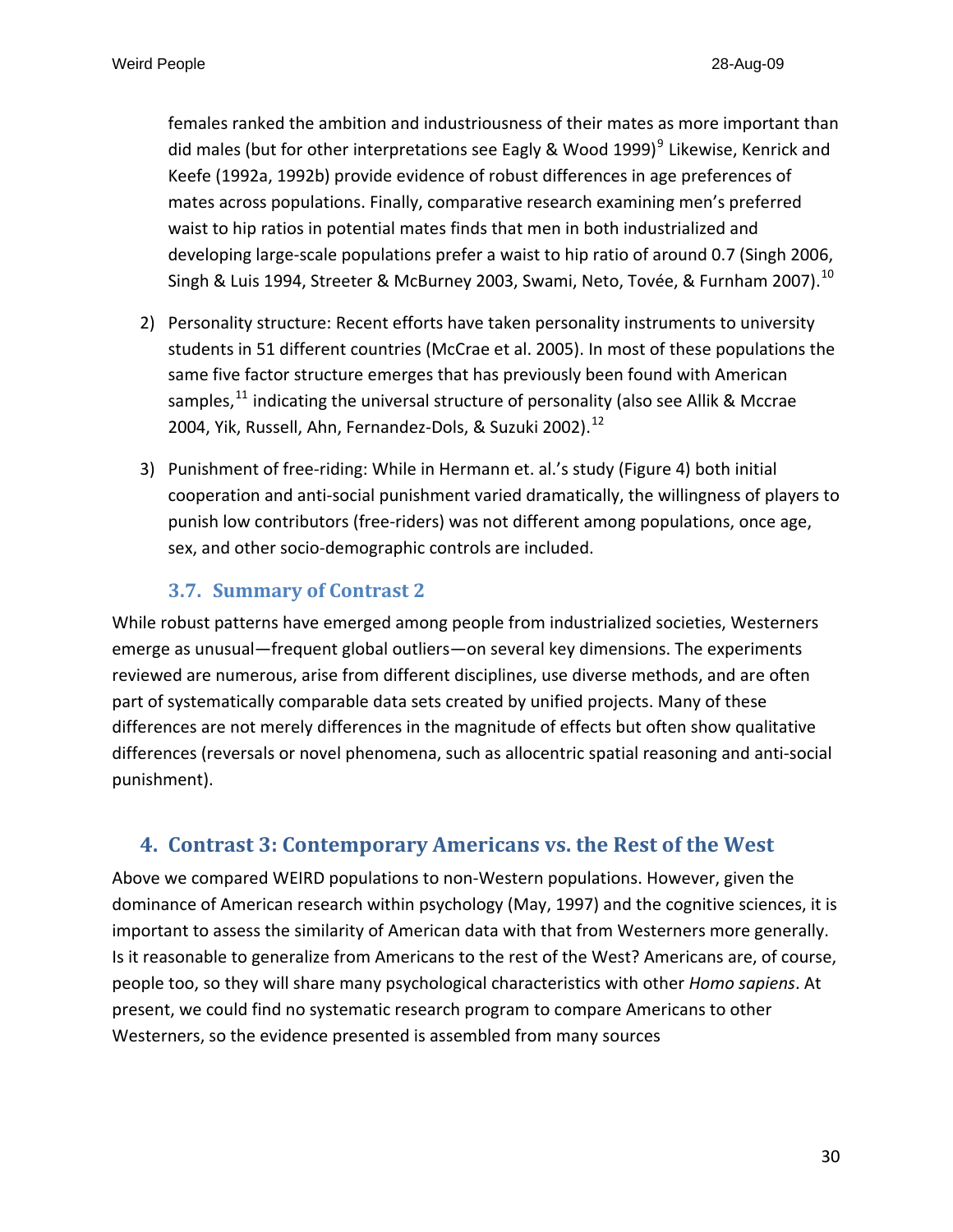#### **4.1. Individualism and Related Psychological Phenomena**

Americans stand out relative to Westerners on phenomena that are associated with independent self‐concepts and individualism. A number of analyses, using a diverse range of methods, reveal that Americans are, on average, the most individualistic people in the world (e.g., Hofstede 1980, Lipset 1996, Morling & Lamoreaux 2008, Oyserman et al. 2002). The observation that the U.S. is especially individualistic is not new, and dates at least as far back as Toqueville (1835). The unusually individualistic nature of Americans may be caused by, or reflect, an ideology that particularly stresses the importance of freedom and self‐sufficiency, as well as various practices in education and child-rearing that may help to inculcate this sense of autonomy. American parents, for example, were the only ones in a survey of 100 societies who created a separate room for their baby to sleep (Burton & Whiting 1961, also see Lewis 1995), reflecting that from the time they are born, Americans are raised in an environment that emphasizes their independence (on unusual nature of American childrearing, see Lancy 2009, Rogoff  $2003$ <sup>[13](#page-67-1)</sup>.

The extreme individualism of Americans is evident on many demographic and political measures. In *American Exceptionalism,* sociologist Seymour Lipset (1996) documents a long list of the ways that Americans are unique in the Western world. At the time of Lipset's surveys, compared with other Western industrialized societies, Americans were found to be the most patriotic, litigious, philanthropic, and populist (they have the most positions for elections and the most frequent elections, although they have among the lowest turnout rates). They were also among the most optimistic, and the least class‐conscious. They were the most churchgoing in Protestantism, and the most fundamentalist in Christendom, and were more likely than others from Western industrialized countries to see the world in absolute moral terms. In contrast to other large Western industrialized societies, the US had the highest crime rate, the longest working hours, the highest divorce rate, the highest rate of volunteerism, the highest percentage of citizens with a post‐secondary education, the highest productivity rate, the highest GDP, the highest poverty rate, the highest income inequality rate, and were least supportive of various governmental interventions. The U.S. is the only industrialized society that never had a viable socialist movement, and was the last country to get a national pension plan, unemployment insurance, accident insurance, and remains the only industrialized nation that does not have a general allowance for families or a national health insurance plan. In sum, there's some reason to suspect that Americans might be different from other Westerners, as Tocqueville noted.

Given the centrality of self‐concept to so many psychological processes, it follows that the unusual emphasis on American individualism and independence would be reflected in a wide spectrum of self‐related phenomena. For example, self‐concepts are implicated when people make choices (e.g., Vohs et al. 2008). While Westerners tend to value choices more than non‐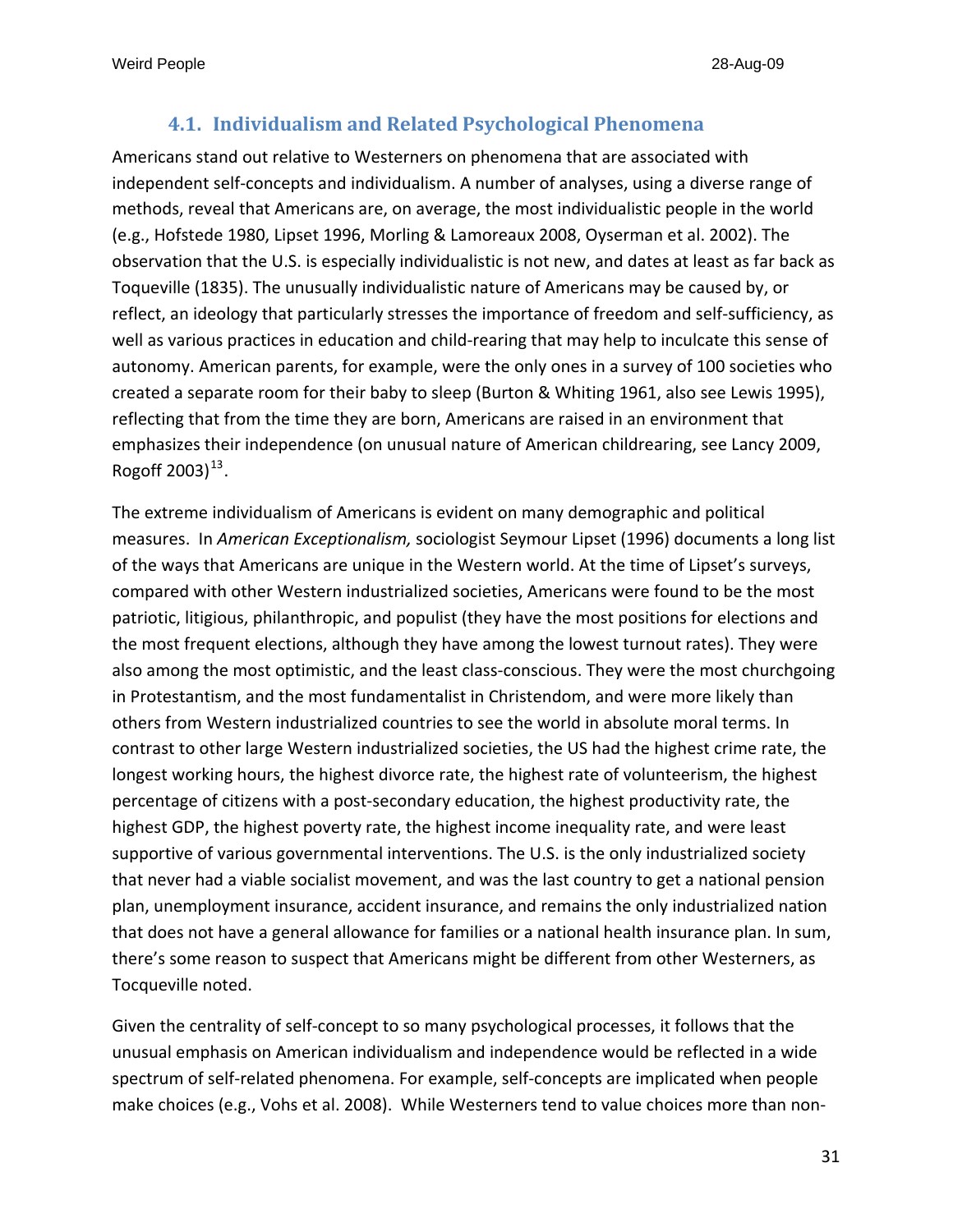Westerners (e.g., Iyengar & DeVoe 2003), Americans value choices more still, and prefer more opportunities, than do those from elsewhere (Savani et al. 2008). For example, in a survey of people from six Western countries, only Americans preferred a choice from 50 different ice cream flavors compared with 10 flavors. Likewise, Americans (and Britons) prefer to have more choices on menus in upscale restaurants than do those from other European countries (Rozin, Fischler, Shields, & Masson 2006). The array of choices available, and people's motivation to make such choices, is even more extreme in the U.S. compared to the rest of the West.

Likewise, because cultural differences in analytic and holistic reasoning styles appear to be influenced by whether one views the social world as a collection of discrete individuals or as a set of interconnected relationships (Nisbett, 2003), it follows that exceptionally individualistic Americans should be exceptionally analytic as well. One recent study suggests that this might indeed be the case: Americans showed significantly more focused attention in the Framed Line Task than did people from other European countries (Britain and Germany) as well as Japanese (Kitayama, Park, Sevincer, Karasawa, & Uskul 2009). Although more research is needed, Americans may see the world in more analytic terms than the rest of the West.

Terror management theory maintains that because humans possess the conscious awareness that they will someday die, they cope with the associated existential anxiety by making efforts to align themselves with their cultural worldviews (Greenberg, Solomon, & Pyszczynski 1997). The theory is explicit that the existential problem of death is a human universal, and indeed posits that an awareness of death preceded the evolution of cultural meaning systems in humans (Becker 1973). In support of this argument of universality, the tendency to defend one's cultural worldview following thoughts about death has been found in every one of the more than a dozen diverse populations studied thus far. However, there is also significant cross‐population diversity in the magnitude of these effects. A recent meta‐analysis of all terror management studies reveals that the effect sizes for cultural worldview defense in the face of thoughts of death are significantly more pronounced among American samples (*r* = 0.37) than among other Western (*r* = 0.30) or non‐Western samples (r = 0.26: Burke, Martens, & Faucher n.d.). Curiously, Americans respond more defensively to death thoughts than do those from other countries.

In the previous section, we discussed Herrmann et. al.'s (2008) work showing substantial qualitative differences in punishment between Western and non‐Western societies. While Western countries all clump at one end of Figure 4, the Americans anchor the extreme end of the West's distribution*.* Perhaps it is this extreme tendency for Americans to punish free‐riders, while not punishing cooperators, that contributes to Americans having the world's highest worker productivity. American society is also anomalous, even relative to other Western societies, in its low relational focus in work settings, which is reflected in practices such as the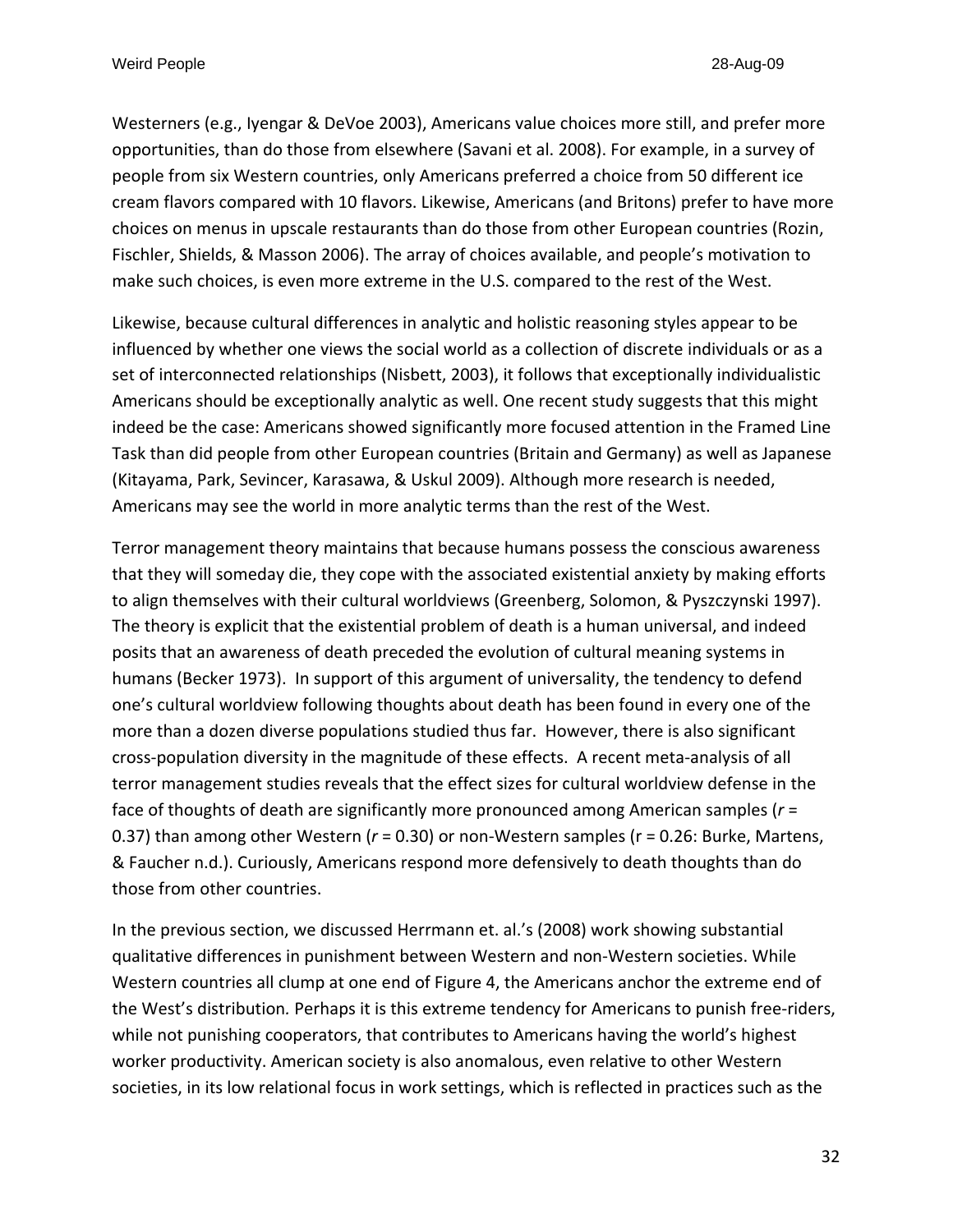encouragement of an impersonal work style, direct (rather than indirect) communication, the clear separation of the work domain from the non‐work, and discouragement of friendships at work (Sanchez‐Burks 2005).

# **4.2. Similarities between Americans and Westerners**

We are unable to locate any research program (other than the ones reviewed in the first two telescoping contrasts) that has demonstrated that American psychological and behavioral patterns are similar to other Westerners. We reason that there should be many similarities between the US and the rest of the West, and we assume that many researchers share our impression. Perhaps this is why we are not able to find studies that have been conducted to explicitly establish these similarities—many researchers likely would not see such studies as worth the effort. In the absence of comparative evidence for a given phenomenon it might not be unreasonable to assume that the Americans will look similar to the rest of the West. However, the above findings provide a hint that, at least along some key dimensions, Americans are extreme.

# **4.3. Summary of Contrast 3**

There are few research programs that have explicitly sought to contrast Americans with other Westerners on psychological or behavioral measures. However, those phenomena for which sufficient data is available to make cross-population comparisons reveal that American participants are exceptional even within the unusual population of Westerners—outliers among outliers.

# 5. **Contrast 4: Typical Contemporary American Subjects vs. Other Americans**

The previous contrasts have revealed that WEIRD populations frequently occupy the tail‐ends of distributions of psychological and behavioral phenomena. However, it is important to recognize, as a number of researchers have (e.g., Arnett 2008, Medin & Atran 2004, Sears 1986), that the majority of behavioral research on non‐clinical populations within North America is conducted with undergraduates (Peterson 2001, Wintre et al. 2001). Further, within psychology, the individuals are usually psychology majors, or at least taking introductory psychology courses. In the case of child participants, they are quite often the progeny of high socioeconomic status (SES) people. Thus, there are numerous social, economic, and demographic dimensions that tentatively suggest these subjects might be unusual. But, are they?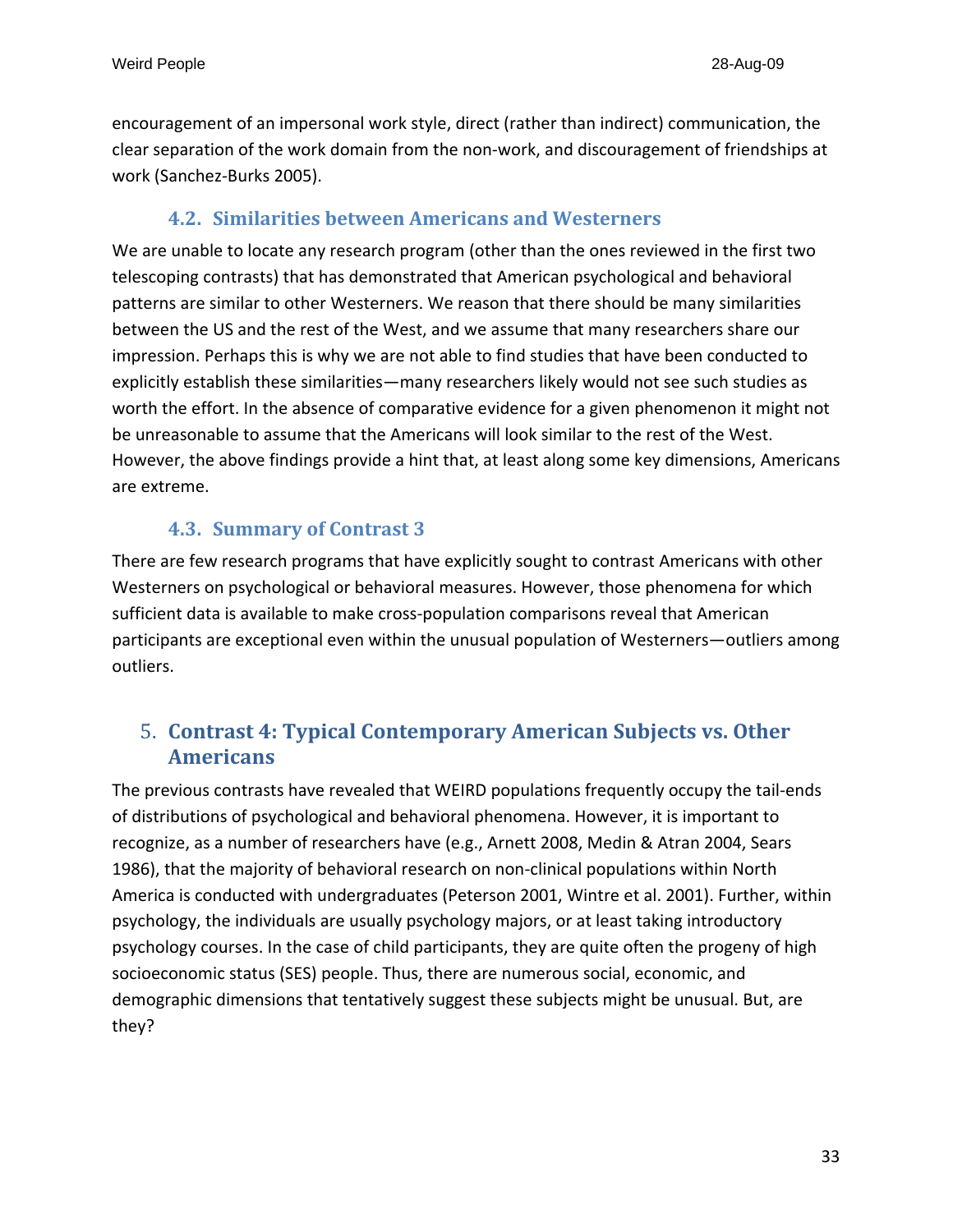# **5.1. Social Psychology**

Highly educated Americans differ from other Americans in many important respects. For a number of the phenomena reviewed above in which Americans were identified as global outliers, highly educated Americans occupy an even more extreme position than less educated Americans. These findings are summarized below:

1) Although college‐educated Americans have been found to rationalize their choices in dozens of post‐choice dissonance studies, Snibbe and Markus (2005) found that non‐college educated American adults do not (c.f., Sheth 1970).

2) Although Americans are the most individualistic people in the world, American undergraduates score higher on some measures of individualism than do their non‐college educated counterparts, particularly for those aspects associated with self‐actualization, uniqueness, and locus of control (Kusserow 1999, Snibbe & Markus 2005).

3) Conformity motivations were found to be weaker among college‐educated Americans than non‐college‐educated Americans (Stephens, Markus, & Townsend 2007), who acted in ways more similar to that observed in East Asian samples (cf., Kim & Markus 1999).

4) Non-college educated adults are embedded in more tightly-structured social networks than are college students (Lamont 2000), which raises the question of whether research on relationship formation, dissolution, and interdependence conducted among students will generalize to the population at large (cf., Adams 2005, Falk, Heine, Yuki, & Takemura 2009).

5) A large study that sampled participants from the general population in Southeastern Michigan found that working class people were more interdependent and more holistic than middle class people (Grossmann, Na, Varunum, Kitayama, & Nisbett 2009)

6) The moral reasoning of college‐educated Americans occurs almost exclusively within the ethic of autonomy, whereas non‐college educated Americans use the ethics of community and divinity (Haidt et al. 1993, L. A. Jensen 1997). Parallel differences exist in moral reasoning between American liberals and conservatives (Haidt & Graham 2007).

7) American college students respond more favourably toward other groups in society, are more supportive of racial diversity, and are more motivated to mask or explain away negative intergroup attitudes, than are American adults (Henry, 2009). This difference is more problematic because the percentage of psychological studies of prejudice which exclusively rely on student samples has *increased* over the last two decades (from 82.7% to 91.6%), and that this bias is accentuated for the higher impact social psychology journals (Henry 2009).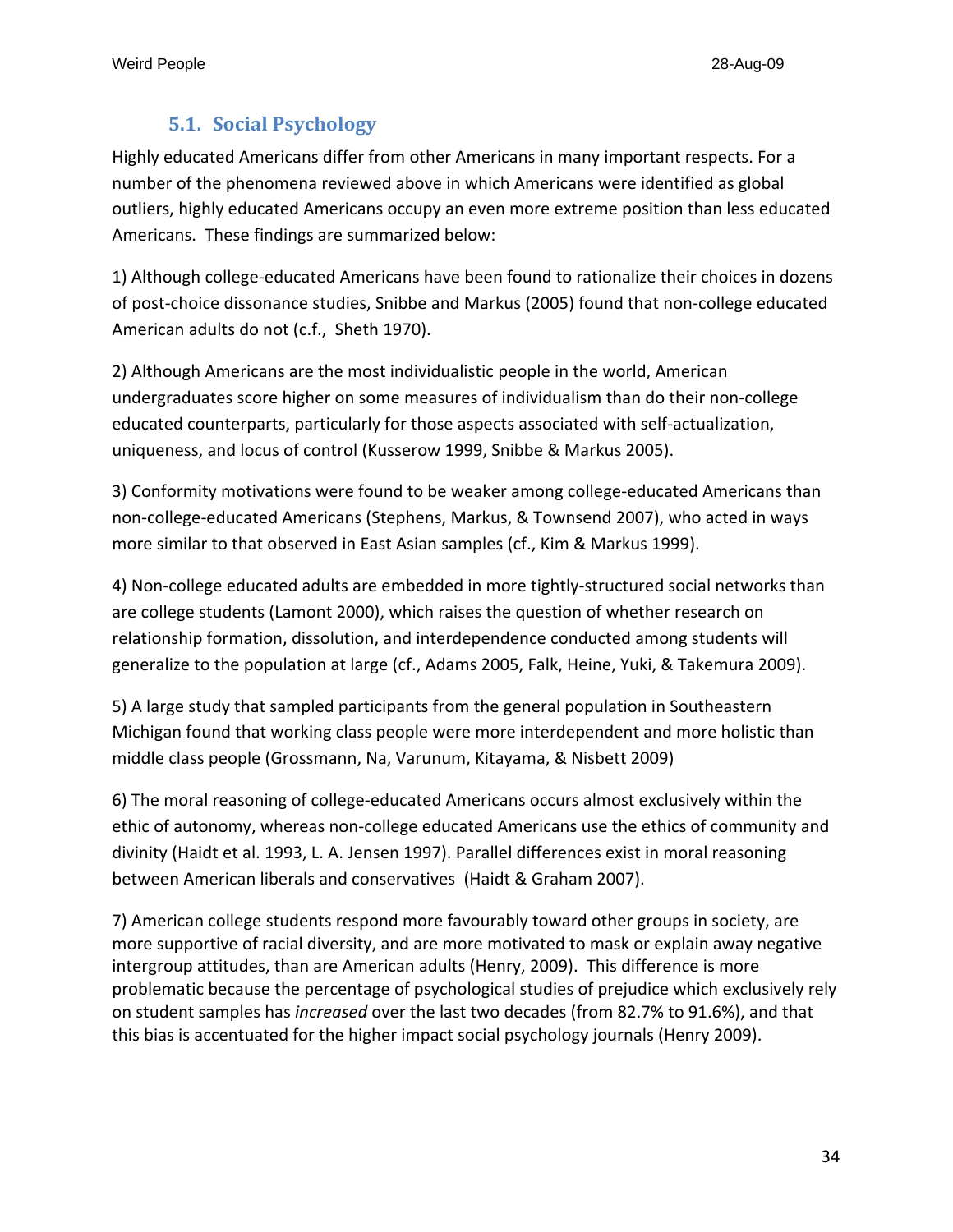8) A meta‐analysis reveals that college‐students (the vast majority of whom were American) respond with more cultural worldview defense to death thoughts (r = .36) than do non‐college students ( $r = 0.25$ : Burke et al. n.d.).

A second‐order meta‐analysis (*N* > 650,000, Number of studies > 7000) of studies that either included college student samples or non‐student adult samples revealed that the two groups differed either directionally or in magnitude for approximately *half* of the phenomena studied (e.g., attitudes, gender perceptions, social desirability: Peterson 2001). However, no clear pattern regarding the factors that accounted for the differences emerged. Other research has found that American undergraduates have higher degrees of self‐monitoring (Reifman, Klein, & Murphy 1989), are more susceptible to attitude change (Krosnick & Alwin 1989), and are more susceptible to social influence (Pasupathi 1999) compared to non‐student adults.

#### **5.2. Fairness, Trust, Cooperation and Punishment**

Consistent and non‐trivial differences between undergraduates and fully‐fledged adults are emerging in behavioral economics as well. When compared to diverse and sometimes representative adult samples, undergraduate subjects consistently set the lower bound for prosociality in experimental measures of trust, fairness, cooperation and punishment of unfairness or free‐riding. For example, in both the Ultimatum and Dictator Games non‐student Americans (both rural and urban participants) make significantly higher offers than undergraduate subjects (N. Henrich & Henrich 2007). The difference is most pronounced in Dictator games in which samples of non‐student American adults from Missouri (urban and rural Missouri did not differ) offered a of mean 47% of the total stake while undergraduate freshman gave 32%, well within the typical range for undergraduates in this game (Camerer 2003, Ensminger & Cook n.d., J. Henrich & Henrich n.d.). These seemingly high offers among non‐students in the Dictator Game are similar to those found in other non‐student samples in the U.S. (Carpenter, Burks, & Verhoogen 2005, N. Henrich & Henrich 2007). It's the student results that are anomalous. Similarly, more recent research comparing students to both representative or selectively diverse samples of adults using the Trust Game, Ultimatum Game, and Public Goods Game show that undergraduates ride the lower bound on prosociality measures (Bellemare et al. 2008, Bellemare & Kroger 2007, Carpenter, Connolly, & Myers 2008, Fehr & List 2004). In fact, "being an undergraduate" (or being young and educated) is one of the few demographic variables that seem to matter in explaining within‐country variability.

Research also indicates that developmental or acculturative changes to some motivations and preferences are still occurring within the age range of undergraduates (J. Henrich 2008). For example, Ultimatum Game offers continue to change over the university years, with freshman making lower offers than seniors (Carter & Irons 1991). Other work shows that offers do not hit their adult plateau in behavioral games until around age 24 (Carpenter et al. 2005), after which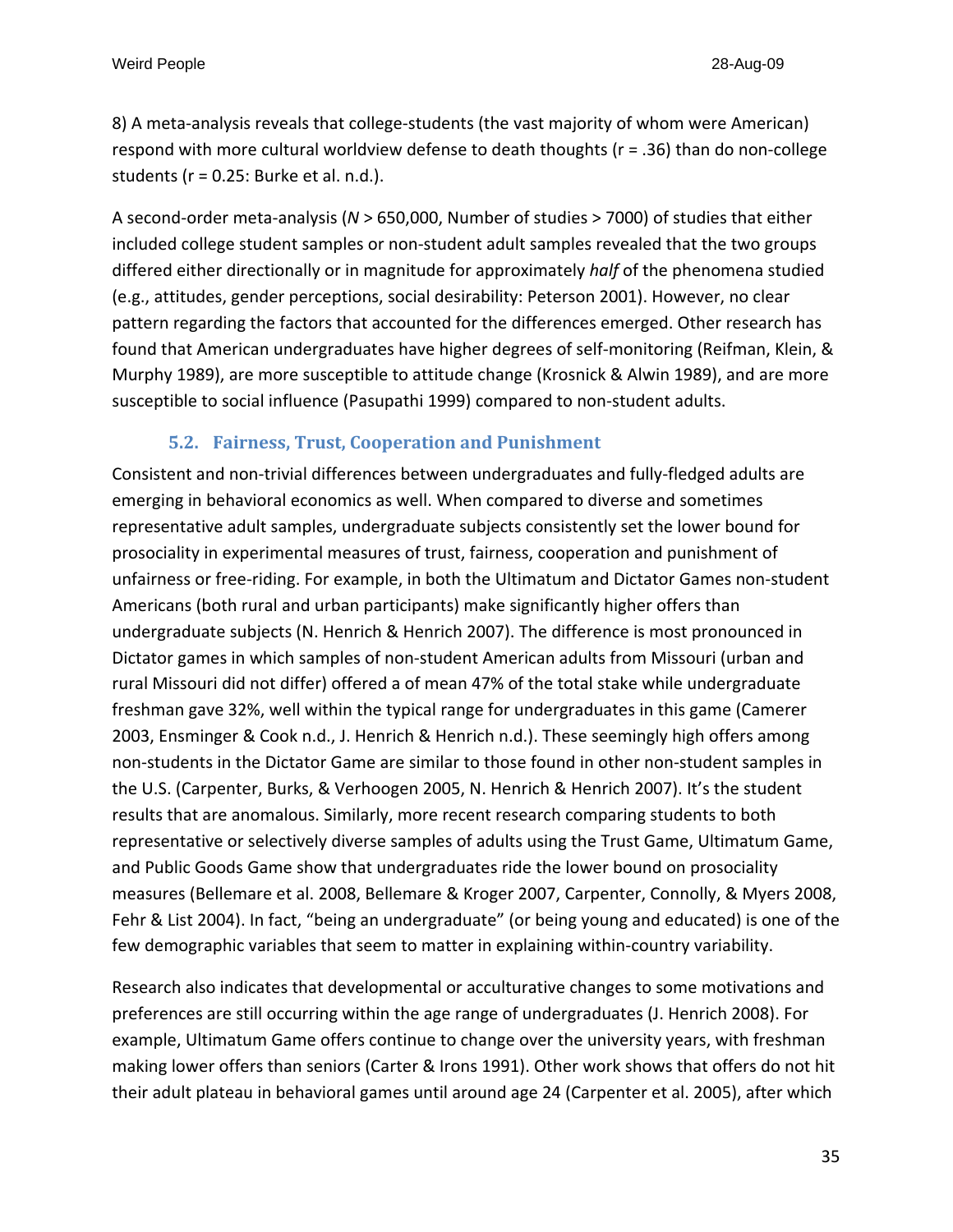time offers do not change with age until people reach old age. In trust games, measures of trust and trustworthiness increase with age until they reach a plateau, close to age 30 (Sutter & Kocher 2007).

Such research may explain why treatment effects also depend on the subject pool used, with students being the most sensitive. For example, Dictator Game treatments involving double‐ blind setups such that the experimenter cannot know how much a subject contributes, have dramatically smaller effects on offers among non‐student adults, and sometimes no effect at all in adult populations outside the U.S. (Lesorogol & Ensminger n.d.). Similarly, unconscious religious primes increased Dictator Game offers in a Canadian student sample of religious and nonreligious participants alike, but when non‐student adults were sampled, no significant effect emerged for the nonreligious adults (Shariff & Norenzayan 2007).

For several of these measures, such as public good contributions (Egas & Riedl 2008), undergraduate behavior is qualitatively similar to fully‐fledged adults, just less prosocial. However, in at least one area (so far), it appears that a particularly interesting phenomenon is qualitatively absent in undergraduates by comparison with fully‐fledged adults from the same populations. As discussed above for small‐scale societies, researchers using the Ultimatum Game have found systematic, non-trivial tendencies in many populations to reject offers greater than 50% of the stake, a phenomenon neither previously observed in students nor intuited by researchers. Recent work using representative adult samples has revealed this tendency for "hyper‐fair rejections" among non‐student adults in Western populations, though it is substantially weaker than in many of the non‐Western populations discussed above (Bellemare et al. 2008, Guth et al. 2003, Wallace et al. 2007).

## **5.3. Variation Within Subpopulations of American children**

Although studying young children is one important strategy for discerning universals, it does not completely avoid these challenges since developmental studies are frequently biased toward middle‐ and upper‐class American children. Recent evidence indicates that something as seemingly basic as the differences in spatial reasoning between males and females (Hyde 1981, Mann, Sasanuma, Sakuma, & Masaki 1990, Voyer, Voyer, & Bryden 1995) does not generalize well to poor American children. On two different spatial tasks, repeated four times over two years with 547 second and third graders, low SES children did not show the sex differences observed in middle and high SES children from Chicago (Levine, Vasilyeva, Lourenco, Newcombe, & Huttenlocher 2005). Such findings, when combined with other research indicating no sex differences on spatial tasks among migratory foragers (Berry 1966), suggest that a proper theory of the origins of sex differences in spatial abilities needs to explain why both poor Chicago children and foragers do not show any sex differences.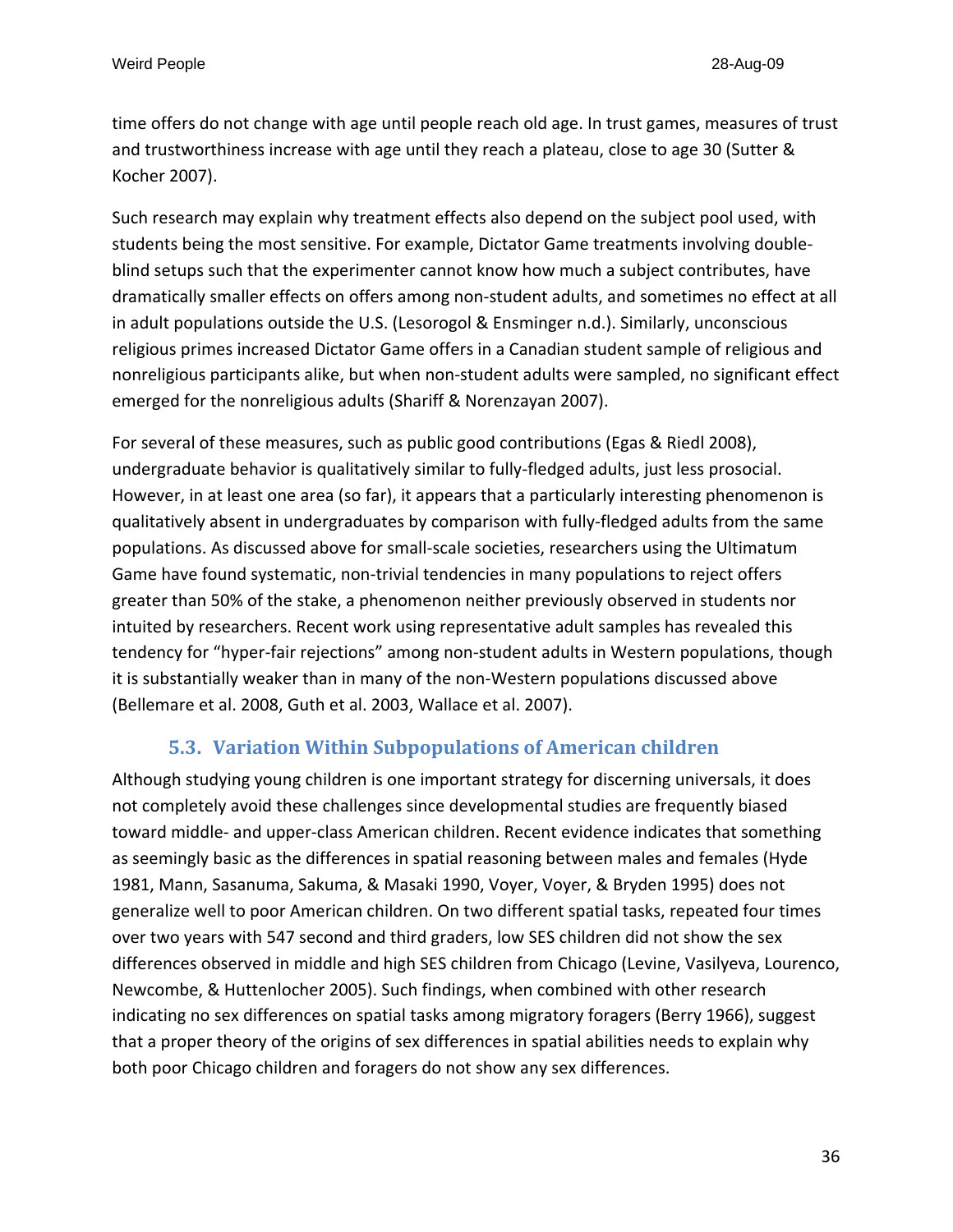Research on IQ using analytical tools from behavioral genetics has long shown that IQ is highly heritable, and not strongly influenced by shared family environment (Bouchard 2004). However, research using 7‐year old twins drawn from a wide range of socioeconomic statuses, shows that contributions of genetic variation and shared environment varies dramatically from low to high SES children (Turkheimer, Haley, Waldron, D'Onofrio, & Gottesman 2003). For high SES children, where environmental variability is negligible, genetic differences account for 70‐ 80% of the variation, with shared environment contributing less than 10%. For low SES children, where there is far more variability in environmental contributions to intelligence, genetic differences account for 0‐10% of the variance, with shared environment contributing about 60%. This raises the specter that much of what we think we have learned from behavioral genetics may be misleading, as the data are disproportionately influenced by WEIRD people, and their children (R. E. Nisbett 2009).

A similar problem of generalizing from narrow samples exists for genetics research more broadly. Genetic findings obtained with one sample frequently do not replicate in a second sample, to the point that *Nature Genetics* now requires all empirical papers to include data from two independent samples. There are at least two ways in which geographically‐limited samples may give rise to spurious genotype-phenotype associations. First, the proportions of various polymorphisms vary across different regions of the world due to different migratory patterns and histories of selection (e.g., Cavalli‐Sforza, Menozzi, & Piazza 1994). A genetic association identified in a sample obtained from one region may not replicate in a sample from another region because it involves interactions with other genetic variants that are not equally distributed across regions. Second, the same gene may be expressed differently across populations. For example, Kim et al., (in press) found that a particular serotonin receptor polymorphism (5‐HTR1A) was associated with *increased* attention to focal objects among Americans, but that the same allele was associated with *decreased* attention to focal objects among Koreans. Researchers would draw different conclusions regarding the function of this polymorphism depending upon the location of their sample. A more complete investigation of heritability and genetic associations demands a comparison of measures across diverse environments and populations.

#### **5.4. Contemporary Americans compared with Previous Generations of Americans**

Contemporary Americans may also be psychologically unusual compared to their forebears 50 or 100 years ago. Some documented changes among Americans over the past few decades include increasing individualism, as indicated by increasingly solitary lifestyles dominated by individual‐centered activities and a decrease in group‐participation (Putnam 2000), increasingly positive self‐esteem (Twenge & Campbell 2001), and a lower need for social approval (Twenge & Im 2007). These findings suggest that the unusual nature of Americans in these domains, as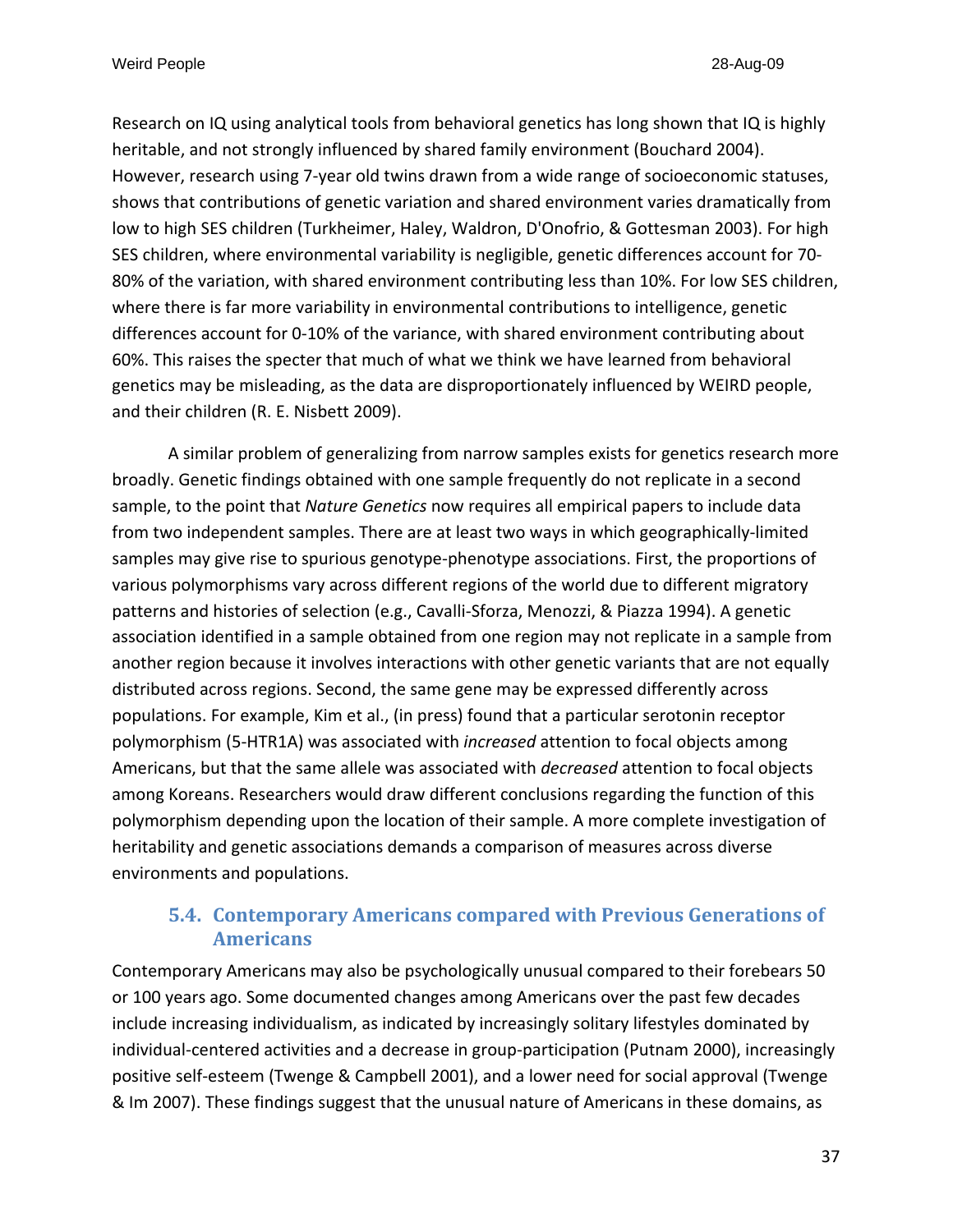we reviewed earlier, may be a relatively recent phenomenon. For example, Rozin (2003) found that attitudes towards tradition are more similar between Indian college students and American grandparents than they are between Indian and American college students. Although more research is needed to reach firm conclusions, these initial findings raise doubts as to whether research on contemporary American students (and WEIRD people more generally) is even extendable to American students of previous decades.

The evidence of temporal change is probably best for IQ. Research by Flynn (1987, 2007) shows that IQ scores increased over the last half century by an average of 18 points across all industrialized nations for which there were adequate data. Moreover, this rise was driven primarily by increasing scores on the *analytic* subtests. This is a striking finding considering recent work showing how unusual Westerners are in their analytic reasoning styles. Given such findings, it seems plausible that Americans of only 50 or 100 years ago were reasoning in ways much more similar to the rest of the non‐Western world than Americans of today.

#### **5.5. Similarities between typical contemporary experimental subjects vs. other Americans**

We expect that typical American subjects are very similar to other Americans in myriad ways. The problem with this expectation, however, is that it is not immediately apparent in which domains they should be similar. We think that there are enough differences between these two groups to raise concerns about speaking incautiously on the thoughts and behaviors of Americans, in general. There have been rather few studies that have explicitly contrasted whether undergraduates or college‐educated Americans differ in various psychological measures from those who are not currently students, or who were never college‐educated. There are numerous meta‐analyses that include data from both college student and non‐ student samples that speak partially to this issue. Although the meta‐analyses do not specify the national origin of the participants, we assume that most of the subjects were American. Some of these analyses indicate considerable similarity between student and non‐student samples. For example, the aforementioned second-order meta-analysis (Peterson 2001) revealed similarities between students and non‐student samples for about half of the phenomena. Similarly, the relation between attribution styles and depression (Sweeney, Anderson, & Bailey 1986), and the relations among intentions, attitudes, and norms (Farley, Lehmann, & Ryan 1981) do not show any appreciable differences between student and non‐ student samples. In these instances, there do not appear to be any problems generalizing from student to non‐student samples, which may suggest that college‐education, and SES more generally, are not related to these phenomena.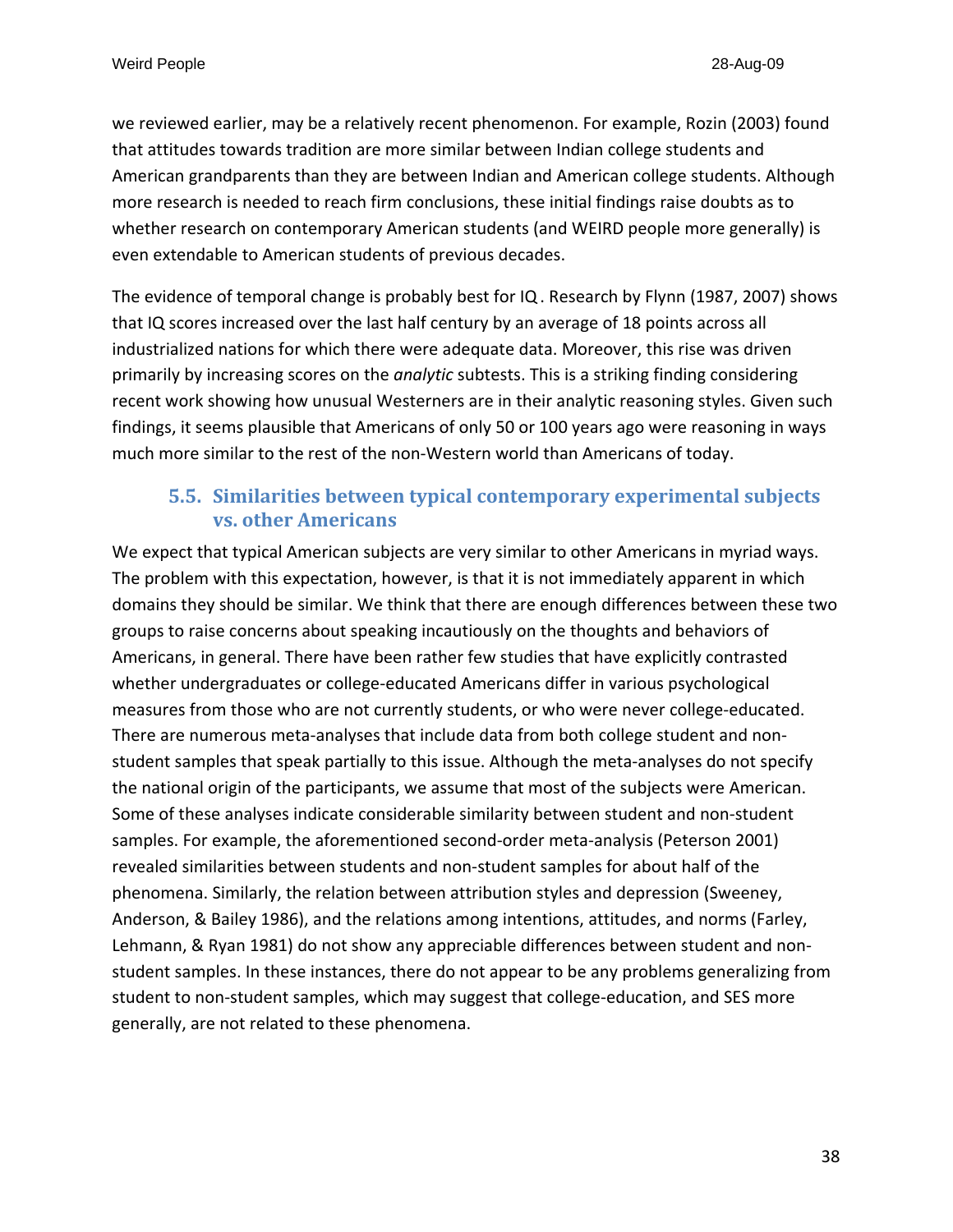#### **5.6. Summary of Contrast 4**

Numerous findings from multiple disciplines indicate that, in addition to many similarities, there are differences among typical subjects and the rest of the American population in unexpected domains. In some of these domains (e.g., individualism, moral reasoning, worldview defense in response to death thoughts, and perceptions of choice) the data from American undergraduates represent even more dramatic departures from the patterns identified in non‐ Western samples. Further, contemporary American college students appear further removed along some of these dimensions than did their predecessors a few decades earlier. Typical subjects may be outliers within an outlier population.

# **6. General Discussion**

As the four contrasts summarized above reveal, WEIRD subjects are unusual in the context of the world in some key ways. In this section we first discuss the main conclusions and implications of our empirical review. We then address two common challenges to our claim that WEIRD subjects are frequent outliers. Finally, we offer some recommendations for how the behavioral sciences may address these challenges.

# **6.1. Summary of Conclusions and Implications**

## *6.1.1.* Pronounced Population Variation is Commonplace in the Behavioral Sciences.

There are now enough sources of experimental evidence, using widely differing methods from diverse disciplines, to indicate that there is substantial psychological and behavioral variation among human populations. As we have seen, some of this variability involves differences in the magnitude of effects, motivations, or biases. There is also considerable variability in both whether certain effects or biases exist in some populations (as with anti-social punishment and the Mueller‐Lyer illusion), and in which direction they go (as with preferences for analytic vs. holistic reasoning). The causal origins of such population-level variation may be manifold, including behavioral plasticity in response to different environments, epigenetic effects, divergent trajectories of cultural evolution, and even the differential distribution of genes across groups in response to divergent evolutionary histories. With all these causal possibilities on the table, we think the existence of this population‐level variation alone should suffice to energize course corrections in our research directions.

We have also identified many domains in which there are striking similarities across populations. These similarities could indicate reliably developing adaptations (theory of mind), byproducts of innate adaptations (such as some aspects of religious cognition), or independent inventions or diffusions of learned responses that have universal utility (such as counting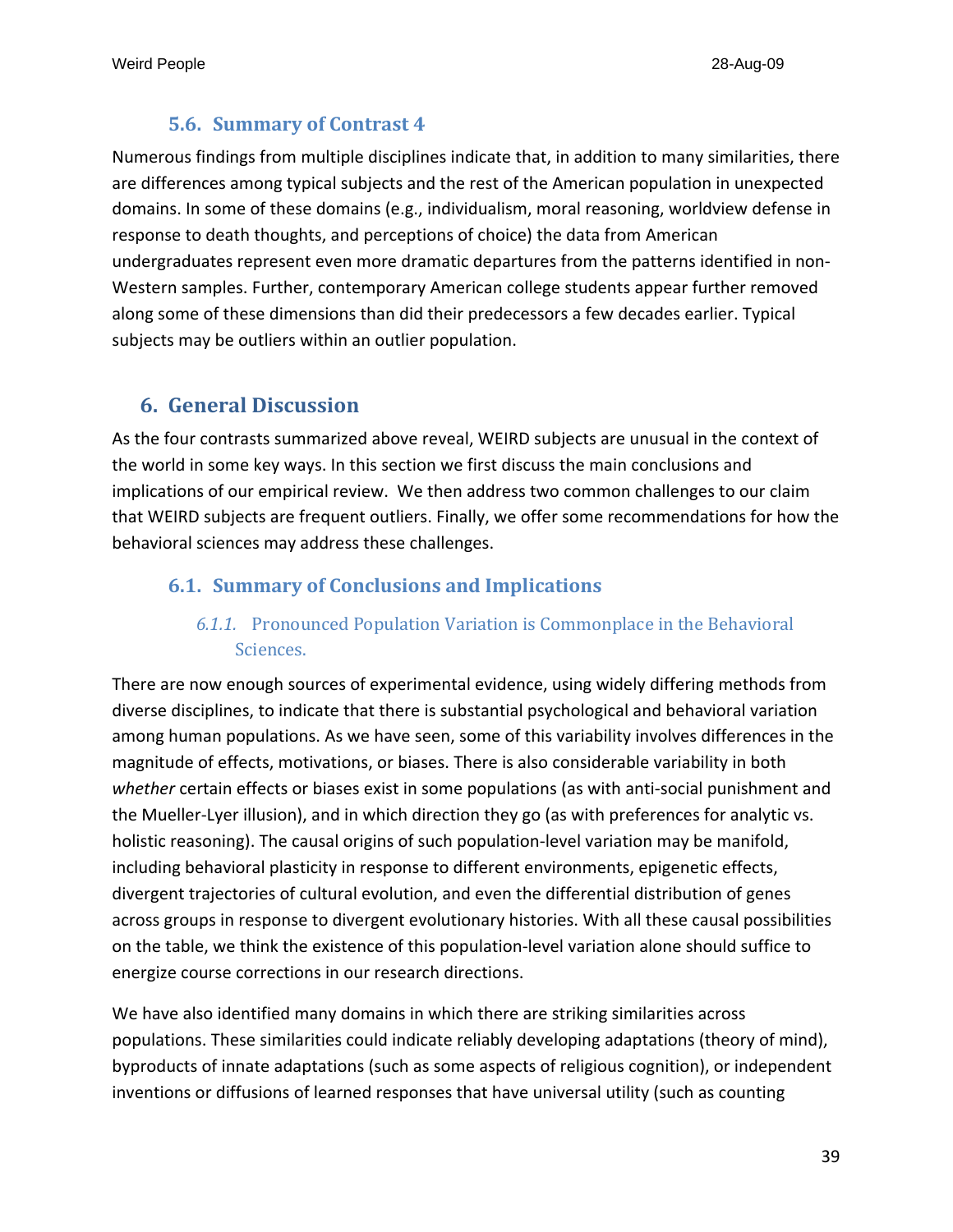systems, dance, cooking practices, or techniques for making fire). We have no doubt that there are many more pan-human similarities than we have mentioned (e.g., movement perception, taste for sugar, chunking, habituation, or depth computation); however, thus far there are few databases with individual‐level measures sufficient to evaluate the similarities or differences across populations.

Many of the processes identified above that vary dramatically across populations would seem to be "basic" psychological processes. The reviewed findings identified variation in aspects of visual perception, memory, attention, fairness motivations, categorization, induction, spatial cognition, self‐enhancement, moral reasoning, defensive responses to thoughts about death, and heritability estimates of IQ. These domains are not unique to the social world—they span social as well as non-social aspects of the environment, and do not appear to be any less "fundamental" than those domains for which much similarity has been identified. At this point we know of no strong grounds to make *a priori* claims to the "fundamentalness" or the likely universality of a given psychological process.

The application of evolutionary theory does not provide grounds for such *a priori* claims of "fundamental" or "basic" processes, at least in general. Evolutionary theory is a powerful tool for generating and eliminating hypotheses. However, despite its power (or perhaps *because* of it), it is often overly fecund, as it generates multiple competing hypotheses, with predictions sometimes dependent on unknown or at least debatable aspects of ancestral environments. Thus, adjudicating among alternative evolutionary hypotheses often requires comparative work. Moreover, theoretical work is increasingly recognizing that natural selection has favored ontogenetic adaptations that allow humans, and other species, to adapt non‐genetically to local environments (J. Henrich 2008).

Although we do not yet know of a principled way to predict whether a given psychological process or behavioral pattern will be similar across populations in the absence of comparative empirical research, it would surely be of much value to the field if there were a set of criteria that could be used to anticipate universality (Norenzayan 2006, Norenzayan & Heine 2005). Here we discuss some possible criteria that might be considered. First, perhaps there are some domains in which researchers could expect phenomena to be more universal than they are in other domains. We believe that the degree of universality does likely vary across domains, although this has yet to be demonstrated. Many researchers (including us) have the intuition that there are cognitive domains related to attention, memory, and perception in which inter‐ population variability is likely to be low. Our review of the data, however, does not bolster this intuition. Second, it might be reasonable to assume that some phenomena are more fundamental to the extent that they are measured at a physiological or genetic level, such as genotype‐phenotype relations or neural activity. However, recall that the same genes can be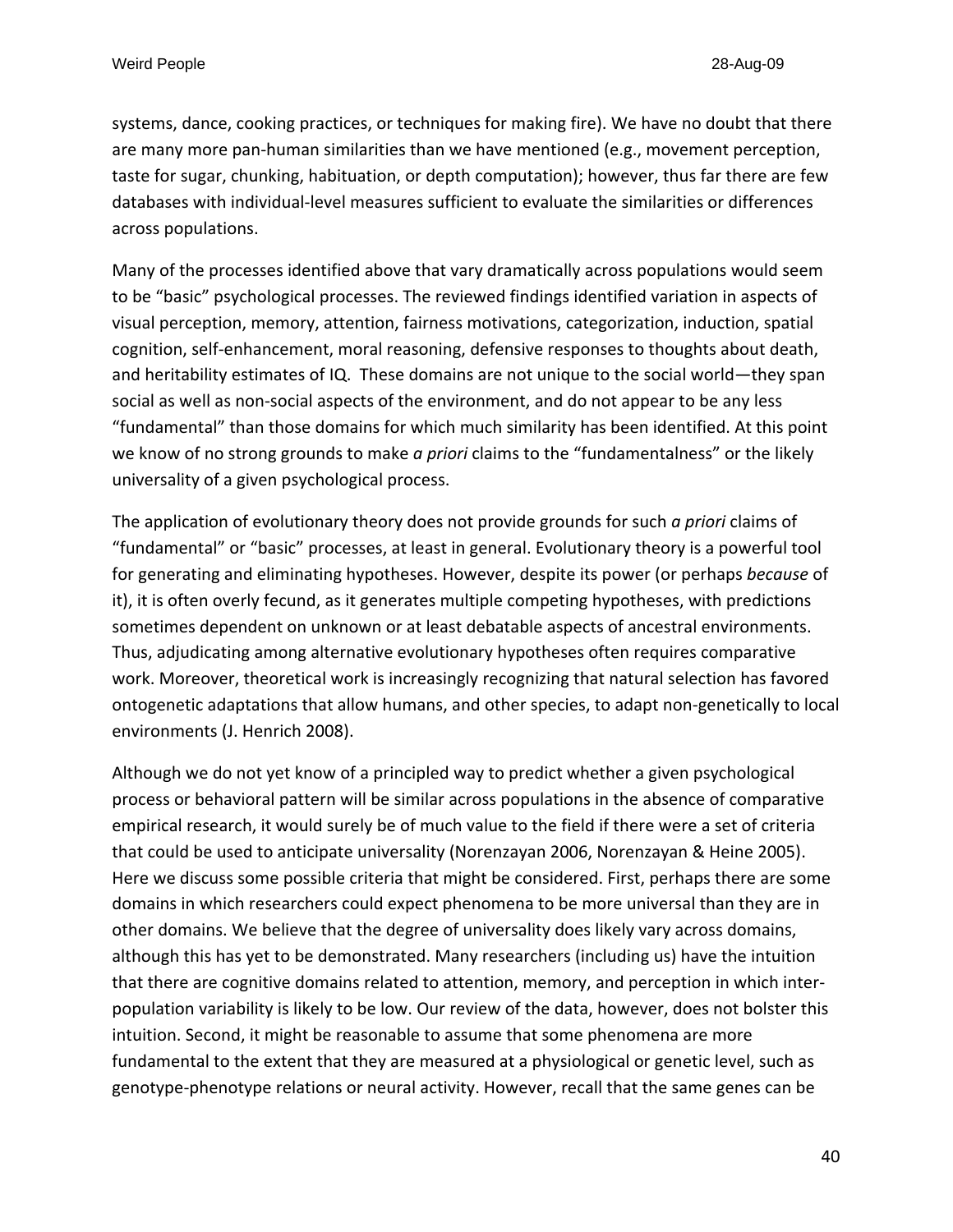expressed differently across populations (e.g., Kim et al., in press), and the same cognitive task may be associated with activity in different neural activations across populations (e.g., Hedden et al., 2008). Third, there may be criteria by which one could confidently make generalizations from one well‐studied universal phenomenon to another similar phenomenon; for example, because a pride display is highly similar across populations (e.g., Tracy & Matsumoto 2008), it might follow that the conceptually‐related shame display should also be similar across populations as well (Fessler 1999). Fourth, it would seem that demonstrating a process or effect in other species, such as rats or pigeons, would indicate human universality (and more). Although this may generally be true, several researchers have argued that culture‐gene coevolution has dramatically shaped human evolution in a manner uncharacteristic of other species (Richerson & Boyd 2005). Part of this process may involve the off-loading of previously genetically encoded preferences and abilities into culture (e.g., tastes for spices). Fifth, phenomena which are evident among infants might be reasonably assumed to be more universal than phenomena identified in older children or adults. We suspect this is the case, but it is possible that early biases can be reversed by later ontogeny. Showing parallel findings or effects in both adults and infants from the same population is powerful, and raises the likelihood of universality, but quite different environments might still shape adult psychologies away from infant patterns (consider the spatial cognition finding with apes, children and adults). Finally, perhaps particular brain regions are less responsive to experience, such that if a given phenomenon was localized to those regions one could anticipate more universality.

Whatever the relevant principles, it is an important goal to develop theories that predict which elements of our psychological processes are reliably developing across normal human environments and which are locally variable (focusing on the how and why of that variability) (Barrett 2006). We note that behavioral scientists have typically been overly confident regarding the universality of what they study, and as this review reveals, our intuitions for what is universal do not have a particularly good track record—we also think this paper explains why those intuitions are so poor: most scientists are WEIRD. Hence, any set of criteria by which universality can be successfully predicted must be grounded in substantial empirical data. We look forward to seeing data that can help to identify criteria to anticipate universality in future research.

# *6.1.2. WEIRD subjects may often be the worst population from which to make generalizations.*

The empirical foundation of the behavioral sciences comes principally from experiments with American undergraduates. The patterns we have identified in the available (albeit limited) data indicate that this sub‐subpopulation is highly unusual along many important psychological and behavioral dimensions. It is not merely that researchers frequently make generalizations from a narrow subpopulation. The concern is that this particular subpopulation is highly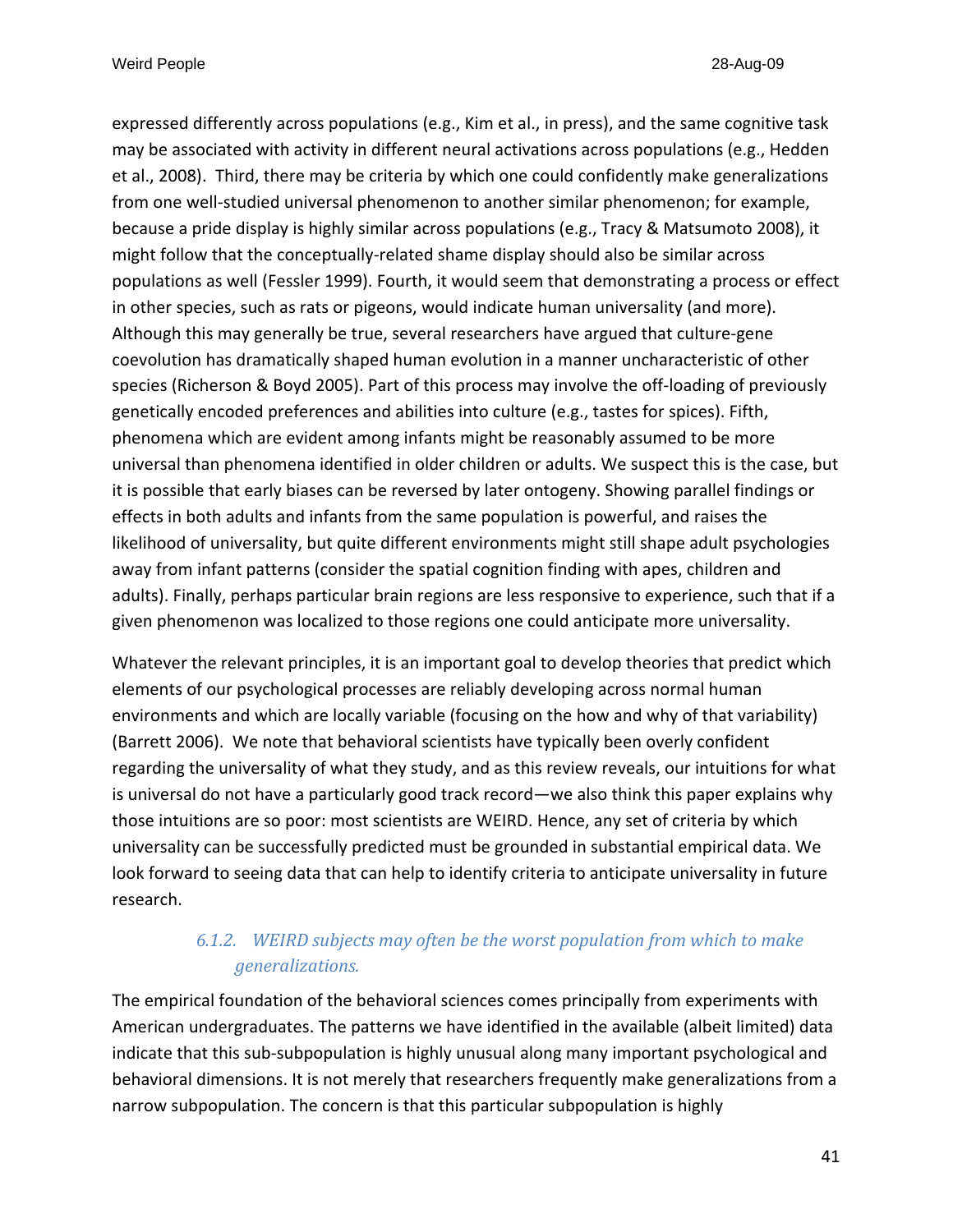*unrepresentative* of the species. The fact that WEIRD people are the outliers in so many key domains of the behavioral sciences may render them one of the worst subpopulations one could study for generalizing about *Homo sapiens*.

To many anthropologically‐savvy researchers it is not surprising that Americans, and people from modern industrialized societies more generally, appear unusual vis‐à‐vis the rest of the species. For the vast majority of its evolutionary history, humans have lived in small‐scale societies without formal schools, governments, hospitals, police, complex divisions of labor, markets, militaries, formal laws, or mechanized transportation. Every household provisioned much or all of its own food, made its own clothes, tools, and shelters, and—aside from sexual divisions of labor—most everyone had to master the same skills and domains of knowledge. Children typically did not grow up in small, monogamous nuclear families with few kin around, nor were they away from their families at school for much of the day. Rather, children have typically grown up in mixed age play‐groups, where they received little active instruction or exposure to books or TV (Fiske 1998, Lancy 1996, 2009); they learned largely by observation and imitation, received more directives, more physical punishment, less praise, and were less likely to be engaged in conversation by adults (and there's no "why" phase). By age 10, children in some foraging societies obtain sufficient calories to feed themselves, and routinely kill and butcher animals. Adolescent females in particular take on most of the work‐related responsibilities of adult women. People in small scale societies tend to have less reliable nutrition, greater exposure to hunger, pain, chronic diseases and lethal dangers, and more frequently experience the death of family members. WEIRD people, from this perspective, grow up in, and adapt to, a rather atypical environment vis‐à‐vis those of most of human history. It should not be surprising that their psychological world is unusual as well.

#### *6.1.3. Research Topics have been Limited by the Heavy Reliance on WEIRD Populations.*

Relying on WEIRD populations may cause researchers to miss important dimensions of variation, and devote undue attention to behavioral tendencies that are unusual in a global context. There are good arguments for choosing topics that are of primary interest to the readers of the literature (i.e., largely WEIRD people); however, if the goal of the research program is to shed light on the human condition, then this narrow unrepresentative sample may lead to an uneven and incomplete understanding. We suspect that some topics such as self-enhancement, cognitive dissonance, fairness, and analytic reasoning might not have been sufficiently interesting to justify in-depth investigation for most humans at most times throughout history. Alternatively, the behavioral sciences have shown a rather limited interest in such topics as kinship, food, ethnicity (not race), religion, sacred values, polygamy, animal behavior, and rituals (see Rozin 2001 for further critiques on this point, Rozin et al. 2006). Had the behavioral sciences developed elsewhere, important theoretical foci and central lines of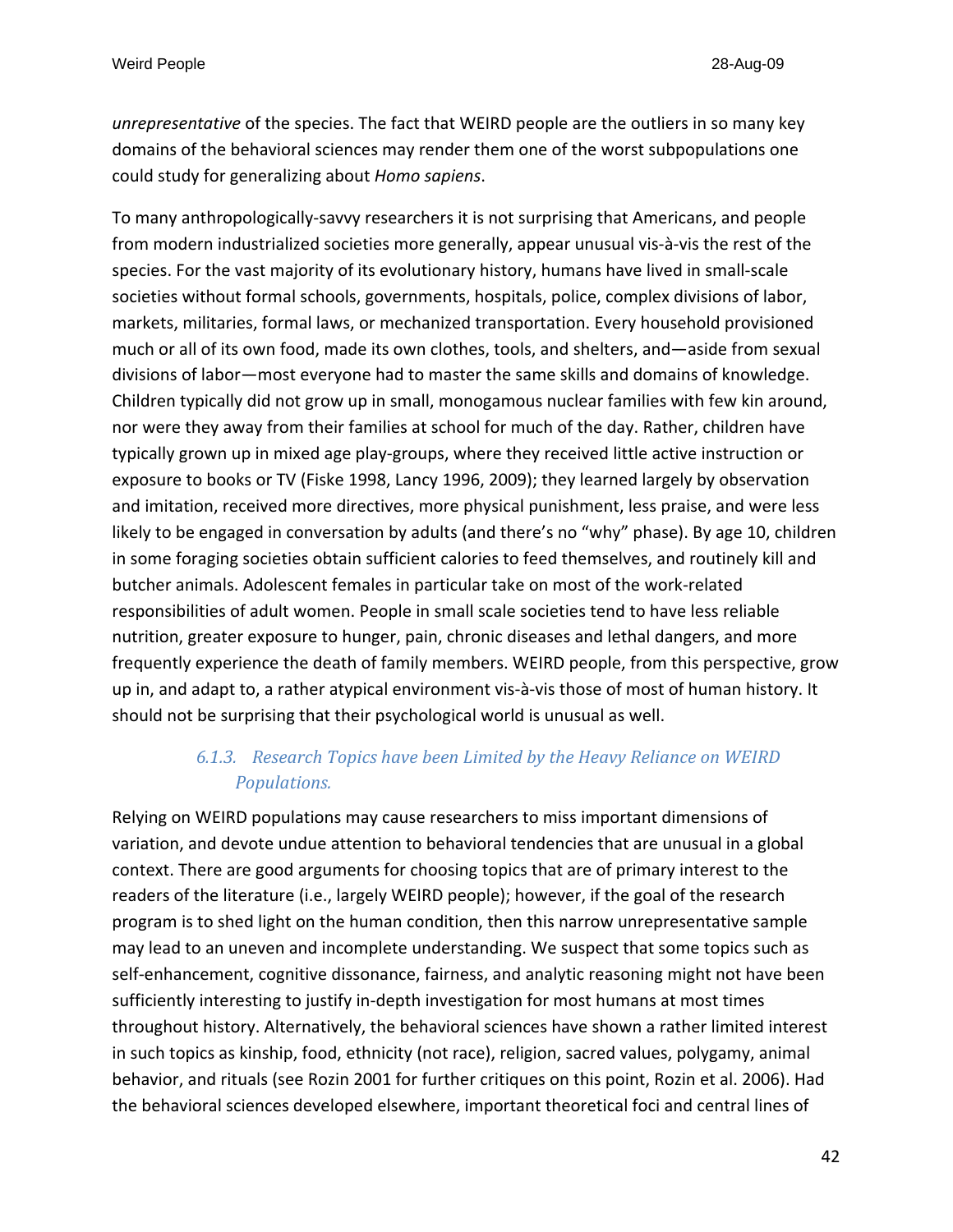research might likely look very different (Medin & Bang 2008). Moreover, it may be unnecessarily difficult to study psychological phenomena in populations where they are unusually weak, as is the case for conformity or shame among Americans (see Fessler 2004).

## *6.1.4. Studying Children and Primates is Crucial, But not a Replacement for Comparative Work*

Working with children and non‐human primates is essential for understanding human psychology. However, it is important to note that despite its great utility and intuitive appeal, such research does not fully obviate these challenges. In the case of primate research, discovering parallel results in great apes and in one human population is an important step, but it doesn't tell us how reliably developing a particular aspect of psychology is. As the spatial cognition work indicates, since language and cultural practices can—but need not—influence the cognition humans acquired from their phylogenetic history as apes, establishing the same patterns of cognition in apes and Westerners is insufficient to make any strong claims about universality. Suppose most psychologists were Hai\\om speakers (instead of Indo-European speakers), they might have studied only Hai\\om-speaking children and adults, as well as nonhuman apes, and concluded (incorrectly) that allocentric spatial reasoning was universal. Similarly, imagine if Tsimane economists compared Ultimatum Game results for Tsimane adults to chimpanzees (Gurven 2004, J. Henrich & Smith 2001, K. Jensen, Call, & Tomasello 2007). These researchers would have found the same results for both species, and concluded that standard game theoretic models (assuming pure self‐interest) and evolutionary analyses (Nowak et al. 2000) were a fairly accurate predictors in Ultimatum Game behavior for both chimpanzees and humans—a very tidy finding. In both of these cases, the conclusions would be opposite to those drawn from studies with WEIRD populations.<sup>[14](#page-67-2)</sup>

Studying children is crucial for developing universal theories. However, evidence suggests that psychological differences among populations can emerge relatively early in children (as with folkbiological reasoning), and sometimes differences are even larger in children than in adults, as with the Mueller‐Lyer Illusion. Moreover, developmental patterns may be different in different populations, as with sex differences in spatial cognition between low income vs. middle and high income subpopulations in the U.S., or with performance in the false belief task. This suggests a need for converging lines of research. The most compelling conclusions regarding universality would derive from comparative work among diverse human populations with both adults and with children, including infants if possible. Human work can then be properly compared with work among non‐human species (including but not limited to primates), based on a combination of field and laboratory work.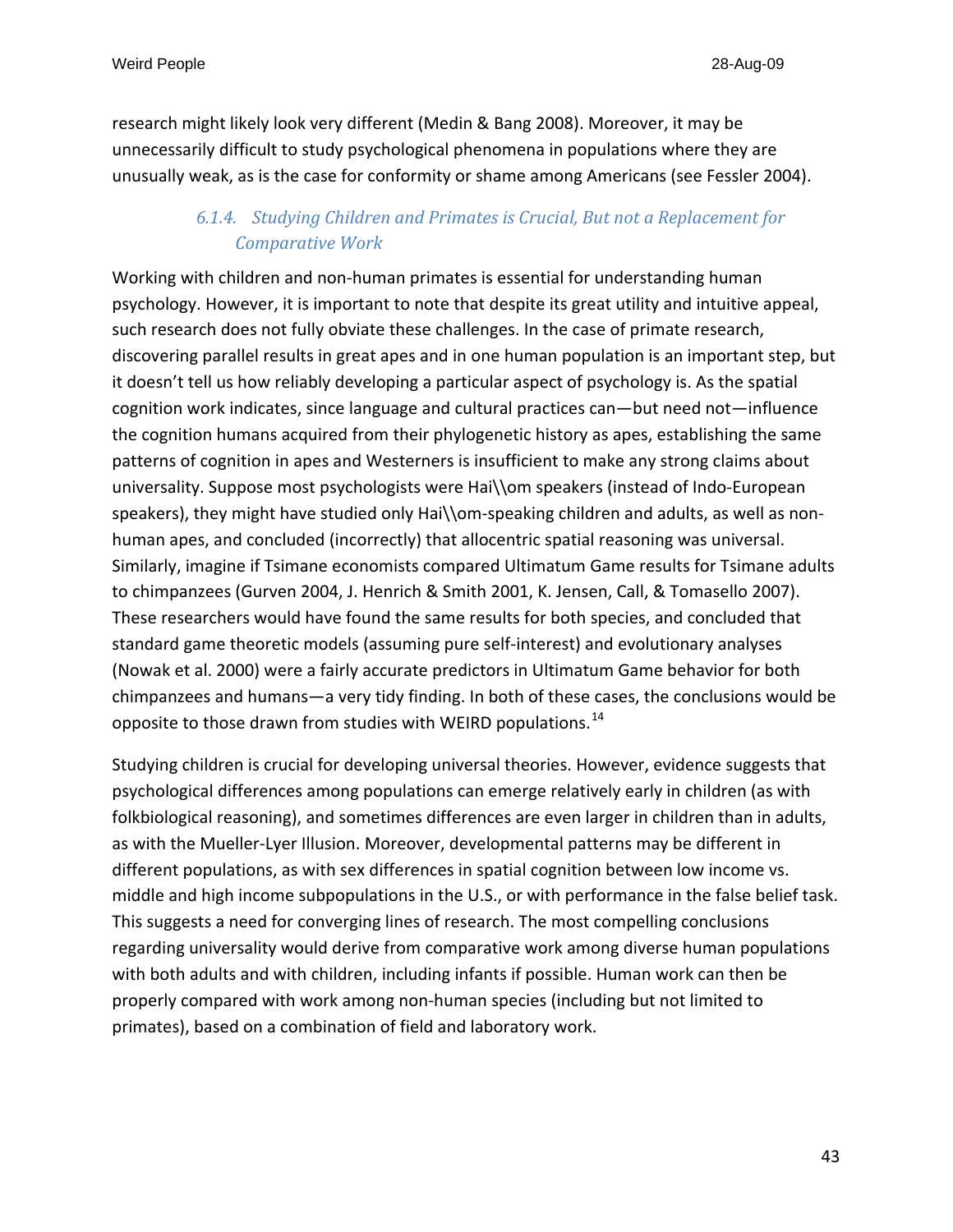# *6.1.5. Understanding Human Diversity is Crucial for Constructing Evolutionary Theories of Human Behavior.*

Evolution has equipped humans with ontogenetic programs, including cultural learning, that help us adapt our bodies and brains to the local physical and social environment. Over human history, convergent forms of cultural evolution have effectively altered (1) our physical environments with tools, technology, and knowledge, (2) our cognitive environments with counting systems, color terms, written symbols, novel grammatical structures, categories, and heuristics; and (3) our social environments with norms, institutions, laws, and punishments. Broad patterns of psychology may be—in part—a product of our genetic program's common response to culturally‐constructed environments that have emerged and converged over thousands of years. This means the odd results from small‐scale societies, instead of being dismissed as unusual exceptions, ought to be considered as crucial data points that help us understand the ontogenetic processes that build our psychologies in locally adaptive and context‐specific ways.

Based on this and the previous point, it seems clear that comparative developmental studies involving diverse human societies combined with parallel studies of non-human primates (and other relevant species) provide an approach to understanding human psychology and behavior that can allow us to go well beyond merely establishing universality or variability. Such a systematic multi-pronged approach can allow us to test a richer array of hypotheses about the processes by which both the reliable universal patterns and the diversity of psychological and behavioral variation emerge.

## *6.1.6. Exclusive Use of WEIRD Samples is Justified When Seeking Existential Proofs[15](#page-67-3)*

Our argument should not be construed to suggest that the exclusive use of WEIRD samples should always be avoided. There are cases where the exclusive use of these samples would be legitimate to the extent that generalizability is *not* a relevant goal of the research, at least initially (Mook 1983). Research programs that are seeking existential proofs for psychological or behavioral phenomena, such as in the case of altruistic punishment discussed earlier (e.g., Fehr & Gächter 2002), could certainly start with WEIRD samples. That is, if the question is whether a certain phenomenon can be found in humans at all, reliance on *any* slice of humanity would be a legitimate sampling strategy. For another example, Tversky, Kahneman and their colleagues sought to demonstrate the existence of systematic biases in decision-making that violate the basic principles of rationality (Gilovich, Griffin , & Kahneman 2002). Most of their work was done with WEIRD samples. Counterexamples to standard rationality predictions could come from *any sample* in the world.[16](#page-67-4) Furthermore, existential proof for a psychological phenomenon in WEIRD samples can be especially compelling when such a finding is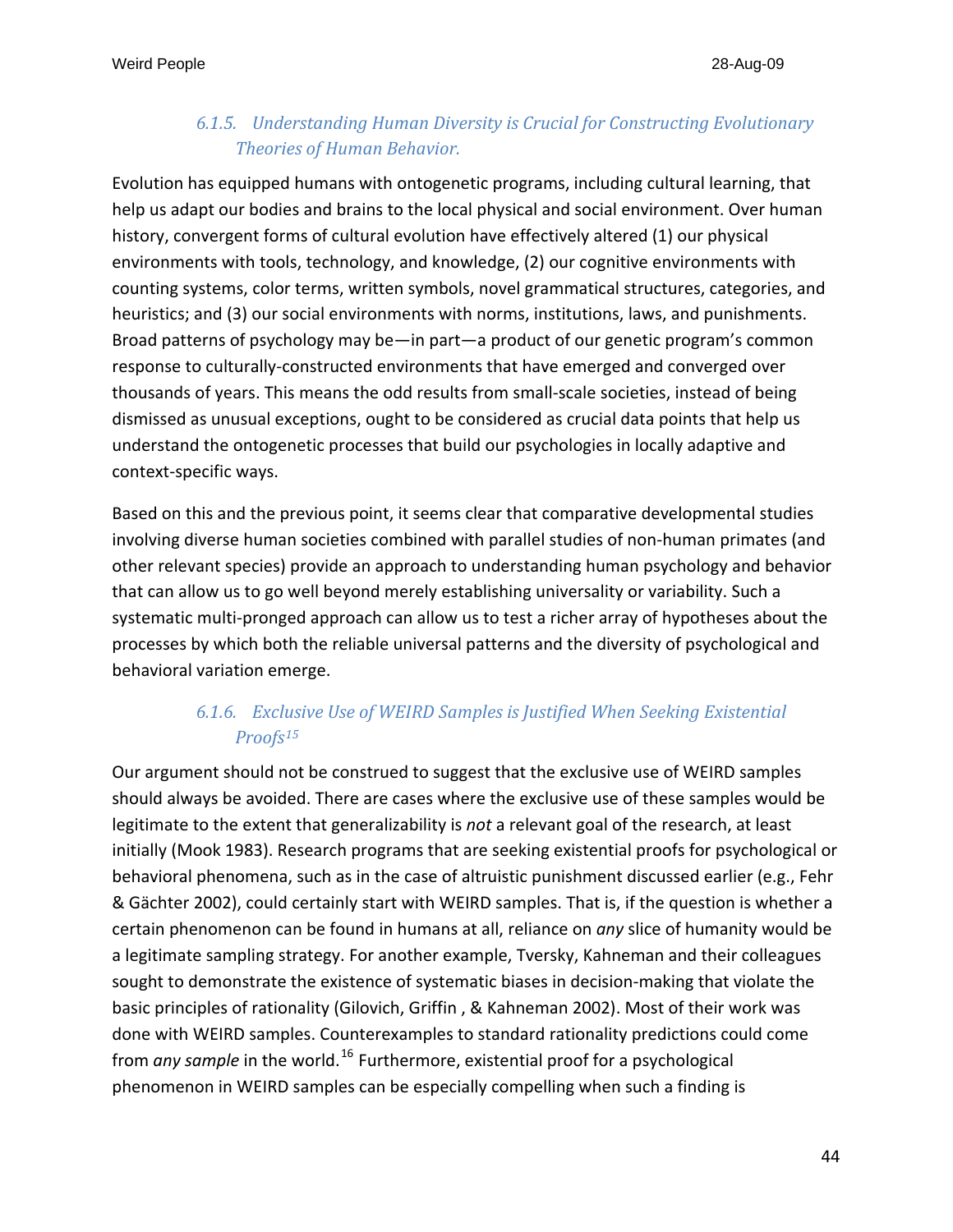theoretically unexpected. Thus Rozin and Nemeroff (1990) found surprisingly (to many) that even elite U.S. university students show some magical thinking. Nevertheless, even in such cases, learning about the extent to which population variability affects such phenomena is a necessary subsequent phase of the enterprise, since any theory of human behavior ultimately has to account for such variability (if it exists).

## **6.2. Concerns with our argument**

We have encountered two quite different sets of concerns about our argument. Those with the first set of concerns, elaborated below, worry that our findings are exaggerated because (a) we may have cherry‐picked only the most extreme cases that fit our argument, and have thus exaggerated the degree to which WEIRD people are outliers, and/or (b) the observed variation across populations may be due to various methodological artifacts that arise from translating experiments across contexts. The second concern is quite the opposite: some researchers dismissively claim that we are making an obvious point, which everyone already recognizes. Perhaps the most productive thing we offer is for these two groups of readers to confront each other.

We preface our response to the first concern with an admonition: of course, many patterns and processes of human behavior and psychology will be generally shared across the species. We recognize that human thought and behavior is importantly tethered to our common biology and our common experiences. Given this, the real challenge is to design a research program that can explain the manifest patterns of similarity and variation by clarifying the underlying evolutionary and development processes.

We offer three general responses to the concern that our review presents a biased picture. To begin, we constructed our empirical review by targeting studies involving important psychological or behavioral concepts which were, or still are, considered to be universal, and that have been tested across diverse populations. We also listed and discussed major comparative studies that have identified important cross‐population similarities. Since we have surely overlooked relevant material, we invite commentators to add to our efforts in identifying phenomena which have been widely tested across diverse subpopulations.

Second, we acknowledge that since proper comparative data is lacking for most studied phenomena, we cannot accurately evaluate the full extent of how unusual WEIRD people are. This is, however, *precisely the point*. We hope research teams will be inspired to span the globe and prove our claims of non-representativeness wrong. The problem is that we simply do not know how well many key phenomena generalize beyond the extant database of WEIRD people. The evidence we present aims only to challenge (provoke?) those who assume undergraduates are sufficient to make claims about human psychology and behavior.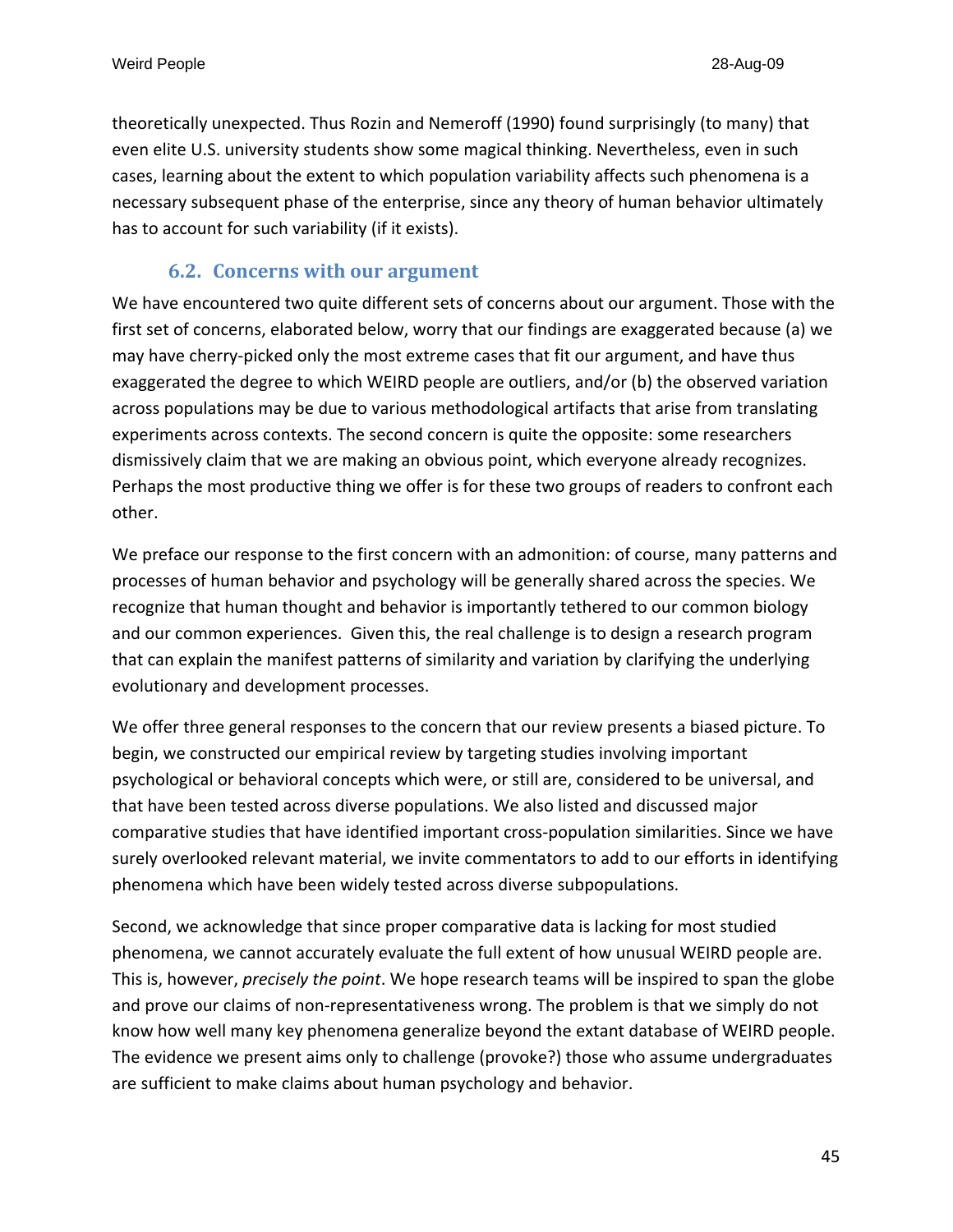Third, to address the concern that the observed population‐level differences originate from the methodological challenges of working across diverse contexts, we emphasize that the above evidence derives from diverse disciplines, theoretical approaches, and methodological techniques. They include experiments involving (1) incentivized economic decisions; (2) perceptual judgments; (3) deceptive experimental practices that prevented subjects from knowing what was being measured; and (4) children, who are less likely than adults to have motivations to shape their responses in ways that they perceive as desirable (or undesirable) to the experimenter. These findings, often published in the best journals of their respective fields, hinged on the researchers making a compelling case that their methodology was comparably meaningful across the populations being studied.

Furthermore, the same methods that have yielded population differences in one domain have demonstrated similarities in other domains (Atran 2005, Haun, Rapold et al. 2006, J. Henrich et al. 2006, Herrmann et al. 2008, Medin & Atran 2004, Segall et al. 1966). If one wants to highlight the demonstrated similarities, one cannot then ignore the demonstrated differences which relied on the same or similar methodologies.

Note also that few of the findings that we reviewed involve comparing means across subjective self-report measures, for which there are well-known challenges in making cross-population comparisons (Chen, Lee, & Stevenson 1995, Hamamura, Heine, & Paulhus 2008, Heine, Lehman, Peng, & Greenholtz 2002, Norenzayan, Smith et al. 2002, Peng, Nisbett, & Wong 1997). Thus, while methodological challenges may certainly be an issue in some cases, we think it strains credulity to suggest that such issues invalidate the thrust of our argument, and thus eliminate concerns about the non‐representativeness of typical subjects.

#### **6.3. Recommendations**

Our experience is that most researchers who work exclusively with WEIRD subjects would like to establish the broad generalizability of their findings. Even if they strongly suspect that their findings will generalize across the species, most agree that it would be better to have comparative data across diverse populations. The problem, then, is not exclusively a scientific or epistemological disagreement, but one of institutionalized incentives. Hence, addressing this issue will require adjusting the existing incentive structures for researchers. The central focus of these adjustments should be that in presenting our research designs to granting agencies, or our empirical findings in journals, we must explicitly address questions of generalizability and representativeness. With this in mind, we offer the following recommendations.

Journal editors and reviewers should press authors to both explicitly discuss and defend the generalizability of their findings. Claims and confidence regarding generalizability must scale with the strength of the empirical defense. If a result is novel, being explicitly uncertain about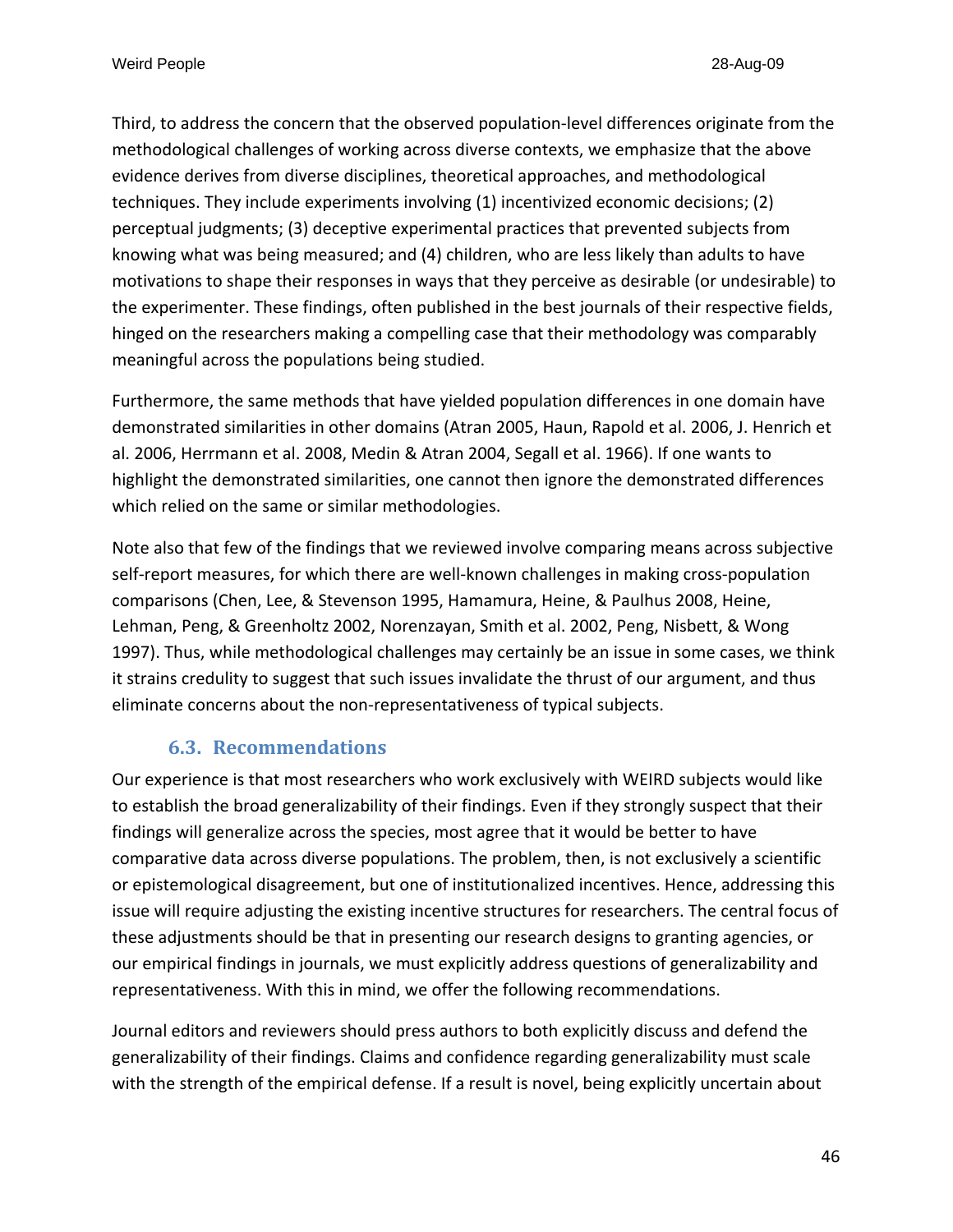generalizability should be fine, but one should not imply universality without an empirically‐ grounded argument.

This does not imply that all experimentalists need to shift to performing comparative work across diverse subject pools! As comparative evidence accumulates in different domains, researchers will be able to assess the growing body of comparative research and thus be able to calibrate their confidence in the generalizability of their findings. The widespread practice of subtly implying universality by using statements like "people's reasoning is biased…" should be avoided. "Which people?" should be a primary question asked by reviewers. We think this practice alone will energize more comparative work (Rozin 2009).

The experience of evolutionary-oriented researchers attests to the power of such incentives. More than other researchers in the social sciences, evolutionary researchers have led the way in performing systematic comparative work, drawing data from diverse societies. This is not because they are interested in variation per se (though some are), but because they are compelled, through some combination of their scientific drive and the enthusiasm of their critics, to test their hypotheses in diverse populations (e.g., Billing & Sherman 1998, Buss 1989, Daly & Wilson 1988, Fessler et al. 2005, Gangestad et al. 2006, J. Henrich et al. 2005, Kenrick & Keefe 1992a, 1992b, Low 2000, Medin & Atran 2004, Schaller & Murray 2008, Schmitt 2005, Sugiyama et al. 2002, Tracy & Robins 2008).

Meta-analyses are often compromised because many studies provide little background information about the subjects. Journal editors should require explicit and detailed information on subject pool composition (see Rozin 2001). Some granting agencies already require this. Comparative efforts would also be greatly facilitated if researchers would make their data readily available to any who asked, or, better yet, data files should be made available online. Sadly, a recent investigation found that only 27% of authors in psychology journals shared their data when an explicit request was made to them in accordance with APA guidelines (Wicherts, Borsboom, Kats, & Molenaar 2006). Tests of generalizability require broad access to published data.

Given the general state of ignorance with regard to the generalizability of so many findings, we think granting agencies, reviewers, and editors would be wise to give researchers credit for tapping and comparing diverse subject pools. Work with undergraduates and the children who live around universities is *much* easier than going out into the world to find subjects. As things stand, researchers suffer a competitive disadvantage when seeking a more diverse sampling of subjects. Because many of the best journals routinely require that papers include several studies to address concerns about internal validity (Carver 2004), the current incentives greatly favor targeting the easiest subject pool to access. There is an often unrecognized tradeoff between the experimental rigor of using multiple studies and the concomitant lack of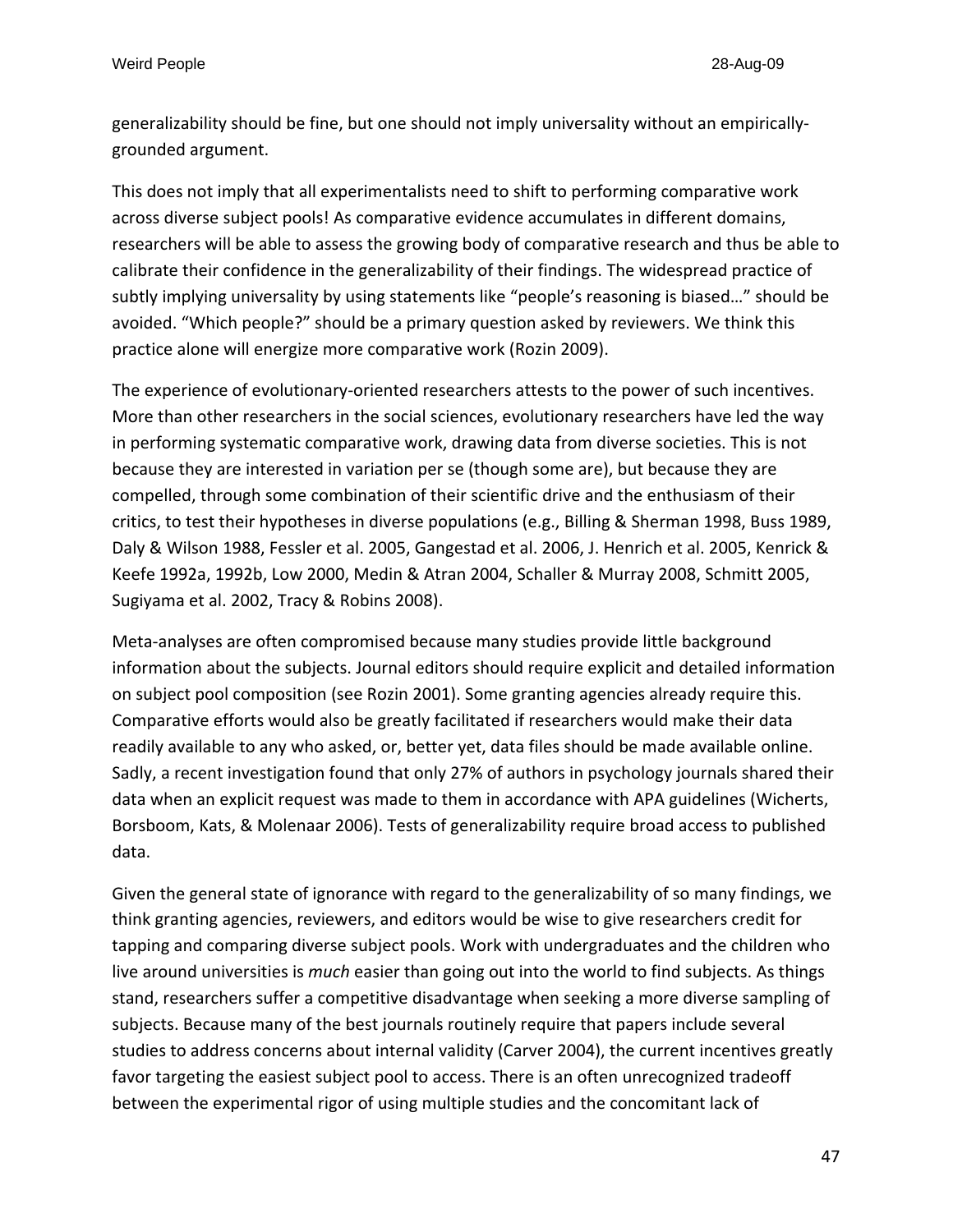generalizability that easy‐to‐run subject pool entail (Rozin 2009). If the incentive structure came to favor non‐student subject pools, we anticipate that researchers could also be more persuasive in encouraging their universities and departments to invest in building non‐student subject pools, for example by setting up permanent psychological and behavioral testing facilities in bus terminals, Fijian villages, rail stations, airports, and anywhere diverse subjects might find themselves with extra time.

Beyond this, departments and universities should build research links to diverse subject pools. There are literally untapped billions of people around the world who would be willing to participate in research projects, as both paid subjects and research assistants. The amounts of money necessary to pay people who might normally make less than \$12 per day are trivial visà‐vis the average research grant. Development economists, anthropologists and public health researchers already do extensive research among diverse populations, and thus already possess the contacts and collaborations. Experimentalists merely need to work on building the networks.

Funding agencies, departments, and universities can encourage and facilitate both professors and graduate students to work on expanding sample diversity. Research partnerships with non‐ WEIRD institutions can be established to further the goal of expanding and diversifying the empirical base of the behavioral sciences. By supplying research leaves, adjusted expectations of student progress, special funding sources, and institutionalized relationships to populations outside the university as well as to non‐WEIRD universities, these organizations can make an important contribution to building a more complete understanding of human nature.

#### **Closing Words**

While we are certainly not the first to worry about the representativeness of undergraduates (Gergen 1973, Medin & Atran 2004, Norenzayan & Heine 2005, Rozin 2001, 2009, Sears 1986, Sue 1999) our efforts to compile an empirical case has revealed an even more alarming situation than previously recognized. The sample of contemporary Western undergraduates that so overwhelms our database is not just an extraordinarily restricted sample of humanity; it is frequently a distinct outlier vis‐à‐vis other global samples. It may represent the worst population on which to base our understanding of *Homo sapiens*. Behavioral scientists now face a choice – they can either acknowledge that their findings in many domains cannot be generalized beyond this unusual subpopulation (and leave it at that), or they can begin to take the difficult steps to building a broader, richer and better‐grounded understanding of our species.

#### **References**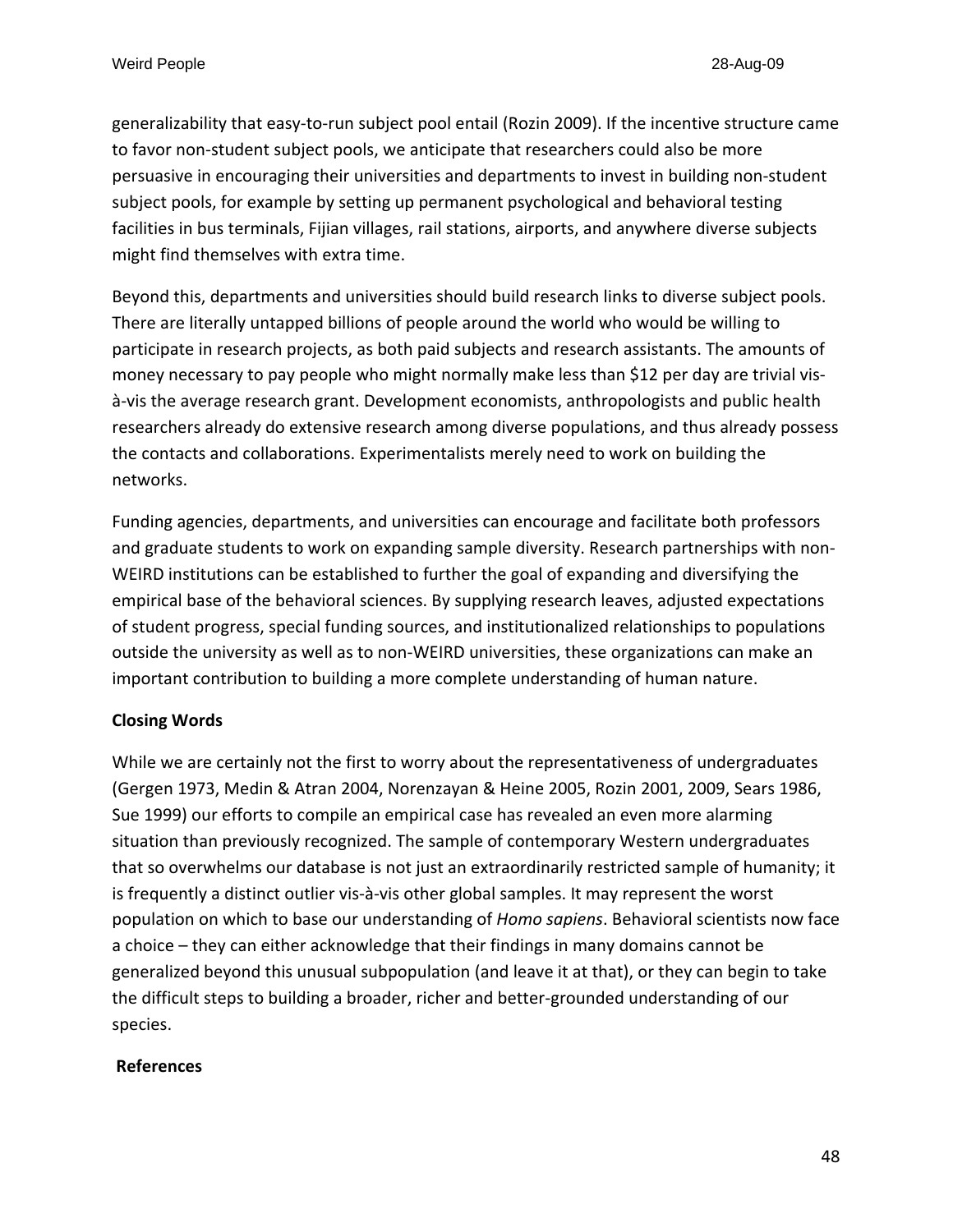- Adams, G. (2005) The cultural grounding of personal relationships: Enemyship on West African worlds. *Journal of Personality and Social Psychology 88*: 948‐968.
- Al‐Shehab, A. J. (2002) A cross‐sectional examination of levels of moral reasoning in a sample of Kuwait University faculty memebers. *Social Behavious and Personality 30*: 813‐820.
- Allik, J. & Mccrae, R. R. (2004) Toward a geography of personality traits: patterns of profiles across 36 cultures. *Journal of Cross‐Cultural Psychology 35*: 13‐28.
- Anderson, S. L., Adams, G. & Plaut, V. C. (2008) The cultural grounding of personal relationship: The importance of attractiveness in everyday life. *Journal of Personality and Social Psychology 95*: 352‐368.
- Arnett, J. (2008) The neglected 95%: Why American psychology needs to become less American. *American Psychologist 63*: 602‐614.
- Asch, S. E. (1951) Effects of group pressure upon the modification and distortion of judgments. In: *Groups, Leadership and Men*, ed. H. Guetzkow, Carnegie.
- Asch, S. E. (1952). Effects of group pressure on the modification and distortion of judgments.
- Astuti, R. (2001) Are we all natural dualists? A cognitive developmental approach. *Journal of the Royal Anthropological Institute 7*(3): 429‐447.
- Astuti, R., Solomon, G. E. A. & Carey, S. (2004) Constraints on conceptual development. *Monographs of the Society for Research in Child Development 69*(3): vii‐135.
- Atran, S. (1993) Ethnobiological Classification ‐ Principles of Categorization of Plants and Animals in Traditional Societies ‐ Berlin,B. *Current Anthropology 34*(2): 195‐198.
- Atran, S. (2005) Adaptationism for human cognition: Strong, spurious or weak ? *Mind & Language 20*(1): 39‐67.
- Atran, S., Medin, D. L., Lynch, E., Vapnarsky, V., Ucan, E. E. & Sousa, P. (2001) Folkbiology doesn't come from folkpsychology: Evidence from Yukatek Maya in Cross‐Cultural Perspective. *Journal of Cognition and Culture 1*(1): 3‐42.
- Atran, S., Medin, D. L. & Ross, N. (2005) The cultural mind: environmental decision making and cultural modeling within and across populations. *Psychological Review 112*: 744‐776.
- Baek, H. (2002) A comparative study og moral development of Korean and British children. *Journal of Moral Education 31*: 373‐391.
- Bahry, D. L. & Wilson, R. K. (2006) Confusion or Fairness in the Field? Rejection in the Ultimatum Game under the Strategy Method. *Journal of Economic Behavior & Organization 60*(1): 37‐54.
- Bandura, A. (1982) Self‐efficacy mechanism in human agency. *American Psychologist 37*: 122‐ 147.
- Bang, M., Medin, D. L. & Atran, S. (2007) Cultural Mosaics and Mental Models of Nature. *Proceedings of the National Academy of Sciences 104*: 13868‐13874.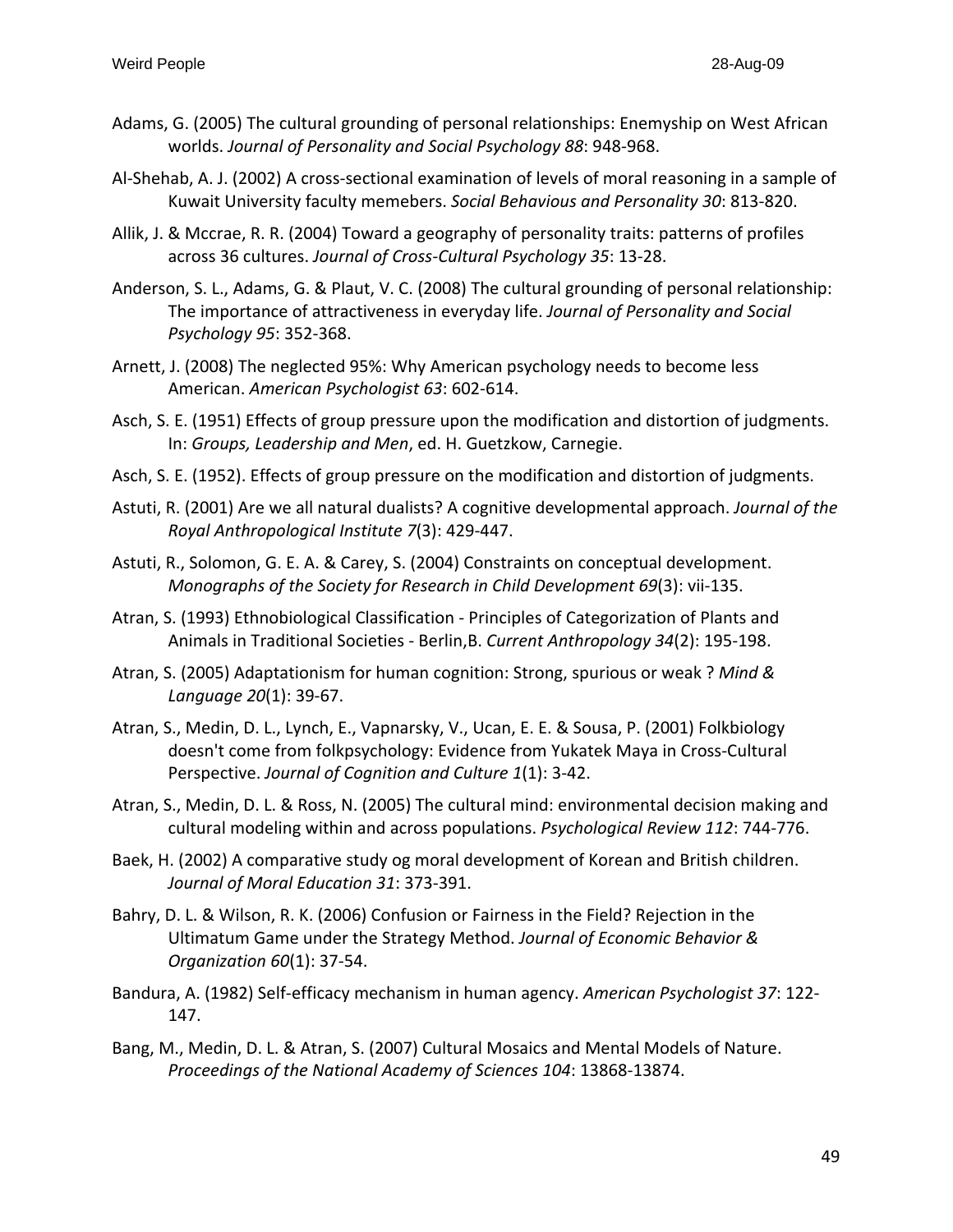- Barrett, H. C. (Ed.). (2006). *Modularity and design reincarnation*. New York: Oxford University Press.
- Barrett, H. C. & Behne, T. (2005) Children's understanding of death as the cessation of agency: a test using sleep versus death. *Cognition 96*(2): 93‐108.
- Becker, E. (1973) *The denial of death*, Free Press.
- Beja‐Pereira, A., Luikart, G., England, P. R., Bradley, D. G., Jann, O. C., Berotorelle, G., Chamberlain, A. T., P., N. T., Metodiev, S., Ferrand, N. & Erhardt, G. (2003) Gene‐culture coevolution between cattle milk protein genes and human lactase genes. *Nature Genetics 35*: 311‐313.
- Bellemare, C., Kroeger, S. & Van Soest, A. (2008) Measuring inequity aversion in a heterogeneous population using experimental decisions and subjective probabilities. *Econometrica 76*(4): 815‐839.
- Bellemare, C. & Kroger, S. (2007) On representative social capital. *European Economic Review 51*: 183‐202.
- Benet-Martinez, V. & Waller, N. G. (1995) The Big Seven factor model of personality description: Evidence for its cross‐cultural generality in a Spanish sample. *Journal of Personality and Social Psychology 69*: 701‐718.
- Berlin, B. (1992) *Ethnobiological classification : principles of categorization of plants and animals in traditional societies*, Princeton University Press.
- Berry, J. W. (1966) Emne and Eskimo perceptual skills. *International Journal of Psychology 1*: 207‐229.
- Billing, J. & Sherman, P. W. (1998) Antimicrobial functions of spices: Why some like it hot. *Quarterly Review of Biology 73*(1): 3‐49.
- Boesch, C. (2007) What Makes US Human *(Homo sapiens)?* The Challenge of Cognitive Cross‐ Species Comparision *Journal of Comparative Psychology 121*(3): 227‐240.
- Bond, R. & Smith, P. B. (1996) Culture and conformity: a meta-analysis of studies using asch's (1952b, 1956) line judgment task. *Psychological Bulletin 119*(1): 111‐137.
- Bouchard, T. J. (2004) Genetic influence on human psychological traits ‐ A survey. *Current Directions in Psychological Science 13*(4): 148‐151.
- Boyd, R. & Richerson, P. J. (1985) *Culture and the Evolutionary Process*, University of Chicago Press.
- Brown, D. E. (1991) *Human Universals*, McGraw Hill.
- Brown, R. (1986) *Social psychology: The second edition*, The Free Press.
- Buchtel, E. & Norenzayan, A. (2008) Which should you use, intuition of logic? Cultural differences in injunctive norms about reasoning. *Asian Journal of Social Psychology*.
- Burke, B., Martens, A. & Faucher, E. (n.d.). *Two decades of terror management theory: A meta‐ analysis of mortality salience research*.Unpublished manuscript.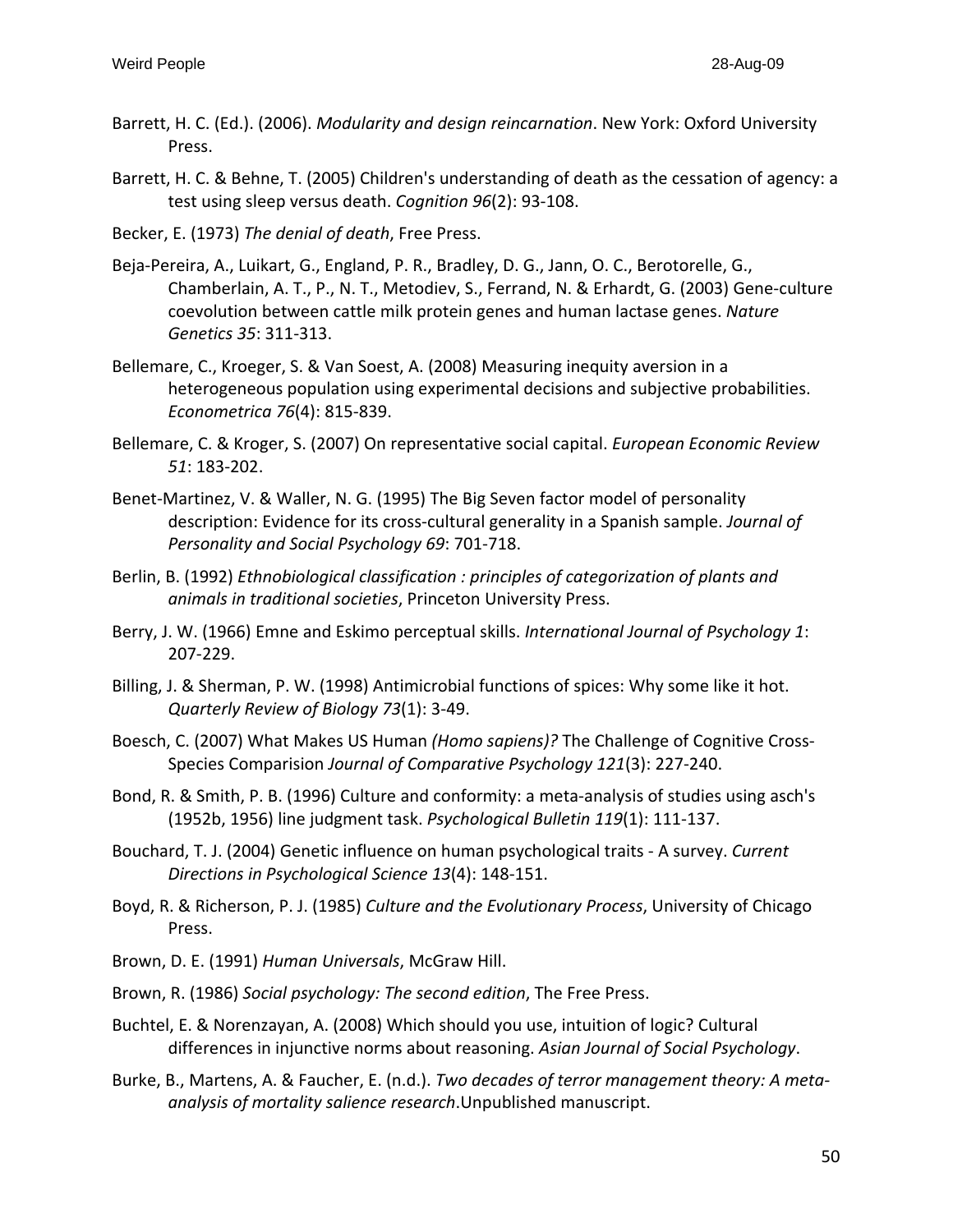- Burton, R. & Whiting, J. (1961) The absent father and cross‐sex identity. *Merrill‐Palmer Quarterly 7*(85‐95): 85.
- Buss, D. M. (1989) Sex‐Differences in Human Mate Preferences ‐ Evolutionary Hypothesis Tested in 37 Cultures. *Behavioral and Brain Sciences 12*(1): 1‐14.
- Callaghan, T., Rochat, P., Lillard, A., Claux, M. L., Odden, H., Itakura, S., Tapanya, S. & Singh, S. (2005) Synchrony in the onset of mental‐state reasoning ‐ Evidence from five cultures. *Psychological Science 16*(5): 378‐384.
- Camerer, C. (2003) *Behavior Game Theory: Experiments in Strategic Interaction*, Princeton University Press.
- Cardenas, J. C. & Carpenter, J. (2008) Behavioural development economics: Lessons from field labs in the developing world. *Journal of Development Studies 44*(3): 311‐338.
- Carey, S. (1985) *Conceptual change in childhood*, MIT Press.
- Carey, S. (1995) On the origins of causal understanding In: *Causal Cognition*, eds. D. Sperber, D. Premack & A. Premack, Oxford University Press.
- Carpenter, J., Burks, S. & Verhoogen, E. (2005) Comparing Students to Workers: The Effects of Social Framing on Behavior in Distribution Games. In: *Field Experiments in Economics*, eds. J. Carpenter, G. W. Harrison & J. A. List, JAI.
- Carpenter, J., Connolly, C. & Myers, C. K. (2008) Altruistic behavior in a representative dictator experiment. *Experimental Economics 11*(3): 282‐298.
- Carter, J. R. & Irons, M. D. (1991) Are Economists Different, and If So, Why? *Journal of Economic Perspectives 5*(Spring): 171‐177.
- Carver, C. S. (2004) Editorial. *Journal of Personality and Social Psychology 86*: 95.
- Cavalli‐Sforza, L. L., Menozzi, P. & Piazza, A. (1994) *The History and Geography of Human Genes*, Princeton University Press.
- Chen, C., Lee, S.‐Y. & Stevenson, H. W. (1995) Response style and cross‐cultural comparisons of rating scales amongst East Asian and North American students. *Psychological Science 6*: 170‐175.
- Cheung, F. M., Leung, K., Fan, R. M., Song, W., Zhang, J. & Zhang, J. (1996) Development of the Chinese Personality Assessment Inventory. *Journal of Cross‐Cultural Psychology 27*(181‐ 199): 181.
- Choi, I. & Nisbett, R. E. (1998) Situational salience and cultural differences in correspondence bias and the actor‐observer bias. *Personality and Social Psychology Bulletin 24*: 949‐960.
- Choi, I., Nisbett, R. E. & Norenzayan, A. (1999) Causal attribution across cultures: Variation and universality. *Psychological Bulletin 125*(1): 47‐61.
- Chua, H. F., Boland, J. E. & Nisbett, R. E. (2005) Cultural variation in eye movements during scene perception. *Proceedings of the National Academy of Sciences 102*: 12629‐12633.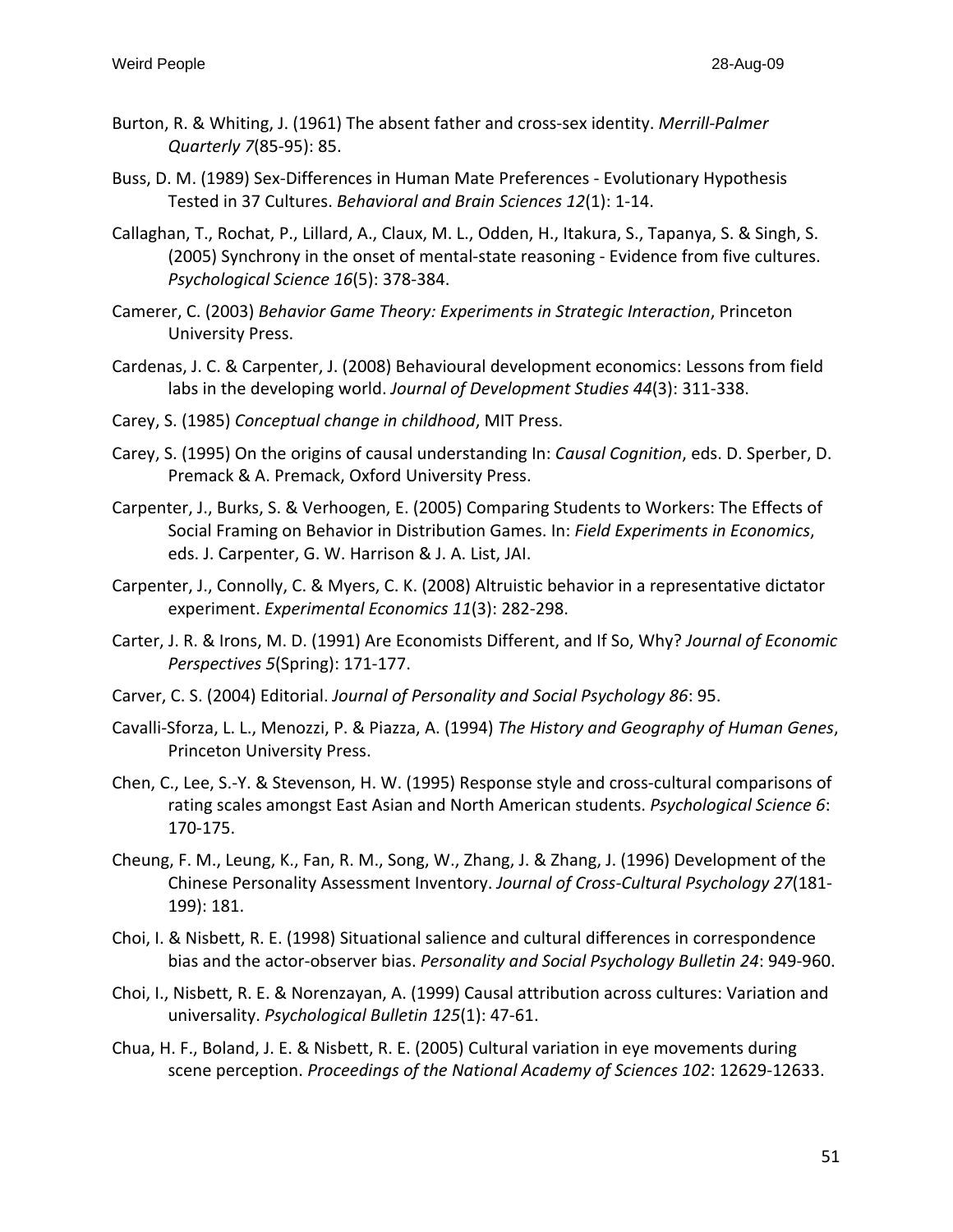- Church, A. T., Katigbak, M. S., Del Prado, A. M., Ortiz, F. A., Mastor, K. A., Harumi, Y., Tanaka‐ Matsumi, J., De Jesús Vargas‐Flores, J., Ibáñez‐reyes, J., White, F. A., Miramontes, L. G., Reyes, J. A. S. & Cabrera, H. F. (2006) Implicit theories and self‐perceptions of traitedness across cultures: Toward Integration of Cultural and Trait Psychology Perspectives. *Journal of Cross‐Cultural Psychology 37*(6): 694‐716.
- Cohen, D., Hoshino‐Browne, E. & Leung, A. (2007) Culture and the structure of personal experience: Insider and outsider phenomenologies of the self and social world. In: *Advances in Experimental Social Psychology*, ed. M. P. Zanna, Academic Press.
- Cross, P. (1977) Not can but will college teaching be improved. *New Directions for Higher Education 17*(1‐15): 1.
- D'Andrade, R. G. (1995) *The development of cognitive anthropology*, Cambridge University Press.
- Daly, M. & Wilson, M. (1988) *Homicide*, Aldine de Gruyter.
- Dasen, P., Mishra, R. C., Niraula, S. & Wassmann, J. (2006) Développement du langage et de la cognition spatiale géocentrique. *Enfance 58*: 146‐158.
- Dehaene, S. (1997) *The number sense : how the mind creates mathematics*, Oxford University Press.
- Diener, E., Diener, M. & Diener, C. (1995) Factors predicting the subjective well‐being of nations. *Journal of Personality and Social Psychology 69*(815‐864): 815.
- Eagly, A. H. & Wood, W. (1999) The origins of sex differences in human behavior: Evolved dispositions versus social roles. *American Psychologist 54*(408‐423): 408.
- Earley, P. C. (1993) East meets West meets Mideast: Further explorations of collectivistic and individualistic work groups. *Academy of Management Journal 36*: 319‐348.
- Egas, M. & Riedl, A. (2008) The economics of altruistic punishment and the maintenance of cooperation. *Proceedings of the Royal Society B‐Biological Sciences 275*(1637): 871‐878.
- Ekman, P. (1999a) Basic Emotions. In: *The Handbook of Cognition and Emotion*, eds. T. Dalgleish & T. Power, John Wiley & Sons, Ltd.
- Ekman, P. (1999b) Facial Expressions. In: *The Handbook of Cognition and Emotion*, eds. T. Dalgleish & T. Power, John Wiley & Sons, Ltd.
- Elfenbein, H. A. & Ambady, N. (2002) On the universality and cultural specificity of emotion recognition: A meta‐analysis. *Psychological Bulletin 128*: 203‐235.
- Elliot, I. T., Chirkov, V. I., Kim, Y. & Sheldon, K. M. (2001) A cross‐cultural analysis of avoidance (relative to approach) personal goals. *Psychological Science 12*: 505‐510.
- Ensminger, J. & Cook, K. (n.d.) Pro‐social Norms among Rural and Urban Small Communities in America: Evidence from Dictator, Ultimatum, and Public Goods Games. In: *Experimenting with Social Norms: Fairness and Punishment in Cross‐Cultural Perspective* eds. J. Ensminger & J. Henrich, Russell Sage Foundation Press.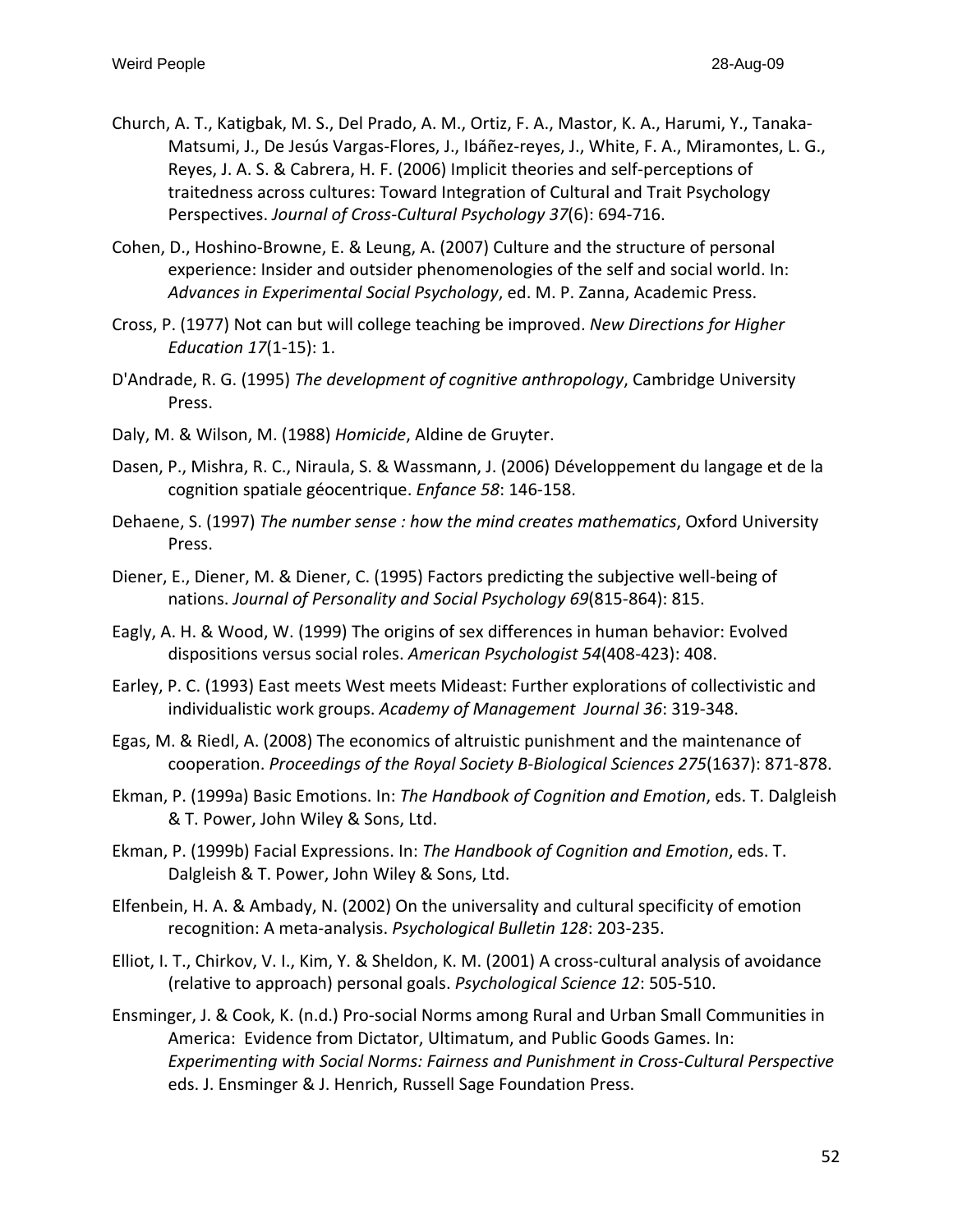- Falk, C. F., Heine, S. J., Yuki, M. & Takemura, K. (2009) Why Do Westerners Self‐Enhance More than East Asians? *European Journal of Personality 23*(3): 183‐203.
- Farley, J. U., Lehmann, D. R. & Ryan, M. J. (1981) Generalizing from 'imperfect' replication. *Journal of Business 54*: 597‐610.
- Fehr, E., Fischbacher, U., von Rosenbladt, B., Schupp, J. & Wagner, G. G. (2002) A Nation‐Wide Laboratory: Examining trust and trustworthiness by integrating behavioral experiments into representative surveys. *Schmoller Fahrbuch 122*: 519‐542.
- Fehr, E. & Gächter, S. (1998) Reciprocity and Economic: The economic implications of *Homo reciprocans*. *European Economic Review 42*(3‐5): 845‐859.
- Fehr, E. & Gächter, S. (2002) Altruistic Punishment in Humans. *Nature 415*: 137‐140.
- Fehr, E. & List, J. A. (2004) The Hidden Costs and Returns of Incentives‐‐Trust and Trustworthiness among CEOs. *Journal of the European Economic Association 2*(5): 743‐ 771.
- Fessler, D. M. T. (1999) Toward an Understanding of the Universality of Second Order Emotions. In: *Beyond Nature or Nurture: Biocultural Approaches to the Emotions*, ed. A. Hinton, Cambridge University Press.
- Fessler, D. M. T. (2004) Shame in two cultures. *Journal of Cognition and Culture 4*(2): 207‐262.
- Fessler, D. M. T., Nettle, D., Afshar, Y., Pinheiro, I. D., Bolyanatz, A., Mulder, M. B., Cravalho, M., Delgado, T., Gruzd, B., Correia, M. O., Khaltourina, D., Korotayev, A., Marrow, J., de Souza, L. S. & Zbarauskaite, A. (2005) A cross‐cultural investigation of the role of foot size in physical attractiveness. *Archives of Sexual Behavior 34*(3): 267‐276.
- Fiske, A. P. (1993) Social Errors in 4 Cultures ‐ Evidence About Universal Forms of Social‐ Relations. *Journal of Cross‐Cultural Psychology 24*(4): 463‐494.
- Fiske, A. P. (1998). Learning A Culture The Way Informants Do: Observing, Imitating, and Participating.
- Flynn, J. R. (1987) Massive IQ gains in 14 nations: What IQ tests really measure. *Psychological Bulletin 101*: 171‐191.
- Flynn, J. R. (2007) *What is intelligence? : beyond the Flynn effect*, Cambridge University Press.
- Fodor, J. A. (1983) *The modularity of mind : an essay on faculty psychology*, MIT Press.
- Fryberg, S. A. & Markus, H. R. (2003) On Being American Indian: Current and Possible Selves. *Self and Identity 2*: 325‐344.
- Gachter, S., Renner, E. & Sefton, M. (2008) The Long‐Run Benefits of Punishment. *Science 322*(5907): 1510‐.
- Gangestad, S. W., Haselton, M. G. & Buss, D. M. (2006) Evolutionary foundations of cultural variation: Evoked culture and mate preference. *Psychological Inquiry 17*: 75‐95.
- Geertz, C. (1974) "From the native's point of view": On the nature of anthropological understanding. *Bulletin of the American Academy of Arts and Sciences 28*: 26‐45.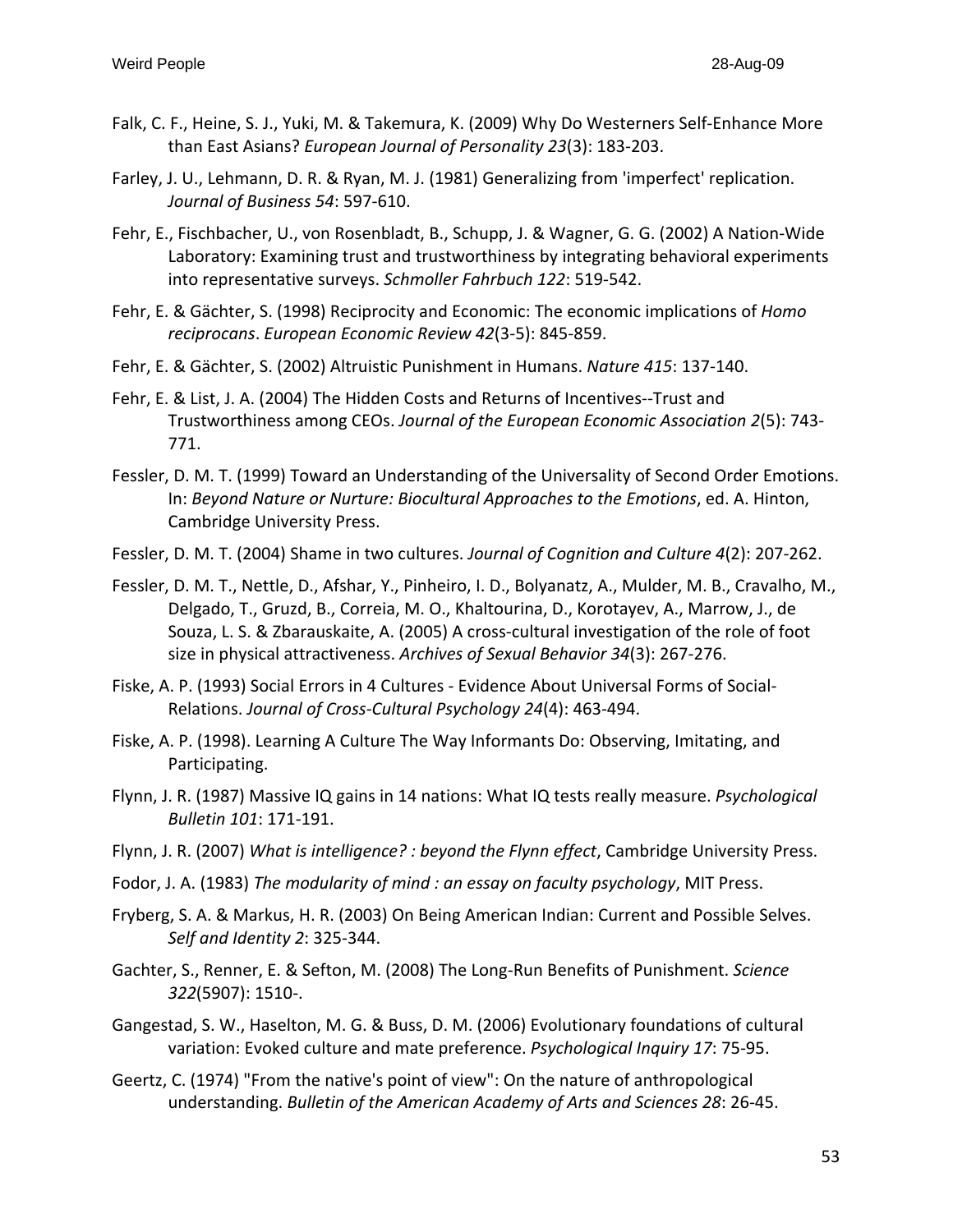- Geertz, C. (1975) On the nature of anthropological understanding. *American Scientist 63*: 4‐53.
- Gelman, S. A. (2003) *The essential child : origins of essentialism in everyday thought*, Oxford University Press.
- Gergen, K. J. (1973) Social psychology as history. *Journal of Personality and Social Psyhology 26*: 309‐320.
- Gil‐White, F. (2001) Are ethnic groups biological 'species' to the human brain? Essentialism in our cognition of some social categories. *Current Anthropology 42*(4): 515‐554.
- Gilbert, D. T. & Malone, P. S. (1995) The correspondence bias. *Psychological Bulletin 117*: 21‐38.
- Gilovich, T., Griffin , D. & Kahneman, D. (Eds.). (2002). *Heuristics and biases: The psychology of intuitive judgment.* New York: Cambridge University Press.
- Godoy, R., Byron, E., Reyes‐Garcia, V., Leonard, W. R., Patel, K., Apaza, L., Perez, E., Vadez, V. & Wilkie, D. (2004) Patience in a foraging‐horticultural society: A test of competing hypotheses. *Journal of Anthropological Research 60*(2): 179‐202.
- Gordon, P. (2005) Numerical Cognition Without Words: Evidence from Amazonia. *Science 306*: 496‐499.
- Greenberg, J., Solomon, S. & Pyszczynski, T. (1997) Terror management theory of self‐esteem and cultural worldviews: Empirical assessments and conceptual refinements. *Advances in Experimental Social Psychology, Vol 29 29*: 61‐139.
- Grossmann, I., Na, J., Varunum, M., Kitayama, S. & Nisbett, R. E. (2008). Russia interdependence and holistic cognition. Ann Arbor: University of Michigan.
- Grossmann, I., Na, J., Varunum, M., Kitayama, S. & Nisbett, R. E. (2009). Unpublished raw data. Ann Arbor: University of Michigan.
- Gurven, M. (2004) Does market Exposure Affect Economic Game Behavior? The Ultimatum Game and the Public Goods Game among the Tsimane of Bolivia. In: *Foundations of Human Sociality: Economic experiments and ethnographic evidence from fifteen small‐ scale societies*, eds. J. Henrich, R. Boyd, S. Bowles, C. Camerer, E. Fehr & H. Gintis, Oxford University Press.
- Gutchess, A. H., Welsh, R. C., Boduroglu, A. & Park, D. C. (2006) Cultural differences in neural function associated with object processing. *Cognitive, Affective, & Behavioral Neuroscience 6*: 102‐109.
- Guth, W., Schmidt, C. & Sutter, M. (2003) Fairness in the Mail and Opportunism in the Internet: A Newspaper Experiment on Ultimatum Bargaining. *Economic Review 4*(2): 456‐475.
- Haidt, J. & Graham, J. (2007) When morality opposes justice: Conservatives have moral intuitions that liberals may not recognize. *Social Justice Research 20*: 98‐116.
- Haidt, J., Koller, S. H. & Dias, M. G. (1993) Affect, Culture, and Morality, or Is It Wrong to Eat Your Dog. *Journal of Personality and Social Psychology 65*(4): 613‐628.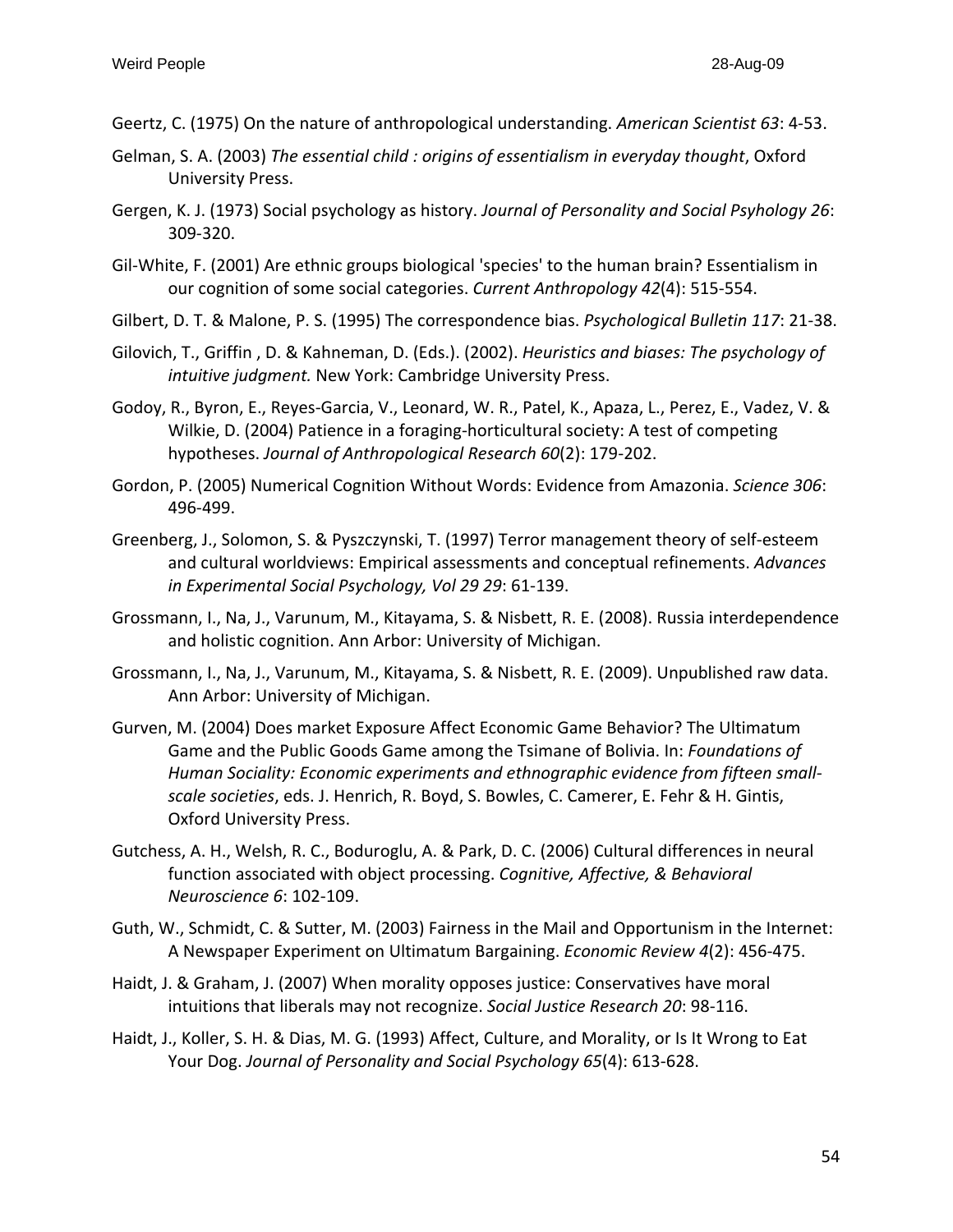- Hamamura, T., Heine, S. J. & Paulhus, D. L. (2008) Cultural differences in response styles: The role of dialectical thinking. *Personality and Individual Differences 44*: 932‐942.
- Harrington, L. & Liu, J. H. (2002) Self-enhancement and attitudes toward high achievers: A bicultural view of the independent and interdependent self. *Journal of Cross‐Cultural Psychology 33*: 37‐55.
- Harrison, G. W., Lau, M. I. & Williams, M. B. (2002) Estimating Individual Discount Rates in Denmark: A Field Experiment. *American Economic Review 92*(5): 1606‐1617.
- Haun, D. B. M., Call, J., Janzen, G. & Levinson, S. C. (2006) Evolutionary psychology of spatial representations in the hominidae. *Current Biology 16*(17): 1736‐1740.
- Haun, D. B. M., Rapold, C. J., Call, J., Janzen, G. & Levinson, S. C. (2006) Cognitive cladistics and cultural override in Hominid spatial cognition. *Proceedings of the National Academy of Sciences of the United States of America 103*(46): 17568‐17573.
- Hedden, T., Ketay, S., Aron, A., Markus, H. R. & Gabrieli, J. D. E. (2008) Cultural influences on neural substrates of attentional control. *Psychological Science 19*: 12‐17.
- Heine, S. J. (2008) *Cultural psychology*, W. W. Norton.
- Heine, S. J. & Hamamura, T. (2007) In search of East Asian self‐enhancement. *Personality and Social Psychology Review 11*: 1‐24.
- Heine, S. J., Lehman, D. R., Peng, K. & Greenholtz, J. (2002) What's wrong with cross-cultural comparisons of subjective Likert scales? The reference‐group problem. *Journal of Personality and Social Psychology 82*: 903‐918.
- Heine, S. J. & Raineri, A. (2009) Self‐improving motivations and culture: The case of Chileans. *Journal of Cross‐Cultural Psychology 40*: 158‐163.
- Hennig‐Schmidt, H., Li, Z.‐Y. & Yang, C. (2008) Why People Reject Advantageous Offers: Non‐ monotone Strategies in Ultimatum Bargaining: First Results from a Video Experiment in the People's Republic of China. *Journal of Economic Behavior and Organization 65*: 373‐ 384.
- Henrich, J. (2008) A cultural species. In: *Explaining Culture Scientifically*, ed. M. Brown, University of Washington Press.
- Henrich, J., Boyd, R., Bowles, S., Camerer, C., Fehr, E., Gintis, H., McElreath, R., Alvard, M., Barr, A., Ensminger, J., Henrich, N., Hill, K., Gil‐White, F., Gurven, M., Marlowe, F. W., Patton, J. Q. & Tracer, D. (2005) 'Economic Man' in Cross‐cultural Perspective: Behavioral Experiments in 15 Small‐Scale Societies. *Behavioral & Brain Sciences 28*: 795‐815.
- Henrich, J., Ensminger, J., McElreath, R., Barr, A., Barrett, C., Bolyanatz, A., Cardenas, J. C., Gurven, M., Gwako, E., Henrich, N., Lesorogol, C., Marlowe, F., Tracer, D. & Ziker, J. (n.d.). *Market, religion, community size and the evolution of fairness and punishment*.Unpublished manuscript, Vancouver.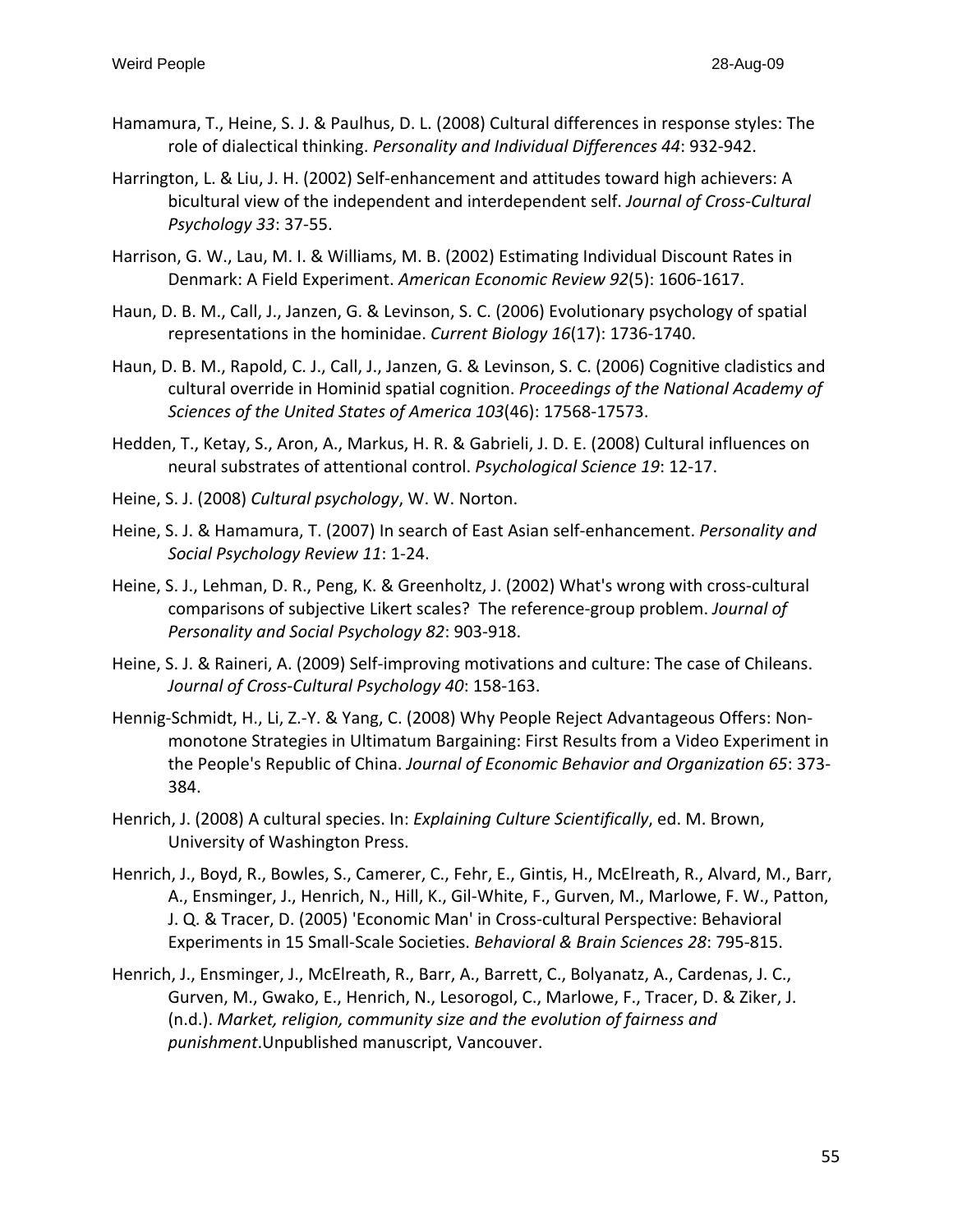- Henrich, J. & Henrich, N. (n.d.) Fairness without punishment: behavioral experiments in the Yasawa Island, Fiji. In: *Experimenting with Social Norms: Fairness and Punishment in Cross‐Cultural Perspective* eds. J. Henrich & J. Ensminger, Russell Sage Press.
- Henrich, J. & McElreath, R. (2002) Are Peasants Risk‐Averse Decision Makers? *Current Anthropology 43*(1): 172‐181.
- Henrich, J., McElreath, R., Ensminger, J., Barr, A., Barrett, C., Bolyanatz, A., Cardenas, J. C., Gurven, M., Gwako, E., Henrich, N., Lesorogol, C., Marlowe, F., Tracer, D. & Ziker, J. (2006) Costly Punishment Across Human Societies. *Science 312*: 1767‐1770.
- Henrich, J. & Smith, N. (2001) Culture matters in bargaining and cooperation: cross-cultural evidence from the Machiguenga, the Mapuche and Americans. In: *Cooperation, reciprocity and punishment: experiments in fifteen small‐scale societies; Manuscript*.
- Henrich, N. & Henrich, J. (2007) *Why Humans Cooperate: A Cultural and Evolutionary Explanation* Oxford University Press.
- Henry, P. J. (2009) College sophomores in the laboratory redux: Influences of a narrow database on social psychology's view of the nature of prejudice. *Psychological Inquiry 19*: 49‐71.
- Herdt, G. H. (Ed.). (1984). *Ritualized Homosexuality in Melsanesia*. Berkeley: University of California.
- Herdt, G. H. (Ed.). (1993). *Ritualized Homosexuality in Melsanesia*. Berkeley: University of California.
- Herrmann, B., Thoni, C. & Gächter, S. (2008) Antisocial punishment across Societies. *Science 319*(5868): 1362‐1367.
- Hoffman, E., McCabe, K. & Smith, V. (1998) Behavioral Foundations of Reciprocity: Experimental Economics and Evolutionary Psychology. *Economic Inquiry 36*: 335‐352.
- Hofstede, G. (1980) *Culture's consequences: International differences in work‐related values*, Sage.
- Hofstede, G. (2001) *Culture's consequences: Comparing values, behaviors, institutions, and organizations across nations*, Sage.
- Hsu, M., Krajbich, I., Zhao, C. & Camerer, C. F. (2009) Neural Response to Reward Anticipation under Risk Is Nonlinear in Probabilities. *Journal of Neuroscience 29*(7): 2231‐2237.
- Humphrey, S. J. & Verschoor, A. (2004a) Decision‐making under risk among small farmers in East Uganda. *Journal of African Economies 13*(1): 44‐101.
- Humphrey, S. J. & Verschoor, A. (2004b) The probability weighting function: experimental evidence from Uganda, India and Ethiopia. *Economics Letters 84*(3): 419‐425.
- Hyde, J. S. (1981) How large are cognitive gender differences? *American Psychologist 36*: 892‐ 901.
- Inglehart, R., Basanez, M. & Moreno, A. (1998) *Human values and beliefs: A cross‐cultural sourcebook*, University of Michigan Press.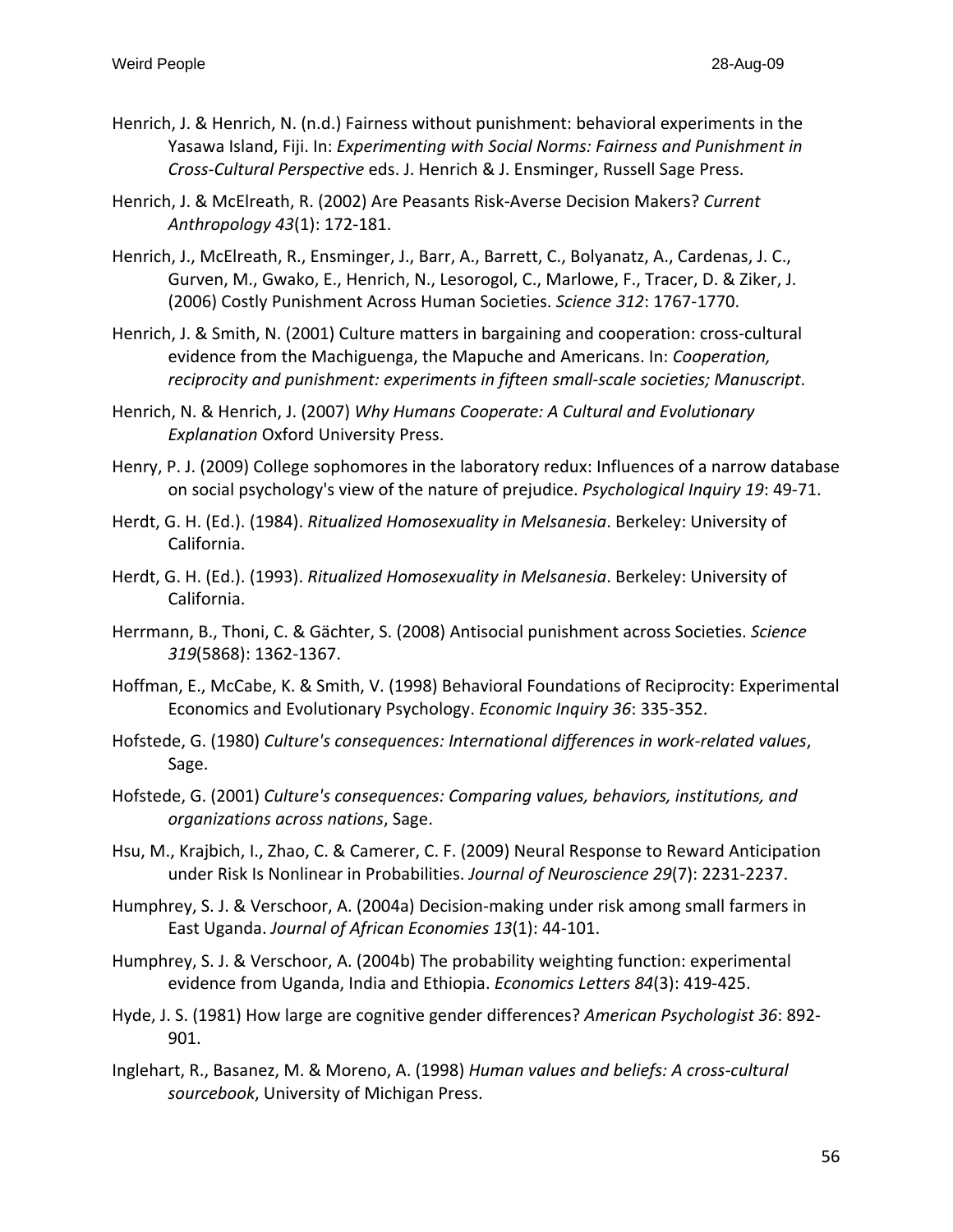- Iyengar, S. S. & DeVoe, S. E. (2003) Rethinking the value of choice: Considering cultural mediators of intrinsic motivation. In: *Nebraska Symposium on Motivation: Vol. 49. Cross‐cultural differences in perspectives on the self* eds. V. Murphy‐Berman & J. J. Berman, University of Nebraska Press.
- Iyengar, S. S. & Lepper, M. R. (1999) Rethinking the value of choice: A cultural perspective on intrinsic motivation. *Journal of Personality and Social Psychology 76*: 349‐366.
- Jensen, K., Call, J. & Tomasello, M. (2007) Chimpanzees are rational maximizers in an ultimatum game. *Science 318*(5847): 107‐109.
- Jensen, L. A. (1997) Culture wars: American moral divisions across the adult lifespan. *Journal of Adult Development 4*: 107‐121.
- Ji, L., Nisbett, R. E. & Zhang, Z. (2004) Is It Culture or Is It Language? Examination of Language Effects in Cross‐Cultural Research on Categorization. *Journal of Personality and Social Psychology 87*: 57‐65.
- Ji, L., Peng, K. & Nisbett, R. E. (2000) Culture, control and perception of relationships in the environment. *Journal of Personality and Social Psychology 78*: 943‐955.
- Jones, E. E. & Harris, V. A. (1967) The attribution of attitudes. *Journal of Experimental Social Psychology 3*: 1‐24.
- Kahneman, D., Slovic, P. & Tversky, A. (1982) *Judgment under uncertainty : heuristics and biases*, Cambridge University Press.
- Kahneman, D. & Tversky, A. (2000) *Choices, values, and frames*, Cambridge University Press.
- Kanagawa, C., Cross, S. E. & Markus, H. R. (2001) "Who am I?": The cultural psychology of the conceptual self. *Personality and Social Psychology Bulletin 27*: 90‐103.
- Kanovsky, M. (2007) Essentialism and Folksociology: Ethnicity Again. *Journal of Cognition and Culture 7*: 241‐281.
- Kay, P. (2005) Color categories are not arbitrary. *Cross‐Cultural Research 39*(1): 39‐55.
- Kay, P. & Regier, T. (2006) Language, thought and color: recent developments. *Trends in Cognitive Sciences 10*(2): 51‐54.
- Kelley, R. C. (1980) *Etoro Social Structure: A Study in Structural Contradiction*, University of Michigan Press.
- Kenrick, D. T. & Keefe, R. C. (1992a) Age Preferences in Mates Reflect Sex‐Differences in Reproductive Strategies. *Behavioral and Brain Sciences 15*(1): 75‐&.
- Kenrick, D. T. & Keefe, R. C. (1992b) Sex‐Differences in Age Preference ‐ Universal Reality or Ephemeral Construction ‐ Authors Response. *Behavioral and Brain Sciences 15*(1): 119‐ &.
- Kim, H. S. & Markus, H. R. (1999) Deviance or uniqueness, harmony or conformity? A cultural analysis. *Journal of Personality and Social Psychology 77*: 785‐800.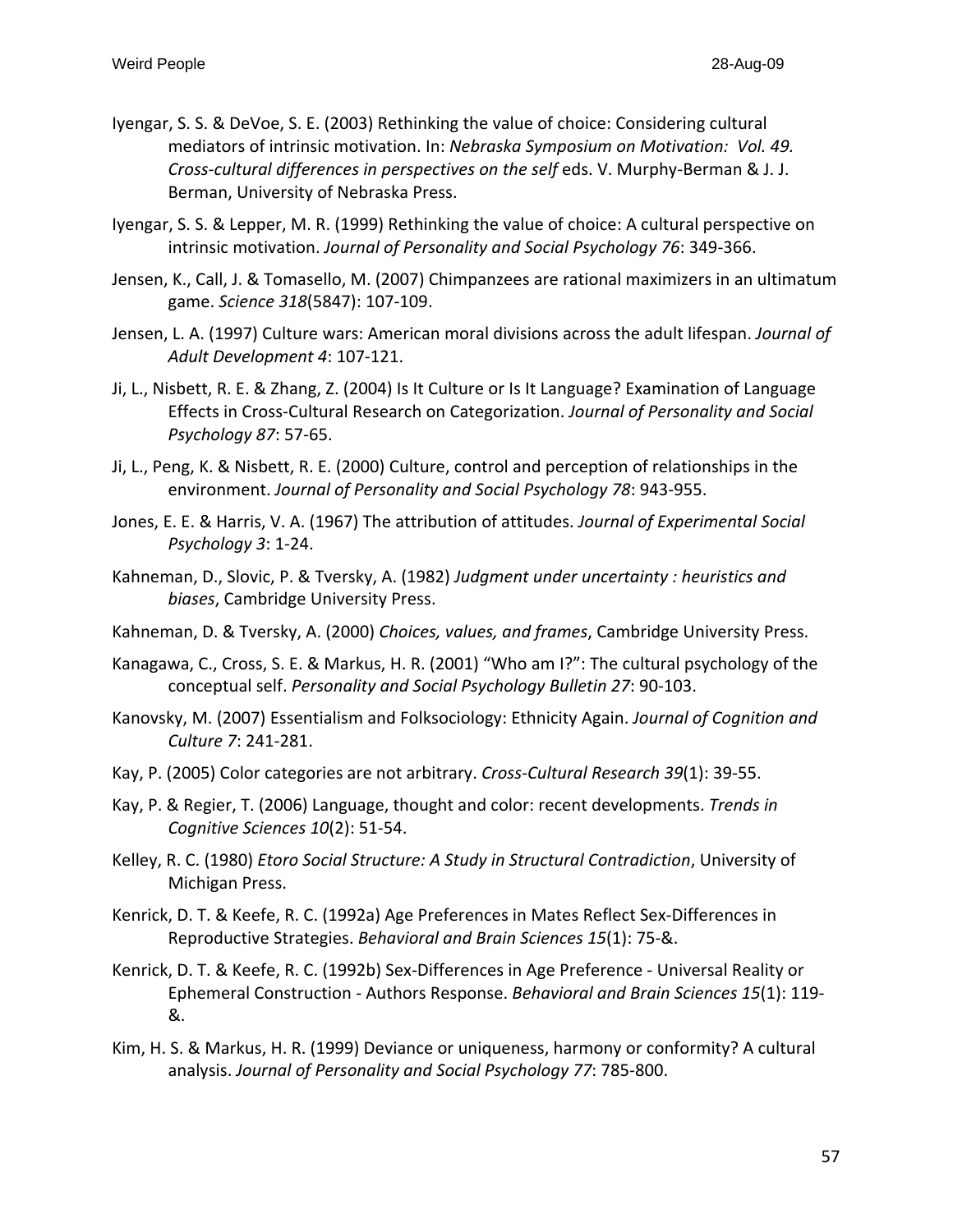- Kim, H. S., Sherman, D. K., Taylor, S. E., Sasaki, J. Y., Chu, T. Q., Ryu, C. & al., e. (in press) Culture, serotonin receptor polymorphism (5‐HTR1A), and locus of attention. *Social Cognitive and Affective Neuroscience*.
- Kirby, K. N., Godoy, R., Reyes‐Garcia, V., Byron, E., Apaza, L., Leonard, W., Perez, E., Vadez, V. & Wilkie, D. (2002) Correlates of delay‐discount rates: Evidence from Tsimane' Amerindians of the Bolivian rain forest. *Journal of Economic Psychology 23*(3): 291‐316.
- Kitayama, S., Duffy, S., Kawamura, T. & Larsen, J. T. (2003) Perceiving an object and its context in different cultures: A cultural look at new look. *Psychological Science 14*: 201‐206.
- Kitayama, S., Park, H., Sevincer, A. T., Karasawa, M. & Uskul, A. K. (2009) A cultural task analysis of implicit independence: Comparing North America, Western Europe, and East Asia. *Journal of Personality and Social Psychology 97*: 236‐255.
- Kleinman, A. (1988) *Rethinking psychiatry : from cultural category to personal experience*, Free Press.
- Knowles, E. D., Morris, M. W., Chiu, C. & Hong, Y. (2001) Culture and the process of person perception: Evidence for automaticity among East Asians in correcting for situational influences on behavior. *Personality and Social Psychology Bulletin 27*: 1344‐1356.
- Kohlberg, L. (1971) From is to ought: How to commit the naturalistic fallacy and get away with it in the study of moral development. In: *Cognitive development and epistemology*, ed. L. Mischel, Academic Press.
- Kohlberg, L. (1976) Moral Stages and Moralization. In: *Moral Development and Behavior: Theory, Research and Social Issues*, ed. T. Lickona, Hot, Rinehart and Winston.
- Kohlberg, L. (1981) *The philosophy of moral development*, Harper & Row.
- Kraul, C. (2008, April 14, 2008). Environmental pollution and encroaching narco have taken their toll on Narino's state's Afro‐Columbians. The community's unique culture, and altruism, is in peril*. Los Angeles Time,* p. 1.
- Krosnick, J. A. & Alwin, D. F. (1989) Aging and susceptibility to attitude change. *Journal of Personality and Social Psychology 57*: 416‐425.
- Kuhn, M. H. & McPartland, T. (1954) An empirical investigation of self‐attitudes. *American Sociological Review 19*: 68‐76.
- Kuhnen, U., Hannover, B., Roeder, U., Shah, A. A., Schubert, B., Upmeyer, A. & Zakaria, S. (2001) Cross‐cultural variations in identifying embedded figures ‐ Comparisons from the United States, Germany, Russia, and Malaysia. *Journal of Cross‐Cultural Psychology 32*(3): 365‐ 371.
- Kusserow, A. S. (1999) De‐homogenizing American individualism: Socializing hard and soft individualism in Manhatten and Queens. *Ehtos 27*: 210‐234.
- Lamont, M. (2000) *The dignity of working men*, Russell Sage Foundation.
- Lancy, D. (1996) *Playing on Mother Ground: Cultural Routines for Children's Development*, The Guilford Press.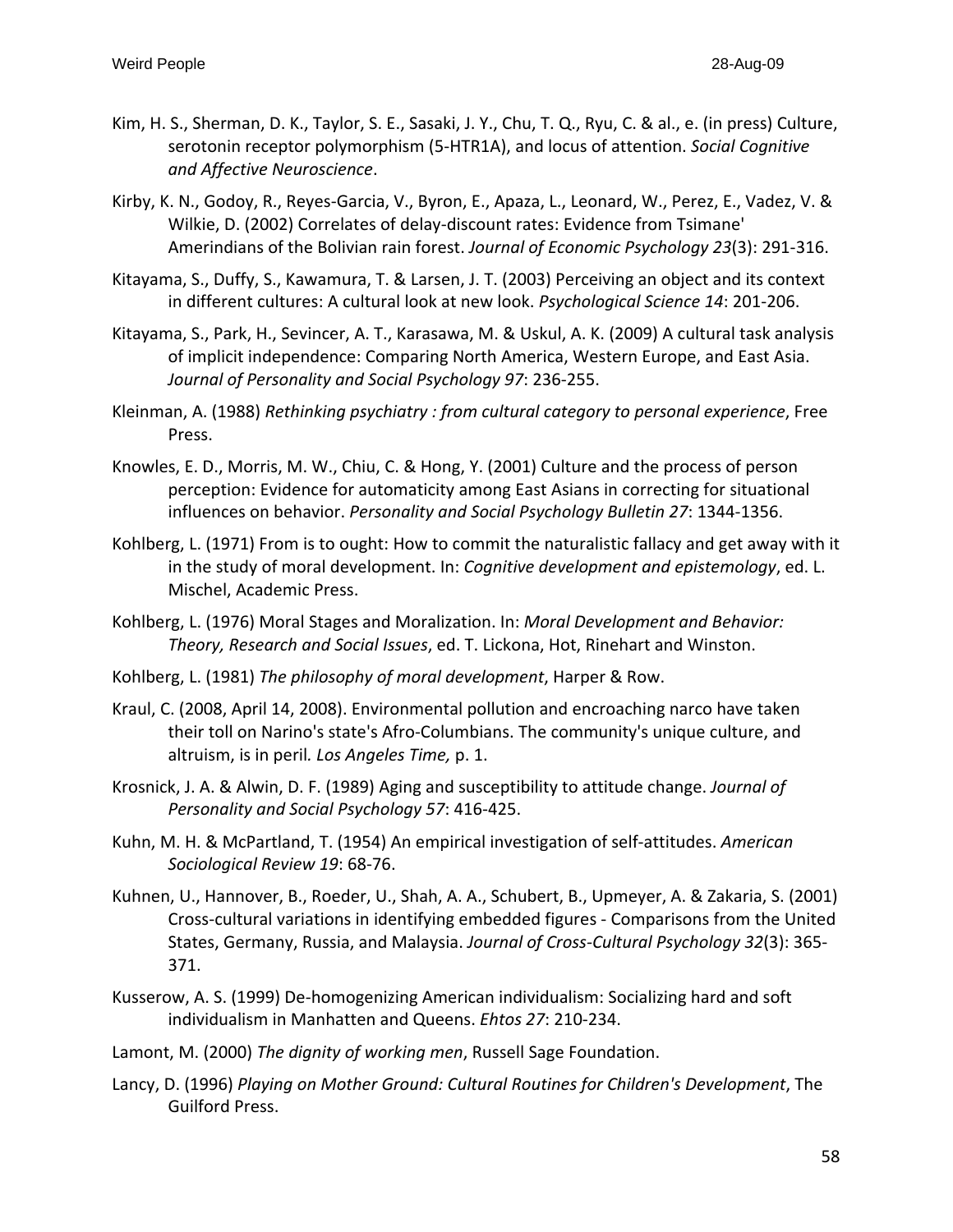- Lancy, D. (2009) *The Anthropology of Childhood: Cherubs, Chattel and Changlings*, Cambridge University Press.
- Lee, A. Y., Aaker, J. L. & Gardner, W. L. (2000) The pleasures and pains of distinct self‐construals: The role of interdependence in regulatory focus. *Journal of Personality and Social Psychology 78*: 1122‐1134.
- Lesorogol, C. & Ensminger, J. (n.d.) Double‐Blind Dictator Games in Africa and the U.S.: Differential Experimenter Effects. In: *Experimenting with Social Norms*, eds. J. Henrich & J. Ensminger, Russell Sage Press.
- Levine, S. C., Vasilyeva, M., Lourenco, S. F., Newcombe, N. S. & Huttenlocher, J. (2005) Socioeconomic status modifies the sex difference in spatial skill. *Psychological Science 16*(11): 841‐845.
- Levinson, S. C. (2003) *Space in Language and Cognition*, Cambridge University Press.
- Levinson, S. C., Kita, S., Haun, D. & Rasch, B. H. (2002) Returning the tables: Language affects spatial reasoning. *Cognition 84*: 155‐188.
- Lewis, C. C. (1995) *Educating hearts and minds*, Cambridge University Press.
- Li, P. & Gleitman, L. (2002) Turning the tables: Language and spatial reasoning. *Cognition 83* 265‐294.
- Lieberman, M. D., Jarcho, J. M. & Obayashi, J. (2005) Attributional inference across cultures: Similar automatic attributions and different controlled corrections. *Personality and Social Psychology Bulletin 31*: 889‐901.
- Lipset, S. M. (1996) *American exceptionalism: A double‐edged sword*, W. W. Norton & Company.
- List, J. A. (2004) Neoclassical theory versus Prospect Theory: Evidence from the Marketplace. *Econometrica 72*: 615‐625.
- Liu, D., Wellman, H. M., Tardif, T. & Sabbagh, M. A. (2008) Theory of mind development in Chinese children: A meta‐analysis of false‐belief understanding across cultures and languages. *Developmental Psychology 44*(2): 523‐531.
- Low, B. S. (2000) *Why Sex Matters: a Darwinian look at Human Behavior*, Princeton University Press.
- Luria, A. R. (1976) *Cognitive development: Its cultural and social foundations*, Harvard University Press.
- Majid, A., Bowerman, M., Kita, S., Haun, D. B. M. & Levinson, S. C. (2004) Can language restructure cognition? The case for space. *Trends in Cognitive Sciences 8*(3): 108‐114.
- Mann, V. A., Sasanuma, S., Sakuma, N. & Masaki, S. (1990) Sex differences in cognitive abilities: A cross‐cultural perspective. *Neuropsychologia 28*: 1063‐1077.
- Markus, H. R. & Kitayama, S. (1991) Culture and the self: Implications for cognition, emotion, and motivation. *Psychological Review 98*: 224‐253.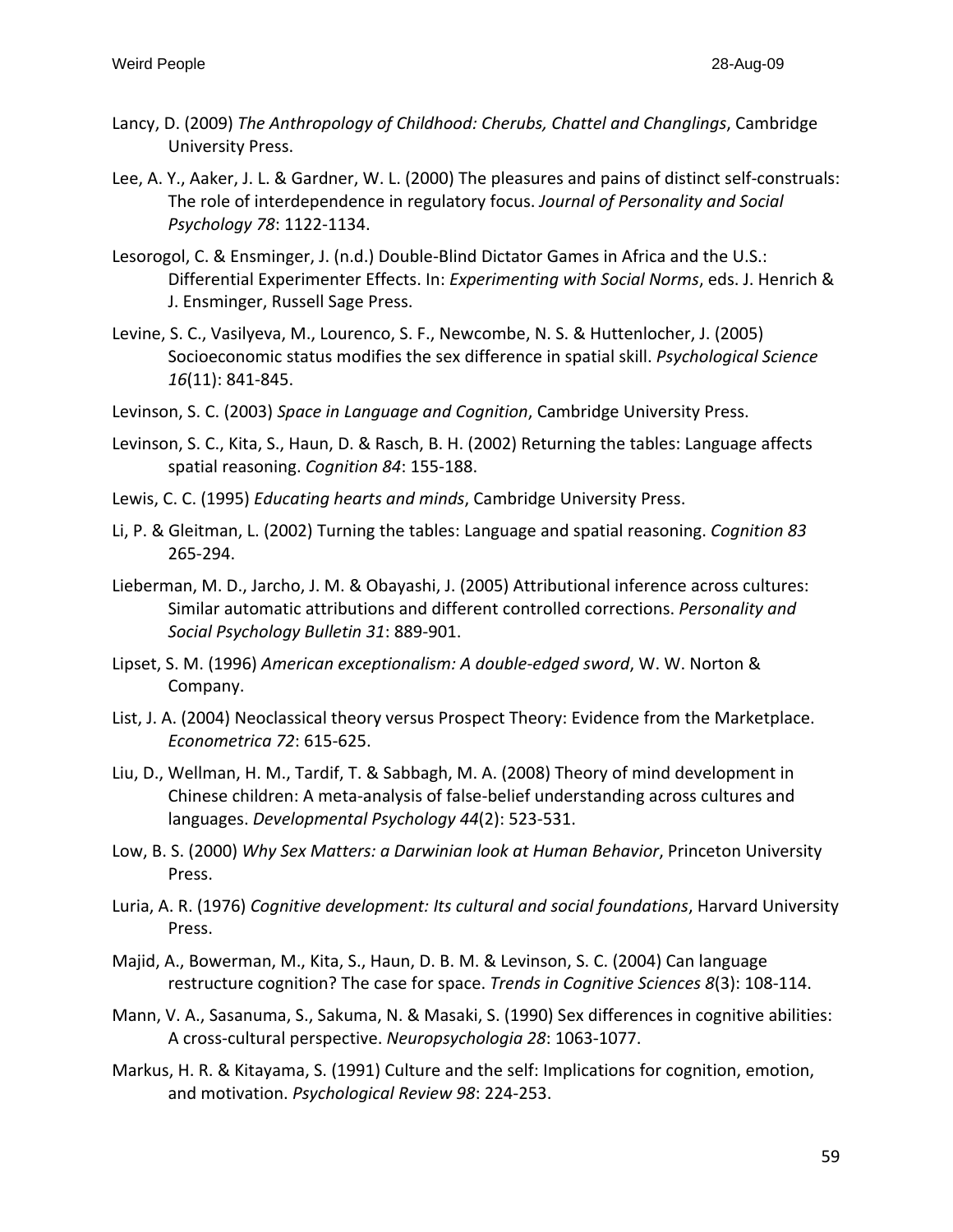- Marlowe, F. (2004) Mate preferences among Hadza hunter‐gatherers. *Human Nature 15*(4): 365‐376.
- Marlowe, F., Apicella, C. & Reed, D. (2005) Men's preferences for women's profile waist‐to‐hip ratio in two societies. *Evolution and Human Behavior 26*(6): 458‐468.
- Marlowe, F. & Wetsman, A. (2001) Preferred waist‐to‐hip ratio and ecology. *Personality and Individual Differences 30*(3): 481‐489.
- Masuda, T. & Nisbett, R. E. (2001) Attending holistically versus analytically: Comparing the context sensitivity of Japanese and Americans. *Journal of Personality and Social Psychology 81*(992‐934).
- May, R. M. (1997) The scientific wealth of nations. *Science 275*: 793‐796.
- McCauley, R. & Henrich, J. (2006) Susceptibility to the Muller‐Lyer Illusion, Theory‐Neutral Observation, and the Diachronic Penetrability of the Visual Input System. *Philosophical Psychology 19*(1): 1‐23.
- McCrae, R. R., Terraciano, A. & Project (2005) Universal features of personality traits from the observer's perspective: Data from 50 cultures. *Journal of Personality and Social Psychology 88*: 547‐561.
- Medin, D. L. & Atran, S. (2004) The native mind: Biological categorization and reasoning in development and across cultures. *Psychological Review 111*(4): 960‐983.
- Medin, D. L. & Bang, M. (2008) Perspective Taking, Diversity and Partnerships. *American Psychological Association 22*(2).
- Mezulis, A. H., Abramson, L. Y., Hyde, J. S. & Hankin, B. L. (2004) Is there a universal positive bias in attributions?: A meta‐analytic review of individual, developmental, and cultural differences in the self‐serving attributional bias. *Psychological Bulletin 130*: 711‐747.
- Miller, J. G. (1984) Culture and the development of everyday social explanation. *Journal of Personality and Social Psychology 46*: 961‐978.
- Miller, J. G. & Bersoff, D. M. (1992) Culture and moral judgment: How are conflicts between justice and interpersonal responsibilities resolved? *Journal of Personality and Social Psychology 62*: 541‐554.
- Miller, J. G., Bersoff, D. M. & Harwood, R. L. (1990) Perceptions of social responsibilities in India and the United States: Moral imperatives or personal decisions? . *Journal of Personality and Social Psychology 58*: 33‐47.
- Miyamoto, Y. & Kitayama, S. (2002) Cultural variation in correspondence bias: The critical role of attitude diagnosticity of socially constrained behavior. *Journal of Personality and Social Psychology 83*: 1239‐1248.
- Mook, D. G. (1983) In defense of external invalidity. *American Psychologist 38*(4): 379‐387.
- Moore, F. R., Cassidy, C., Law Smith, M. J. & Perrett, D. I. (2006) The effects of female control of resources on sex‐differentiated mate preferences. *Evolution and Human Behavior 27*(3): 193‐205.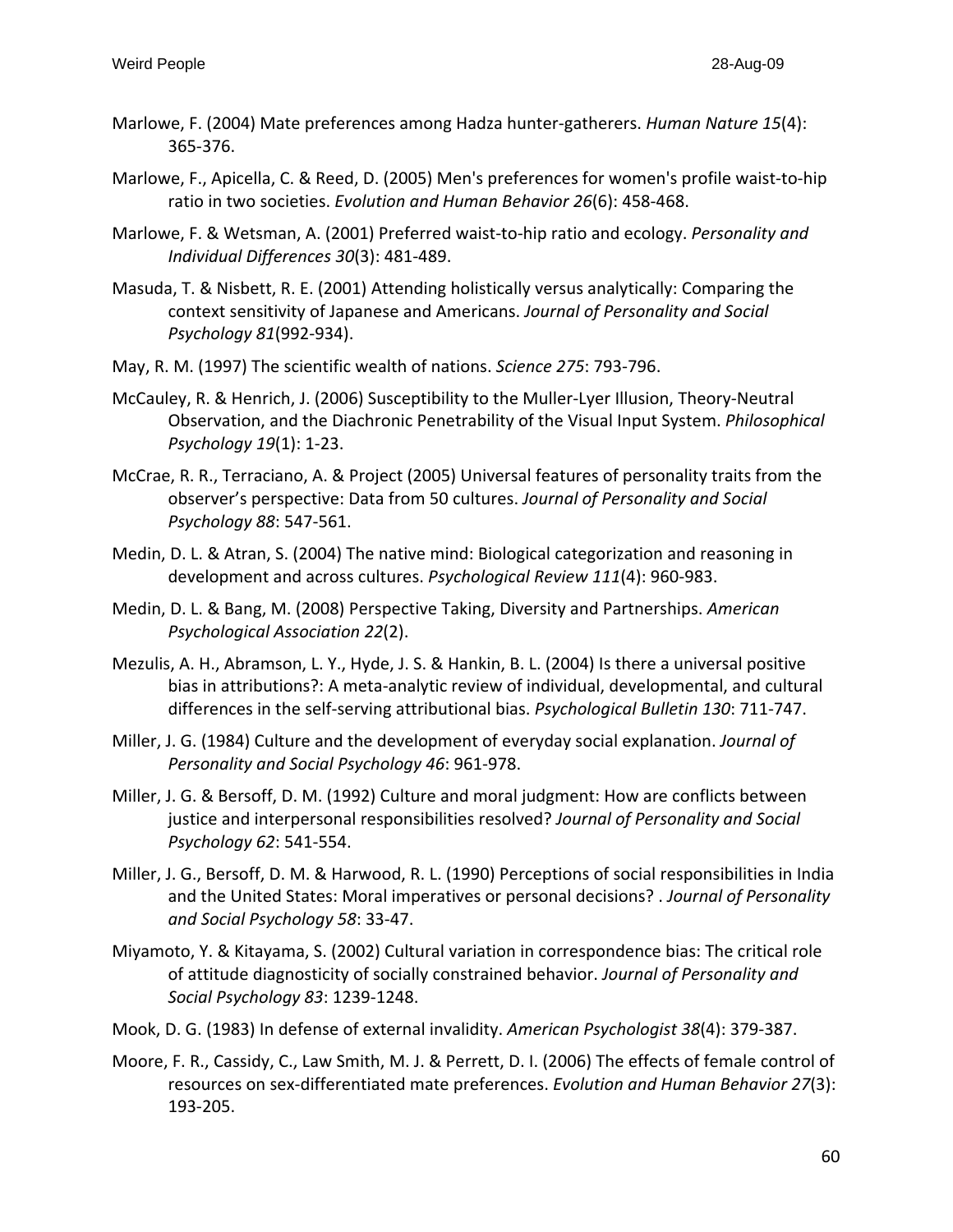- Morling, B. & Lamoreaux, M. (2008) Measuring culture outside the head: A meta‐analysis of individualism‐collectivism in cultural products. *Personality and Social Psychology Review 12*: 199‐221.
- Morris, M. & Peng, K. (1994) Culture and cause: American and Chinese attributions for social and physical events. *Journal of Personality and Social Psychology 67*: 949‐971.
- Neisser, U. (1963) The multiplicity of thought. *British Journal of Psychology 54*: 1‐14.
- Nisbett, R. E. (2003) *The Geography of Thought: How Asians and Westerners Think Differently...and Why*, The Free Press.
- Nisbett, R. E. (2009) *Intelligence and how to get it: Why schools and cultures count*, Norton.
- Nisbett, R. E., Peng, K., Choi, I. & Norenzayan, A. (2001) Culture and systems of thought: Holistic versus analytic cognition. *Psychological Review 108*: 291‐310.
- Norenzayan, A. (2006) Evolution and transmitted culture. *Psychological Inquiry 17*(2): 123‐128.
- Norenzayan, A., Choi, I. & Nisbett, R. E. (2002) Cultural similarities and differences in social inference: Evidence from behavioral predictions and lay theories of behavior. *Personality and Social Psychology Bulletin 28*(1): 109‐120.
- Norenzayan, A., Choi, I. & Peng, K. (2007) Cognition and Perception. In: *Handbook of Cultural Psychology*, ed. S. K. D. Cohen, Guilford Publications.
- Norenzayan, A. & Heine, S. J. (2005) Psychological universals: What are they and how can we know? *Psychological Bulletin 131*: 763‐784.
- Norenzayan, A., Henrich, J. & McElreath, R. (n.d.). More Chinese than the Chinese. Vancouver: University of British Columbia.
- Norenzayan, A., Smith, E. E., Kim, B. J. & Nisbett, R. E. (2002) Cultural preferences for formal versus intuitive reasoning. *Cognitive Science 26*(5): 653‐684.
- Nowak, M. A., Page, K. M. & Sigmund, K. (2000) Fairness versus reason in the Ultimatum Game. *Science 289*(5485): 1773‐1775.
- Oyserman, D., Coon, H. M. & Kemmelmeier, M. (2002) Rethinking individualism and collectivism: Evaluation of theoretical assumptions and meta‐analyses. *Psychological Bulletin 128*: 1773‐1775.
- Oyserman, D. & Lee, S. (2008) Does culture influence what and how we think? Effects of priming individualism and collectivism. *Psychol Bull 134*(2): 311‐342.
- Pasupathi, M. (1999) Age differences in response to conformity pressure for emotional and nonemotional material. *Psychology and Aging 14*: 170‐174.
- Peng, K. & Nisbett, R. E. (1999) Culture, dialectics, and reasoning about contradiction. *American Psychologist 54*(9): 741‐754.
- Peng, K., Nisbett, R. E. & Wong, N. Y. C. (1997) Validity problems comparing values across cultures and possible solutions. *Psychological Methods 2*: 329‐344.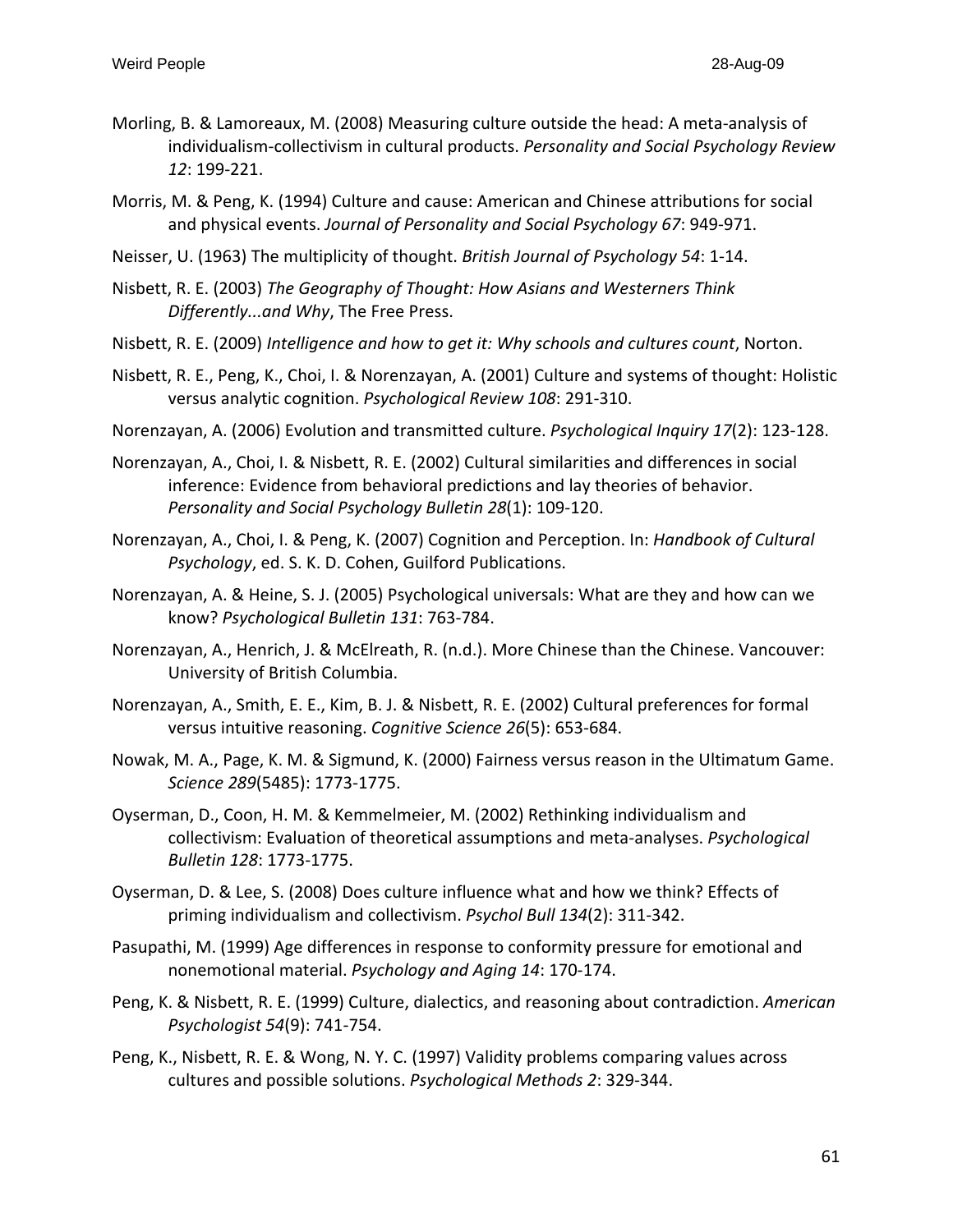- Peterson, R. A. (2001) On the use of college students in social science research: Insights from a second‐order meta‐analysis. *Journal of Consumer Research 28*: 450‐461.
- Pica, P., Lerner, C., Izard, V. & Dehaene, S. (2004) Exact and approximate arithmetic in an Amazonian indigenous group. *Science 306*: 499‐501.
- Pillsworth, E. G. (2008) Mate preferences among the Shuar of Ecuador: trait rankings and peer evaluations. *Evolution and Human Behavior 29*(4): 256‐267.
- Putnam, R. (2000) *Bowling alone: the collapse and revival of American community*, Simon and Schuster.
- Regier, T., Kay, P. & Cook, R. S. (2005) Focal colors are universal after all. *Proceedings of the National Academy of Sciences of the United States of America 102*(23): 8386‐8391.
- Reifman, A., Klein, J. G. & Murphy, S. T. (1989) Self‐monitoring and age. *Psychology and Aging 4*: 245‐246.
- Rennie, L. J. & Dunne, M. (1994) Gender, ethnicity, and student's perceptiosn about science and science‐related careers in Fiji. *Science Education 78*: 285‐300.
- Richerson, P. & Boyd, R. (2005) *Not by Genes Alone: How Culture Transformed Human Evolution*, University of Chicago Press.
- Rivers, W. H. R. (1901) Introduction and vision. In: *Reports of the Cambridge anthropological expedition to the Torres Straits*, ed. A. C. Haddon, The University Press.
- Roberson, D., Davies, I. & Davidoff, J. (2000) Color categories are not universal: Replications and new evidence from a stone‐age culture. *Journal of Experimental Psychology: General 129*(3): 369‐398.
- Rogers, C. R. (1951) *Client‐centered therapy*, Houghton Mifflin.
- Rogoff, B. (2003) *The cultural nature of human development*, Oxford University Press.
- Ross, L. D., Amabile, T. M. & Steinmetz, J. L. (1977) Social roles, social control, and biases in social‐perception processes. *Journal of Personality and Social Psychology 35*: 485‐494.
- Ross, N., Medin, D. L., Coley, J. D. & Atran, S. (2003) Cultural and experiential differences in the development of folkbiological induction. *Cognitive Development 18*(1): 25‐47.
- Rozin, P. (2001) Social psychology and science: Some lessons from Solomon Asch. *Personality and Social Psychology Review 5*: 2‐14.
- Rozin, P. (2003) Five potential principles for understanding cultural differences in relation to individual differences. *Journal of Research in Personality 37*(4): 273‐283.
- Rozin, P. (2009) What kind of empirical research should we publish, fund, and reward? A different perspective. *Perspectives on Psychological Science 4*: 435‐439.
- Rozin, P., Fischler, C., Shields, C. & Masson, E. (2006) Attitudes towards large numbers of choices in the food domain: A cross‐cultural study of five countries in Europe and the USA. *Appetite 46*: 304‐308.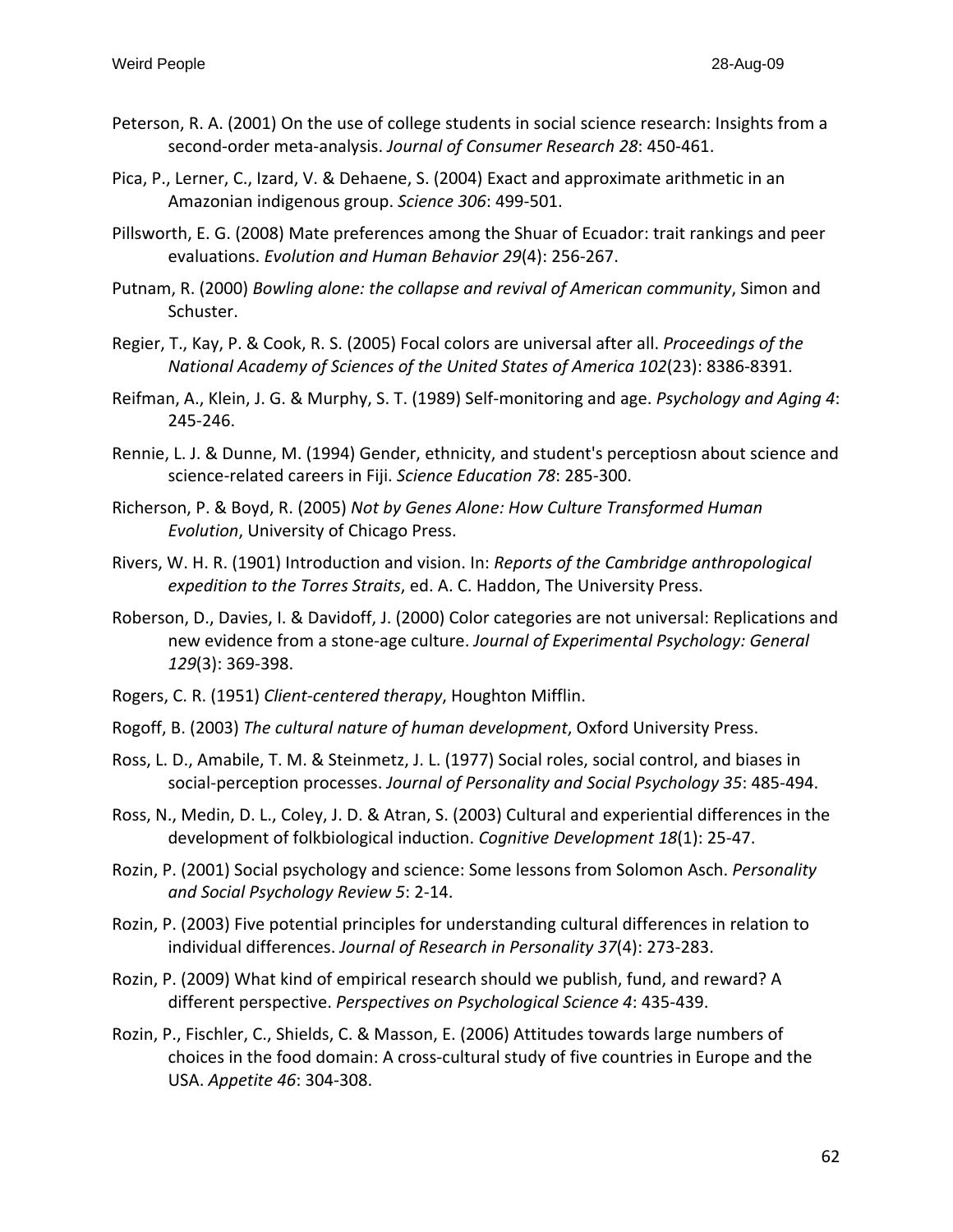- Rozin, P. & Nemeroff, C. J. (1990) The laws of sympathetic magic: A psychological analysis of similarity and contagion. In: *Cultural Psychology: Essays on comparative human development*, eds. J. Stigler, G. Herdt & R. A. Shweder, Cambridge.
- Sanchez‐Burks, J. (2005) Protestant relational ideology: The cognitive underpinnings and organizational implications of an American anomaly. *Research in Organizational Behavior: An Annual Series of Analytical Essays and Critical Reviews, Vol 26 26*: 265‐305.
- Saucier, G., Georgiades, S., Tsaousis, I. & Goldberg, L. R. (2005) The factor structure of Greek personality adjectives. *Journal of Personality and Social Psychology 88*: 856‐875.
- Savani, K., Markus, H. R. & Conner, A. L. (2008) Let your preference be your guid? Preferences and choices are more tightly linked for North Americans than for Indians. *Journal of Personality and Social Psychology 95*: 861‐876.
- Savani, K., Markus, H. R., Naidu, N. V. R., Kumar, S. & Berlia, N. (in press) What counts as choice? Americans are more likely than Indians to construe actions as choices. *Psychological Science*.
- Schaller, M. & Murray, D. R. (2008) Pathogens, personality, and culture: Disease prevalence predicts worldwide variability in sociosexuality, extraversion, and openness to experience. *Journal of Personality and Social Psychology 95*(1): 212‐221.
- Schmitt, D. P. (2005) Sociosexuality from Argentina to Zimbabwe: A 48‐nation study of sex, culture, and strategies of human mating. *Behavioral and Brain Sciences 28*(2): 247‐+.
- Schmitt, D. P., Allik, J., McCrae, R. R., Benet‐Martinez, V. & al., e. (2007) The geographic distribution of big five personality traits: Patterns and profiles of human self‐description across 56 nations. *Journal of Cross‐Cultural Psychology 38*: 173‐212.
- Schwartz, B. (2004) *The paradox of choice: Why more is less*, Harper‐Collins.
- Schwartz, S. H. & Bilsky, W. (1990) Toward a theory of the universal content and structure of values: Extensions and cross‐cultural replications. *Journal of Personality and Social Psychology 58*: 878‐891.
- Sears, D. (1986) College sophomores in the laboratory: Influences of a narrow data base on social psychology's view of human nature. *Journal of Personality and Social Psychology 51*: 515‐530.
- Segall, M., Campbell, D. & Herskovits, M. J. (1966) *The Influence of Culture on Visual Perception*, The Bobbs‐Merrill Company.
- Shariff, A. F. & Norenzayan, A. (2007) God is watching you ‐ Priming god concepts increases prosocial behavior in an anonymous economic game. *Psychological Science 18*(9): 803‐ 809.
- Sheth, J. N. (1970) Are there differences in dissonance reduction behavior among students and housewives? *Journal of Marketing Research 7*: 243‐245.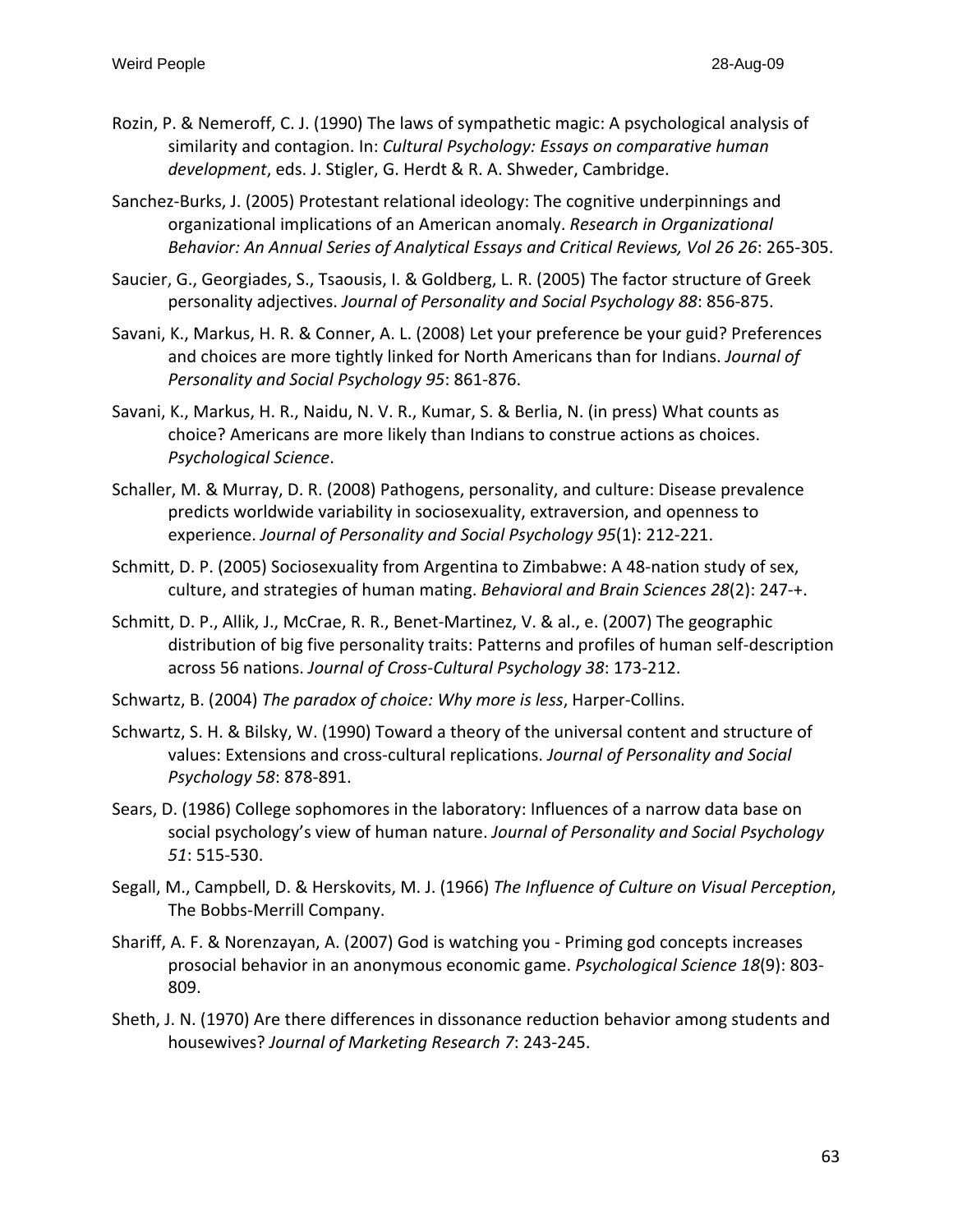- Shweder, R. A. & Bourne, E. J. (1982) Does the concept of the person vary cross-culturally? . In: *Cultural conceptions of mental health and therapy*, eds. A. J. Marsella & G. M. White, Kluwer.
- Shweder, R. A., Much, N. C., Mahapatra, M. & Park, L. (1997) The "big three" of morality (autonomy, community, divinity) and the "big three" explanations of suffering. In: *Morality and health*, eds. A. M. Brandt & P. Rozin, Routledge.
- Singh, D. (2006) Universal Allure of the Hourglass Figure: An Evolutionary Theory of Female Physical Attractiveness. *Clinics in Plastic Surgery 33*(3): 359‐370.
- Singh, D. & Luis, S. (1994) Ethnic and gender consensus for the effect of WHR on judgment of women's attractiveness. *Human Nature 6*: 51‐65.
- Slingerland, E. G. (2008) *What science offers the humanities : integrating body and culture*, Cambridge University Press.
- Sloman, S. (1996) The empirical case for two systems of reasoning. *Psychological Bulletin 119*: 22‐30.
- Snarey, J. R. (1985) The cross‐cultural universality of social‐moral development: A critical review of Kohlbergian research. *Psychological Bulletin 97*(2): 202‐232.
- Snibbe, A. C. & Markus, H. R. (2005) You can't always get what you want: Social class, agency, and choice. *Journal of Personality and Social Psychology 88*: 703‐720.
- Sousa, P., Atran, S. & Medin, D. L. (2002) Essentialism and folkbiology: Evidence from Brazil. *Journal of Cognition and Culture 2*: 195‐223.
- Stephens, N. M., Markus, H. R. & Townsend, S. S. M. (2007) Choice as an act of meaning: The case of social class. *Journal of Personality and Social Psychology 93*: 814‐830.
- Streeter, S. A. & McBurney, D. H. (2003) Waist‐hip ratio and attractiveness: New evidence and a critique of "a critical test". *Evolution and Human Behavior 24*(2): 88‐98.
- Sue, S. (1999) Science, ethnicity, and bias. Where have we gone wrong? *American Psychologist 54*: 1070‐1077.
- Sugiyama, L. S. (2004) Is beauty in the context‐sensitive adaptations of the beholder?: Shiwiar use of waist‐to‐hip ratio in assessments of female mate value. *Evolution and Human Behavior 25*(1): 51‐62.
- Sugiyama, L. S., Tooby, J. & Cosmides, L. (2002) Cross‐cultural evidence of cognitive adaptations for social exchange among the Shiwiar of Ecuadorian Amazonia. *Proceedings of the National Academy of Sciences of the United States of America 99*(17): 11537‐11542.
- Suh, E. M. (2002) Culture, identity consistency, and subjective well‐being. *Journal of Personality and Social Psychology 83*: 1378‐1319.
- Sutter, M. & Kocher, M. (2007) Age and the development of trust and reciprocity. *Games and Economic Behavior 59*: 364‐382.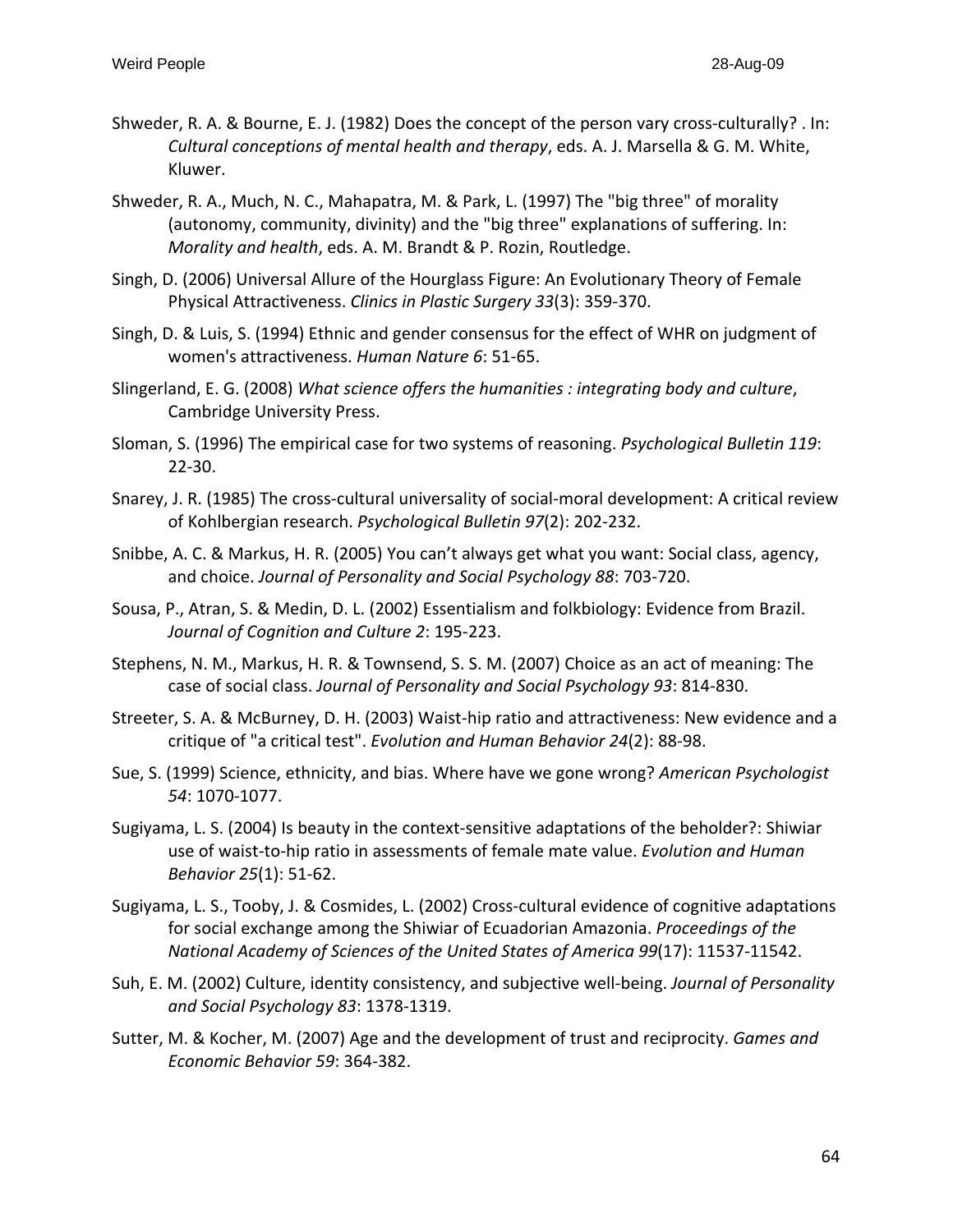- Swami, V., Neto, F., Tovée, M. J. & Furnham, A. (2007) Preferences for Female Body Weight and Shape in Three European Countries. *European Psychologist 12*(3): 220‐228.
- Swami, V. & Tovée, M. J. (2007) The relative contribution of profile body shape and weight to judgements of women's physical attractiveness in Britain and Malaysia. *Body Image 4*(4): 391‐396.
- Sweeney, P. D., Anderson, K. & Bailey, S. (1986) Attributional style in depression: A meta‐ analytic review. *Journal of Personality and Social Psychology 50*: 974‐991.
- Tanaka, T., Camerer, C. & Nguyen, Q. (forthcoming) Risk and time preferences: Experimental and household survey data from Vietnam. *American Economic Review*.
- Tesser, A. (1988) Toward a self‐evaluation maintenance model of social behavior. In: *Advances in experimental social psychology* ed. L. Berkowitz, Academic Press.
- Tocqueville, A. (1835) *Democracy in America*, University of Chicago Press.
- Tooby, J. & Cosmides, L. (1992) The psychological foundations of culture. In: *The Adapted Mind: Evolutionary Psychology and the Generation of Culture*, eds. J. Barkow, L. Cosmides & J. Tooby, Oxford University Press.
- Tracy, J. L. & Matsumoto, D. (2008) The spontaneous expression of pride and shame: Evidence for biologically innate nonverbal displays. *Proceedings of the National Academy of Sciences 105*(33): 11655‐11660.
- Tracy, J. L. & Robins, R. W. (2008) The nonverbal expression of pride: Evidence for cross‐cultural recognition. *Journal of Personality and Social Psychology 94*(3): 516‐530.
- Triandis, H. C. (1989) The Self and Social‐Behavior in Differing Cultural Contexts. *Psychological Review 96*(3): 506‐520.
- Triandis, H. C. (1994) *Culture and social behavior*, McGraw‐Hill.
- Triandis, H. C., Mccusker, C. & Hui, C. H. (1990) Multimethod Probes of Individualism and Collectivism. *Journal of Personality and Social Psychology 59*(5): 1006‐1020.
- Tropp, L. R. & Wright, S. C. (2003) Evaluations and perceptions of self, ingroup, and outgroup: Comparisons between Mexican‐American and European‐American children. *Self and Identity 2*: 203‐221.
- Tsai, J. L. (2007) Ideal affect: Cultural causes and behavioral consequences. *Perspectives on Psychological Science 19*: 242‐259.
- Tseng, W.‐S. (2001) *Handbook of cultural psychiatry*, Academic Press.
- Turkheimer, E., Haley, A., Waldron, M., D'Onofrio, B. & Gottesman, I. I. (2003) Socioeconomic status modifies heritability of IQ in young children. *Psychological Science 14*(6): 623‐628.
- Twenge, J. M. & Campbell, W. K. (2001) Age and birth cohort differences in self‐esteem: A cross‐temporal meta‐analysis. *Personality and Social Psychology Review 5*(4): 321‐344.
- Twenge, J. M. & Im, C. (2007) Changes in the need for social approval, 1958‐2001. *Journal of Research in Personality 41*: 171‐189.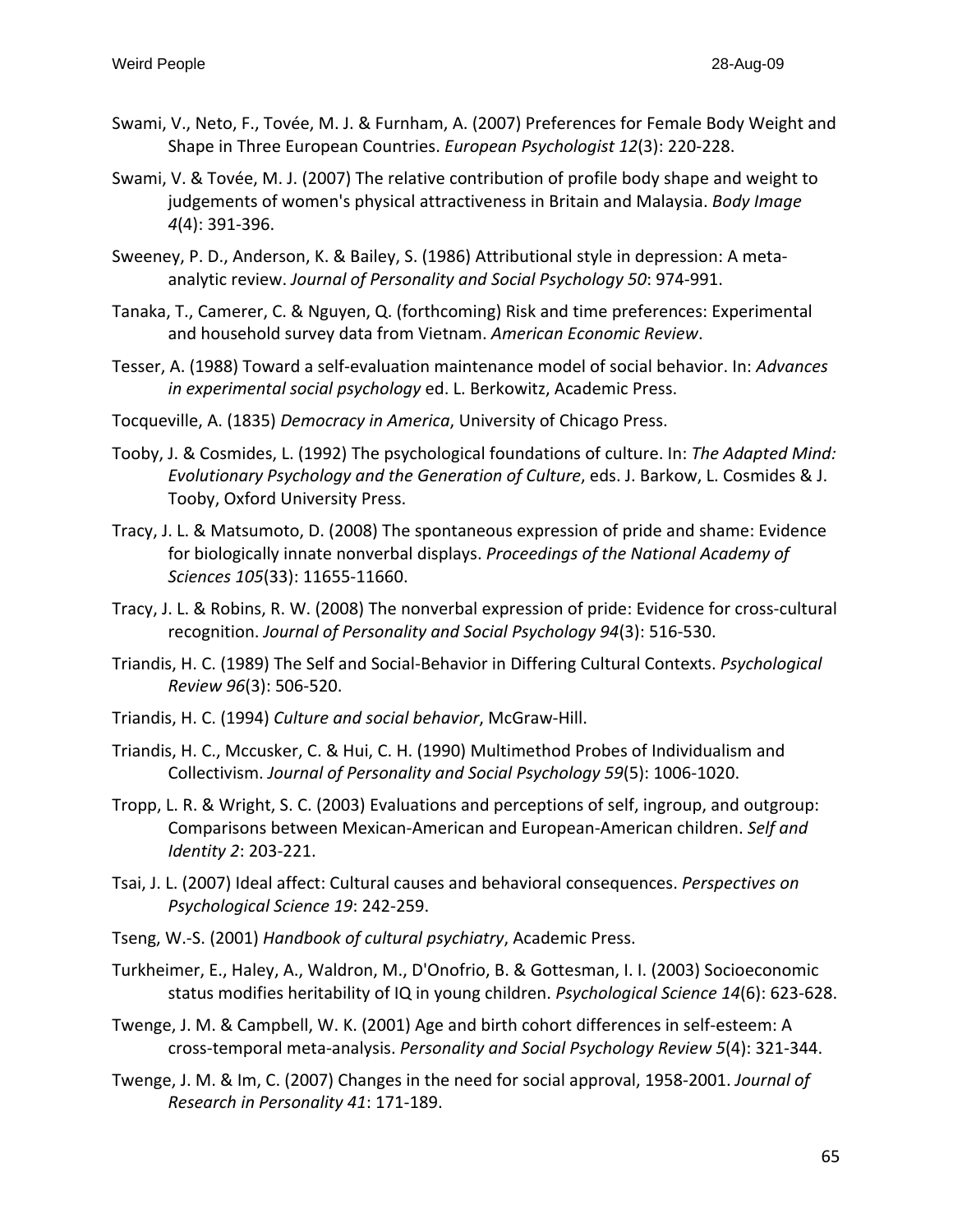- Uskul, A. K., Kitayama, S. & Nisbett, R. E. (2008) Ecocultural basis of cognition: Farmers and fishermen are more holistic than herders (vol 105, pg 8552, 2008). *Proceedings of the National Academy of Sciences of the United States of America 105*(33): 12094‐12094.
- Van Boven, L., Kamada, A. & Gilovich, T. (1999) The perceiver as perceived: Everyday intuitions about the correspondence bias. *Journal of Personality and Social Psychology 77*: 1188‐ 1199.
- Varnum, M., Grossmann, I., Kitayama, S. & Nisbett, R. E. (2008). The origin of cultural differences in cognition: the social orientation hypothesis. Ann Arbor: University of Michigan.
- Vohs, K. D., Baumeister, R. F., Schmeichel, B. J., Twenge, J. M., Nelson, N. M. & Tice, D. M. (2008) Making choices impairs subsequent self‐control: A limited‐resource account of decision making, self‐regulation, and active initiative. *Journal of Personality and Social Psychology 94*(883‐898): 883.
- Voyer, D., Voyer, S. & Bryden, M. P. (1995) Magnitude of sex differences in spatial abilities: A meta‐analysis and consideration of critical variables. *Psychol Bull 117*: 250.
- Wallace, B., Cesarini, D., Lichtenstein, P. & Johannesson, M. (2007) Heritability of ultimatum game responder behavior. *Proceedings of the National Academy of Sciences of the United States of America 104*(40): 15631‐15634.
- Waxman, S. & Medin, D. L. (2007) Experience and cultural models matter: Placing firm limits on childhood anthropocentrism. *Human Development 50*(1): 23‐30.
- Waxman, S., Medin, D. L. & Ross, N. (2007) Folk-biological reasoning-from a cross-cultural developmental perspective: Early essentialist notions are shaped by cultural beliefs. *Developmental Psychology 43*(2): 294‐308.
- Wicherts, J. M., Borsboom, D., Kats, J. & Molenaar, D. (2006) The poor availability of psychological research for reanalysis. *American Psychologist 61*: 726‐728.
- Wintre, M. G., North, C. & Sugar, L. A. (2001) Psychologists' response to criticisms about research based on undergraduate participants: A developmental perspective. *Canadian Psychology 42*: 216‐225.
- Witkin, H. A. & Berry, J. W. (1975) Psychological Differentiation in Cross-Cultural Perspective. *Journal of Cross‐Cultural Psychology 6*(1): 5‐78.
- Wu, S. & Keysar, B. (2007) Cultural effects on perspective taking. *Psychological Science 18*: 600‐ 606.
- Yik, M. S. M., Russell, J. A., Ahn, C., Fernandez‐Dols, J. M. & Suzuki, N. (2002) Relating the five‐ factor model of personality to a circumplex model of affect: A five language study. In: *The Five‐Factor Model of Personality Across Cultures*, eds. R. R. McCrae & J. Allik, Kluwer.
- Yu, D. W. & Shepard, G. H. (1998) Is beauty in the eye of the beholder? *Nature 396*(6709): 321‐ 322.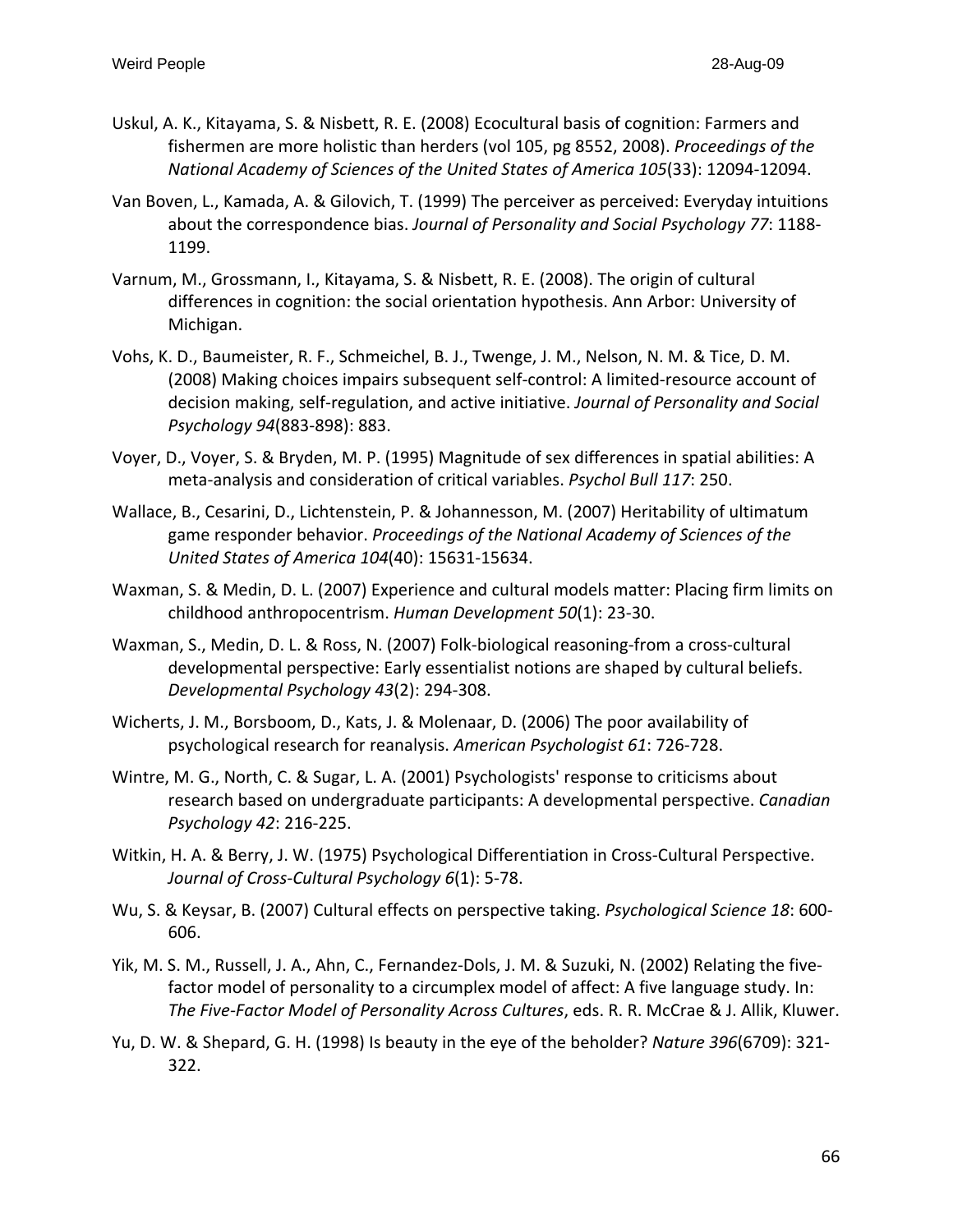#### <span id="page-66-9"></span>Zebian, S. & Denny, J. P. (2001) Integrative cognitive style in Middle Eastern and Western groups. *Journal of Cross‐Cultural Psychology 32*: 58‐75.

#### Endnotes

<span id="page-66-10"></span><span id="page-66-8"></span><span id="page-66-0"></span><sup>1</sup> We also use the term "WEIRD" throughout this paper to refer to the exceptional nature of this sample, and do not intend any negative connotations or moral judgments by the acronym.

<span id="page-66-4"></span> $2^{2}$  Key steps include (1) establishing nationally representative experimental samples in Europe (Fehr, Fischbacher, von Rosenbladt, Schupp, & Wagner 2002, Guth, Schmidt, & Sutter 2003), (2) applying experimental methods in developing countries (Cardenas & Carpenter 2008, Tanaka, Camerer, & Nguyen forthcoming), (3) creating university-wide subject recruiting rather than discipline-specific subject pools (most economic experiments), and (4) targeting specific samples of non-student subjects (Bellemare, Kroeger, & Van Soest 2008, Bellemare & Kroger 2007, Harrison, Lau, & Williams 2002, List 2004).

<span id="page-66-2"></span><span id="page-66-1"></span><sup>3</sup> Comparative studies of individual decision-making processes using samples from small-scale and WEIRD populations, including explorations of risk aversion, prospect theory and inter-temporal choice, yield mixed results. Sometimes similarities, both qualitative and quantitative, are found. Other times differences emerge (Cardenas & Carpenter 2008, J. Henrich & McElreath 2002, Hsu, Krajbich, Zhao, & Camerer 2009, Humphrey & Verschoor 2004a, 2004b, Kirby et al. 2002, Tanaka et al. forthcoming). So far, we do not see how to figure out which features will vary and which will not.

<span id="page-66-5"></span><sup>4</sup> Rivers, for instance, found that cultures with a single color term for blue and green could still tell the difference between a blue and a green thread.

<sup>5</sup> Fessler also emphasizes important differences in shame and guilt between Americans and Indonesians.

<span id="page-66-6"></span><sup>6</sup> To illustrate the limits of inferring universality from two-population comparisons we note the finding that field independence on the Rod and Frame task is shown both for migratory foragers and Americans (Witkin & Berry 1975), yet East Asians and sedentary foragers show evidence for field dependence (Ji, Peng, & Nisbett 2000).

<sup>7</sup> We are using "Western" to refer to those countries clustered in the north-west of Europe (the U.K., France, Germany, Switzerland, the Netherlands, etc.), and British-descent societies such as the U.S. Canada, New Zealand, and Australia. In particular, we are concerned about those populations from which most subjects in behavioral and psychological experiments are drawn. We recognize that there are important limitations and problems with this label, but we use it for convenience.

<sup>8</sup> See also Knowles et. al. (2001); but, for contrary findings see Lieberman, Jarcho, & Obayashi (2005).

 $9$  Interestingly, evidence indicates a somewhat different pattern in small-scale societies, see Marlowe (2004), Moore et al. (2006), and Pillsworth (2008).

<span id="page-66-7"></span><sup>10</sup> Efforts to replicate these findings in various small-scale societies have all failed (Marlowe & Wetsman 2001, Sugiyama 2004, Yu & Shepard 1998). These failures suggest a more complicated, and context-specific set of evolutionary hypotheses (Marlowe, Apicella, & Reed 2005, Swami & Tovée 2007).

<span id="page-66-3"></span><sup>11</sup> The factor structure was less evident in a number of developing populations (e.g., Botswana, Ethiopia, Lebanon, Malaysia, Puerto Rico, Uganda), where independent assessments revealed that the data quality was poor. Future